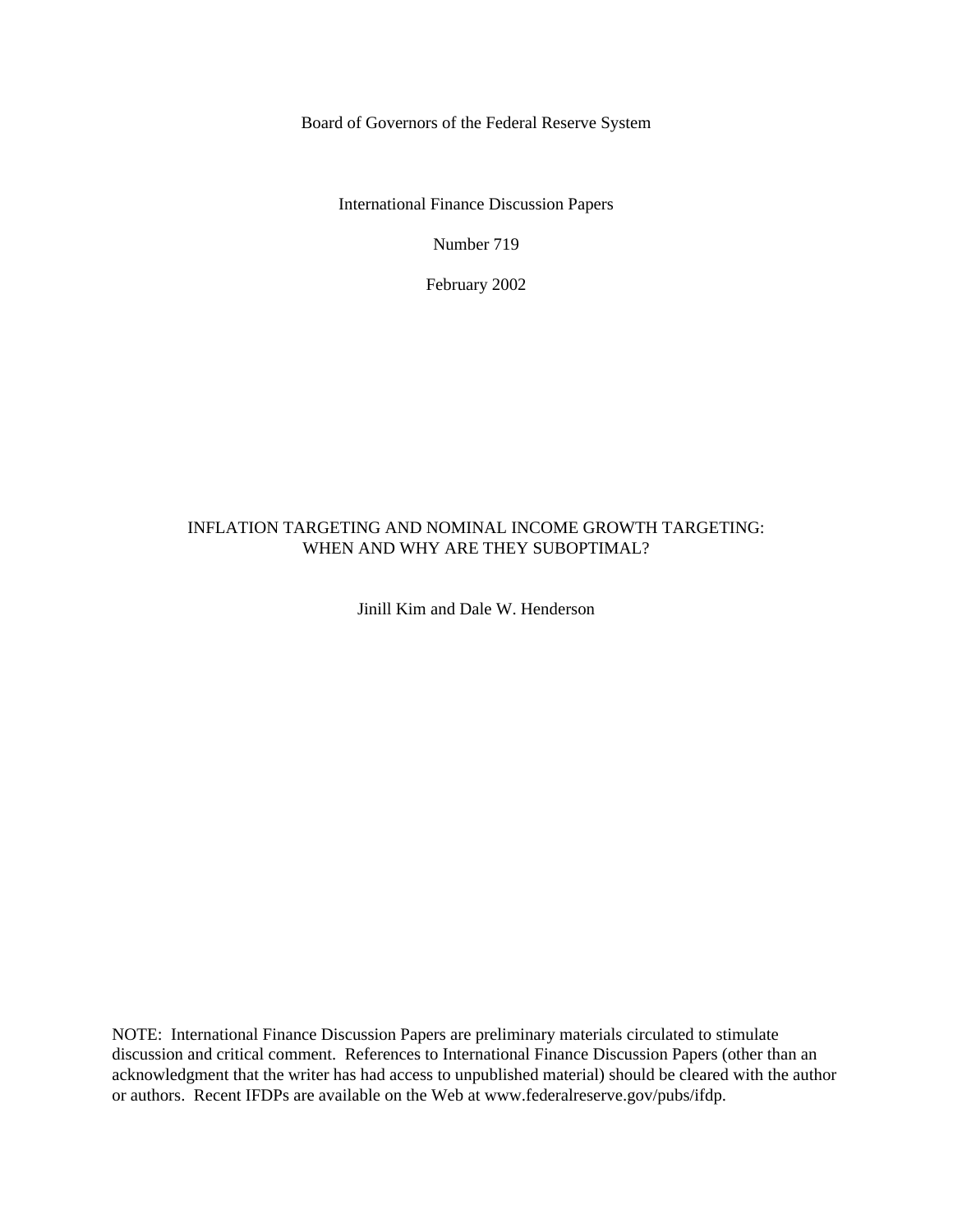# INFLATION TARGETING AND NOMINAL INCOME GROWTH TARGETING: WHEN AND WHY ARE THEY SUBOPTIMAL

# Jinill Kim and Dale W. Henderson<sup>\*</sup>

Abstract: We derive optimal monetary stabilization rules and compare them to simple rules under both full and partial information. The nominal interest rate is the instrument of monetary policy. Special attention is devoted to inflation targeting and nominal-income-growth targeting. We use an optimizing-agent model of a closed economy which features monopolistic competition in both product and labor markets. A stabilization problem exists because there are one-period nominal contracts, either for wages alone or for both wages and prices, and three shocks that are unknown when contracts are signed. In order to highlight basic theoretical results, we deliberately keep our model simple enough that we can obtain exact solutions. Optimal rules maximize the expected utility of the representative agent subject to the information set of the policymaker. A key result, possibly surprising at first, is that even with monopolistic competition, the optimal full information policy makes the economy mimic the hypothetical equilibrium with flexible prices and wages. We explain why strict versions of inflation targeting, nominal income growth targeting, and other such simple rules are suboptimal under both full and partial information and derive flexible versions that are optimal under certain partial information assumptions. Nominal income growth targeting dominates inflation targeting for plausible parameter values.

Keywords: monetary policy, monetary rule, wage contracts, price contracts, full information, partial information.

\* The authors would like to thank Robert Usarek for valuable research assistance, Corrado Di Maria and Morten Spange for pointing out errors in previous versions, and Kevin Lansing for helpful comments. Earlier versions of this paper were presented at the University of Kentucky, Aahrus University, the Konstanz Seminar on Monetary Theory and Monetary Policy, the 2002 Winter Meetings of the Econometric Society, the University of Linz, the Central European University, the National Bank of Austria, and the Institute for Advanced Studies in Vienna. Kim's work on this project was supported by a Bankard grant from the University of Virginia. The views in this paper are solely the responsibility of the authors and should not be interpreted as reflecting the views of the Board of Governors of the Federal Reserve System or any other person associated with the Federal Reserve System. The email addresses of the authors are jk9n@virginia.edu and dale.henderson@frb.gov, respectively.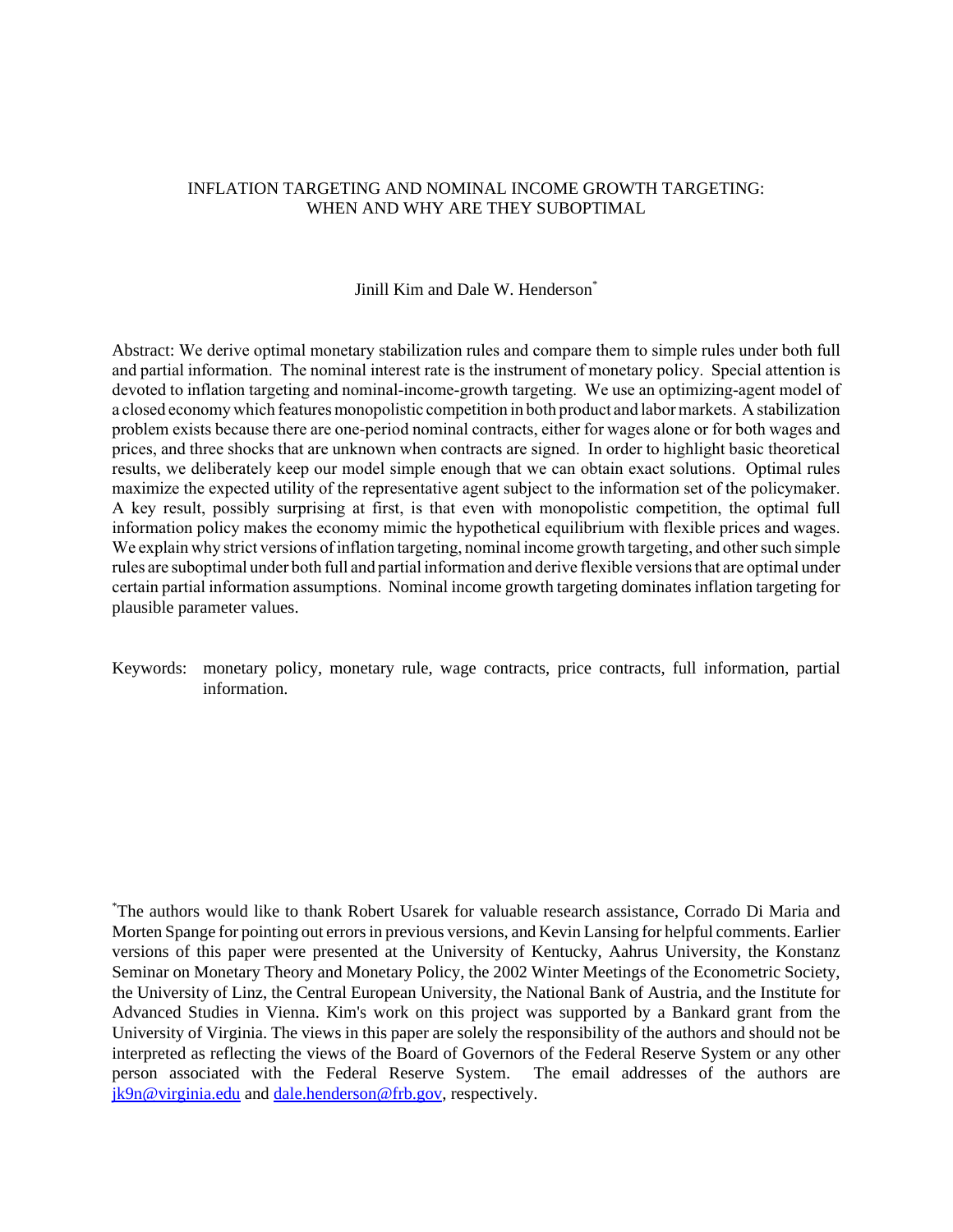## $\mathbf 1$ Introduction

We derive optimal monetary stabilization rules and compare them to simple rules under both full and partial information. Optimal rules maximize the expected utility of the representative agent subject to the information set of the policymaker. In accordance with the practice of most central banks, we assume throughout that the nominal interest rate, not the money supply, is the instrument of monetary policy. Inflation targeting and nominal income growth targeting receive special attention as in other recent studies.<sup>1</sup> Inflation targeting is of particular interest because in several countries the monetary policymaking process is referred to as inflation targeting.

We use a model of a closed economy with optimizing firms and households, monopolistic competition in both product and labor markets, and one-period nominal In this setting and within a range, it is profitable for firms or workers contracts. to increase their outputs or labor services in response to increases in demands even though they cannot change prices or wages. A stabilization problem exists because there are three i.i.d. shocks that are unknown when contracts are signed. Agents are 'identical' because contracts are synchronized, so we can consider the utility of the representative agent. This utility can be written as a function of only employment and shocks since consumption is implied by the production function.

Our purpose is to illustrate some basic theoretical results in an easily understand-Therefore, we impose enough simplifying assumptions to insure that we able way. can obtain exact analytic solutions.<sup>2</sup> Of course, monetary rules for actual economies can be evaluated only in more complicated models for which there are no analytic solutions, exact or approximate.

We consider two cases:  $(1)$  all wages set in contracts and all prices flexible and  $(2)$ all wages and prices set in contracts.<sup>3</sup> If wages are set in contracts, for some shocks

 $3$ We can limit our focus to these two cases because, as we show in Henderson and Kim (1999), the outcomes in the third case with price contracts alone are the same as the outcomes in the case of both wage and price contracts for all variables except, of course, for the nominal wage. However, if prices are fixed by staggered contracts instead of by one-period contracts (or by synchronized multiperiod contracts), results depend crucially on whether wages are fixed by contracts or are flexible as shown by Erceg, Henderson, and Levin (2000).

We recognize that it would be very elegant if we could assume that some fraction of wages and prices are set in one-period contracts and the rest are flexible as in, for example, Ohanian, Stockman, and Killian (1995). Then we could investigate the effects of nominal rigidity by varying the fraction of wages and prices set in one-period contracts. Unfortunately, it is not possible to obtain exact

<sup>&</sup>lt;sup>1</sup>For a comprehensive listing of studies of inflation targeting, see Svensson (1999). For a listing of papers on nominal income targeting written before 1993, see Henderson and McKibbin (1993). For listings of more recent papers, see McCallum and Nelson (1999a), the discussion paper version of McCallum and Nelson (1999b), and Jensen (1999). Frisch and Staudinger (2002) show, as we do, that the ranking of the two rules depends on productivity shocks.

 ${}^{2}$ As shown by Woodford (1999), under certain conditions, when shocks have small variances correct welfare rankings are obtained from utility calculations made using the standard linear approximation method developed fully in Rotemberg and Woodford (1998), the discussion paper version of Rotemberg and Woodford (1997). However, in general, even when the variances of shocks are small, incorrect welfare rankings are obtained from the standard method. For example, Kim and Kim (2002) show that in a model of international risk sharing, the standard method implies that welfare can be lower with a complete market than with autarchy.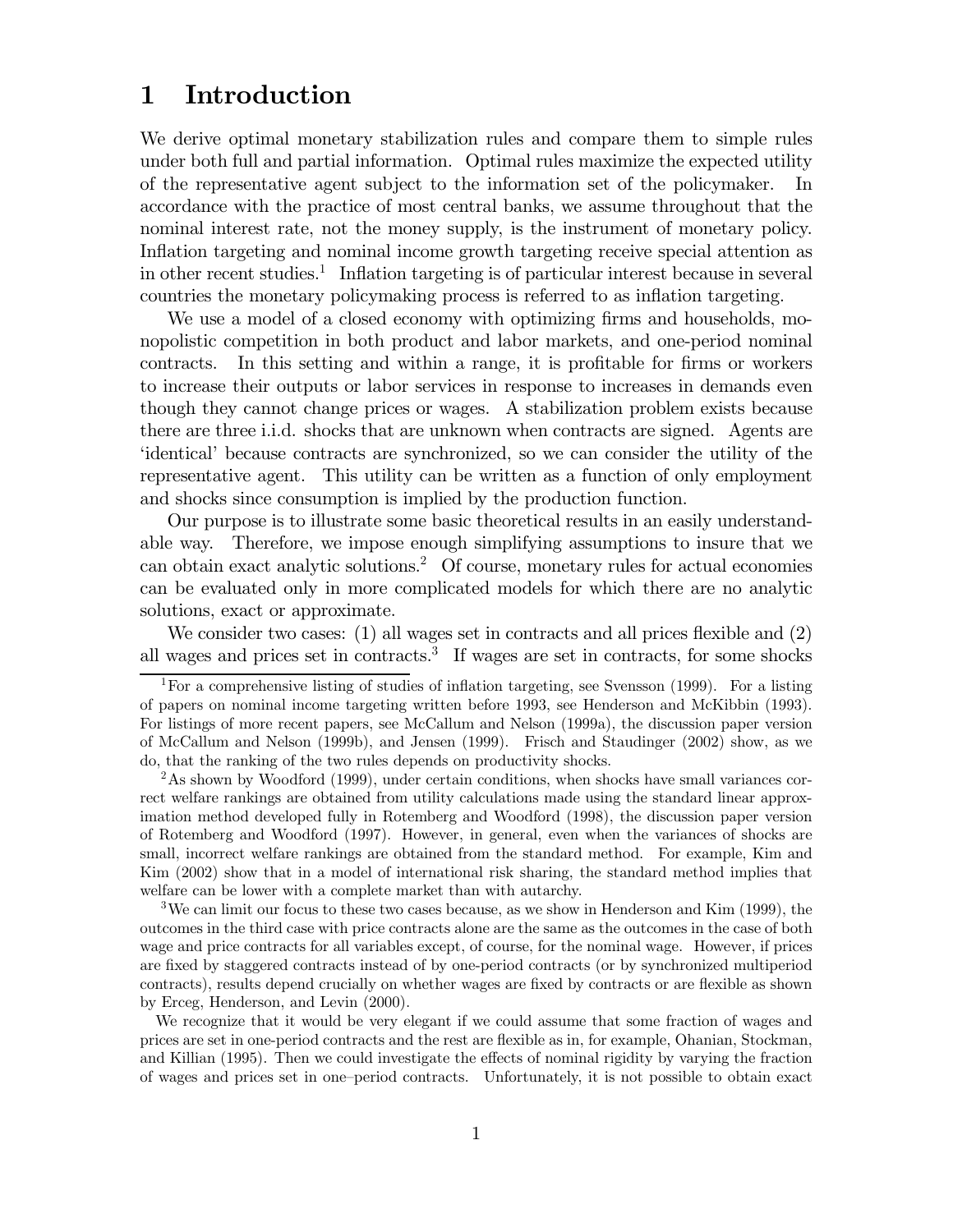the attractiveness of some simple rules depends crucially on whether prices are also set in contracts. For each case, we determine the optimal rule with commitment when the policymaker has full information, that is, knowledge of the current values of all the shocks.

Although it may seem surprising at first, the optimal rule with nominal contracts generates the unique outcomes for employment that would emerge in equilibrium with full flexibility of wages and prices and given shocks.<sup>4</sup> With full flexibility, employment does not depend on the price level (neutrality) or inflation (superneutrality) and the mean and variance of employment are independent of monetary policy. Of course, full flexibility employment is below Pareto optimal employment because of the distortions resulting from monopolistic competition, but there is nothing that the policymaker can do to change this fact.<sup>5</sup> With nominal contracts, monetary policy can affect both the mean and variance of employment. However, expected utility with nominal contracts is always less than or equal to expected utility with full flexibility. That is, it is not welfare improving to raise expected employment above the full-flexibility level toward the level it would have without distortions. Thus, the policymaker's best response is to replicate full flexibility employment, and this response is feasible with full information. $6$ 

For us 'targeting' a variable means either total or partial stabilization of that variable and 'strict'('flexible') targeting means total (partial) offsetting of deviations of a variable from a target value. The policymaker must target a nominal variable (either inflation or nominal income) if there is to be a determinate rational expectations equilibrium; that is, there must be a 'nominal anchor.' If the policymaker responds to deviations of two variables-for example, inflation and output-from target values, we say it is targeting a combination of those variables.<sup>7</sup> We show that inflation targeting, nominal income growth targeting, and some other simple rules are suboptimal with full information. Among suboptimal rules, nominal income growth targeting dominates inflation targeting for plausible parameter values.

A policymaker might use a simple rule based on a limited subset of variables

solutions under this assumption in our one sector model.

 $4$ Obstfeld and Rogoff (2000) have shown that under certain assumptions, optimal stabilization policy mimics the full flexibility equilibrium even in the presence of distortions resulting from monopolistic competition. We replicate this result in a closed-economy setting.

 $5$ As stated above, we assume that the policymaker must commit itself to a monetary rule. In the absence of this assumption, the policymaker would have an incentive to create surprise inflation in order to raise output and employment above their full flexibility levels because of the distortions arising from monopolistic competition. The inflation rate would be indeterminate because under our assumptions inflation does not enter the objective function of the policymaker which is the utility function of the representative agent.

 ${}^{6}$ However, replication of the full flexibility equilibrium may not represent the upper bound in the presence of externalities. For example, the policymaker can do better than replication of the full flexibility equilibrium in the model of Koenig (1996) which incorporates nominal stickiness and an externality.

<sup>&</sup>lt;sup>7</sup>We recognize that some authors use the term "flexible inflation targeting" to refer to any rule in which the monetary authorities respond to inflation deviations no matter whether they respond to other deviations or not. However, we think that the terminology in the text is clearer.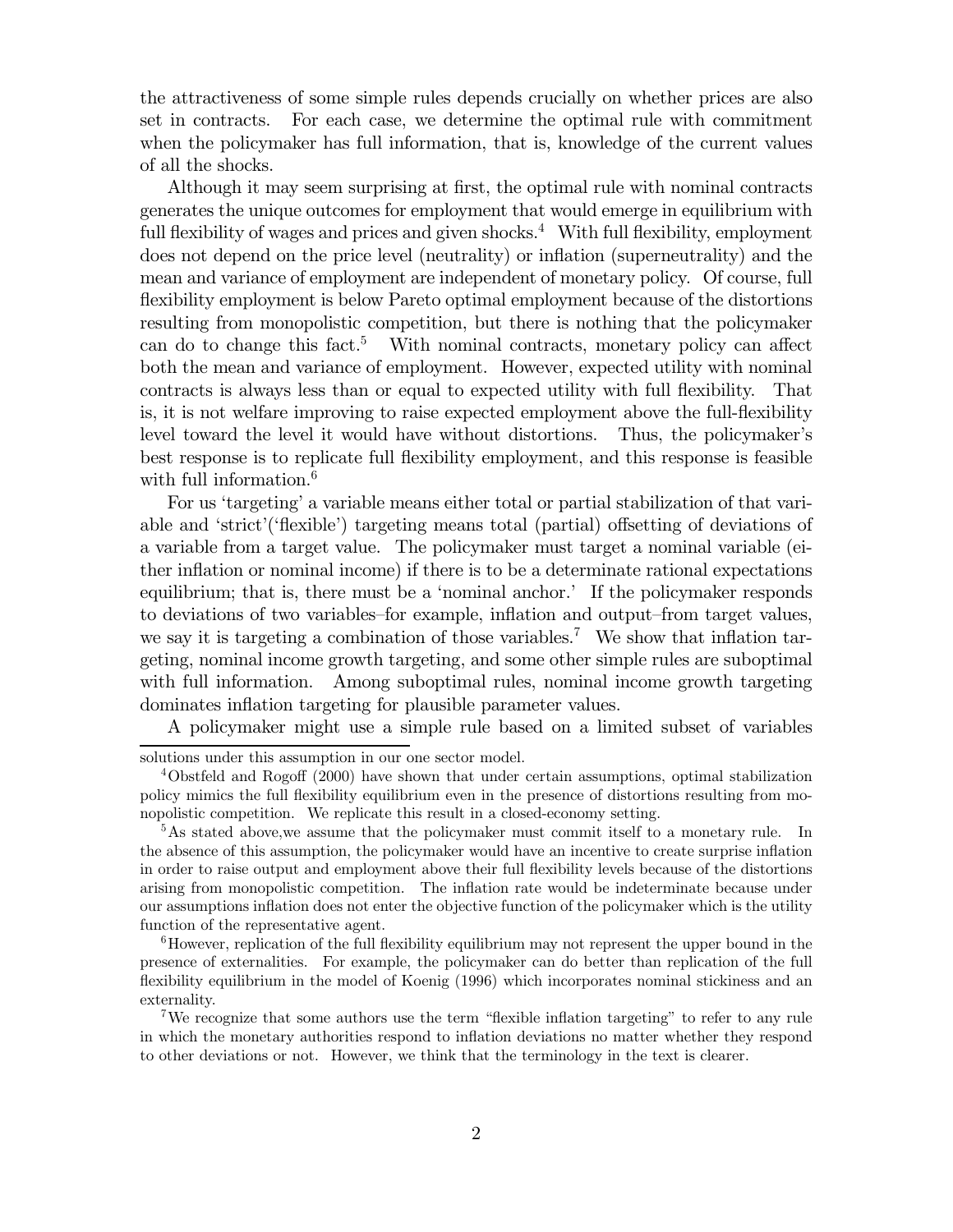because it does not have information on other variables.<sup>8</sup> We determine the optimal rules under alternative assumptions about partial information. Under these assumptions, the policymaker knows the current values of some or all of the variables determined by the model (inflation, output growth, and employment growth) and can infer something but not necessarily everything about the current values of some of the shocks. We show that strict inflation targeting, strict nominal income growth targeting, and some other simple rules are suboptimal with partial information. Also, flexible versions of these same rules are suboptimal except possibly under the very restrictive assumption that inflation, nominal income growth, or some other limited set of variables is the only information available to the authorities.

Our paper is closely related to two sets of recent studies. The first set shares our objective: evaluation of alternative monetary policies in a setting similar to ours.<sup>9</sup> Also, in this set the interest rate is often the instrument of monetary policy.<sup>10</sup> However, all the authors use approximate solutions, and most use simulations because obtaining exact analytic solutions is not possible in their models. We supplement these studies by obtaining exact analytic solutions in a simpler model.

The second set shares our modeling strategy: using a simple model with an exact analytic solution.<sup>11</sup> However, the setup differs from ours in all these papers, and the objective differs in all but one. As regards setup, for us the nominal interest rate is the instrument of policy, and it responds to shocks or changes in variables. Although we adopt the conventional assumption that the period utility function is additively separable, we consider a limiting case in which real money balances are constant except for response to a shock. In this case, variation in the nominal interest rate does not generate welfare costs associated with variation in real money balances. In the second set, the money supply is the instrument of policy and in all but one of the studies it is either kept constant or is varied so as to fix the exchange rate. Some authors allow for variation in real money balances associated with variation in the nominal interest rate but simply assume that the welfare costs associated with this variation are small enough to be neglected. Others assume that consumption and real balances enter utility as logarithms and that the growth rate of the money supply is i.i.d. In the latter situation, the nominal interest rate remains constant. As regards objectives, we evaluate alternative monetary stabilization rules in a stochastic model with three shocks. One two-country study considers the utility effects of alternative money supply responses to a productivity shock, but all the other exact-solution

<sup>&</sup>lt;sup>8</sup>Also a policymaker might choose to follow a simple rule if it believes that it would be too difficult to explain a more complicated rule to the public.

 $9$ This set includes Ireland (1997), Goodfriend and King (1997), Rotemberg and Woodford (1997), Rotemberg and Woodford (1999), King and Wolman (1999), and Henderson and Kim (2001).

<sup>&</sup>lt;sup>10</sup> Among the studies cited in the preceding footnote, Henderson and Kim (2001), King and Wolman (1999), Rotemberg and Woodford (1997), and Rotemberg and Woodford (1999) assume that the interest rate is the instrument of policy.

<sup>&</sup>lt;sup>11</sup>Benassy (1995), Corsetti and Pesenti (2001), and Obstfeld and Rogoff (1998) have discovered closely related sets of assumptions under which exact analytic solutions can be obtained in closed-economy, stochastic models; two-country, perfect foresight models; and two-country, stochastic models, respectively. In Henderson and Kim (1999) and this paper, we use many of the same assumptions.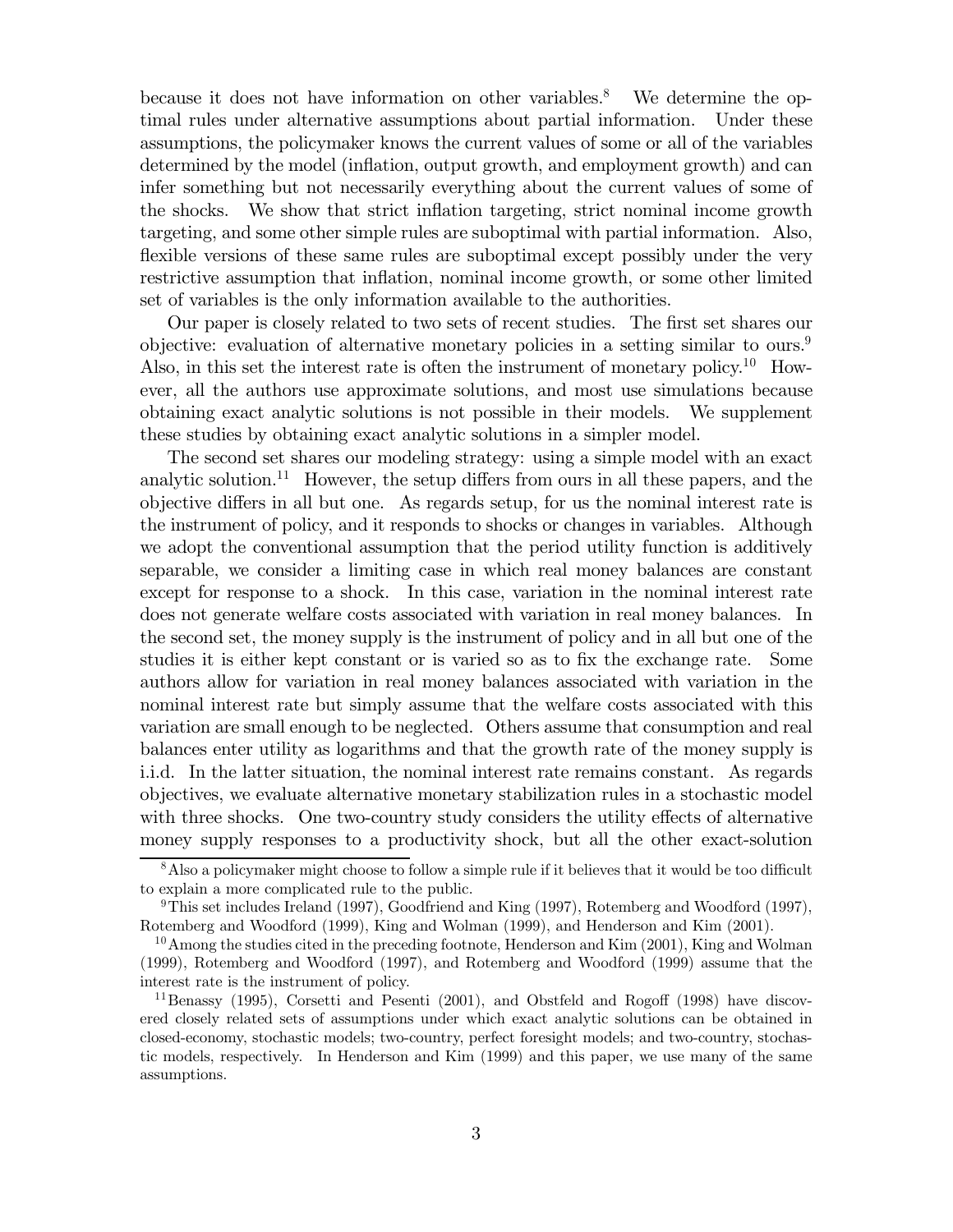studies focus either on the utility effects of a one-time increase in the money supply in a perfect foresight model, on the implications of an exogenous money supply process in a stochastic model, or on a utility comparison of fixed and flexible exchange rates in a stochastic model. $^{12}$ 

The rest of this paper is organized into five more sections. Section 2 is a description of our model. We devote section 3 to the benchmark version with full flexibility of wages and prices. In sections 4 and 5, respectively, we analyze alternative monetary policy rules in versions with wage contracts and flexible prices and with both wage and price contracts. Section 6 contains our conclusions.

### $\boldsymbol{2}$ The Model

In this section we describe our model. We discuss the behavior of firms, households, and the government in successive subsections.

#### $2.1$ Firms

A continuum of 'identical' monopolistically competitive firms is distributed on the unit interval,  $f \in [0, 1]$ . With no price contracts, firms set their prices for period t based on period t information. With one-period price contracts, firms set prices for period  $t+1$  based on period t information and agree to supply whatever their customers demand at those prices. In either case, the problem of firm  $f$  in period  $t$ is to find the

$$
\max_{\{\mathsf{P}_{f,t+j}\}} \mathcal{E}_t \tilde{\delta}_{t,t+j} \left( s_P \mathsf{P}_{f,t+j} \mathsf{Y}_{f,t+j} - W_{t+j} L_{f,t+j} \right) \tag{1}
$$

where capital letters without serifs represent choice variables of individual firms or households and capital letters with serifs represent indexes that include all firms or households. The subscript j takes on the value 0 if there are no price contracts and the value 1 if there are price contracts. In period t, firm f sets the price  $P_{f,t+i}$ . In period  $t + j$  in a given state, firm f produces output  $Y_{f,t+j}$ , and employs the amount  $L_{f,t+j}$  of a labor index  $L_{t+j}$  for which it pays the wage index  $W_{t+j}$  per unit:

$$
L_{t+j} = \int_0^1 L_{f,t+j} df = \left( \int_0^1 L_{h,t+j}^{\frac{1}{\theta_W}} dh \right)^{\theta_W} \qquad W_{t+j} = \left( \int_0^1 W_{h,t+j}^{\frac{1}{1-\theta_W}} dh \right)^{1-\theta_W} \qquad (2)
$$

where  $\mathsf{L}_{h,t+j}$  is the amount of labor supplied by household h in period  $t+j$ ,  $\mathsf{W}_{h,t+j}$ is the wage charged by household h in period  $t + j$ , and  $\theta_W > 1$ . Firm f chooses quantities of  $L_{h,t+j}$  to minimize the cost of producing a unit of  $L_{f,t+j}$  given the  $W_{h,t+j}$ , and  $W_{t+j}$  is the minimum cost. All firms receive an *ad valorem* output subsidy,  $s_P$ .  $\delta_{t,t+j}$  is a stochastic discount factor, the price of a claim to one dollar delivered in a particular state in period  $t + j$  divided by the probability of that state. We use

 $12$ The studies with stochastic models not already cited are Obstfeld and Rogoff (2000), Devereux and Engel (1998), and Engel (1999).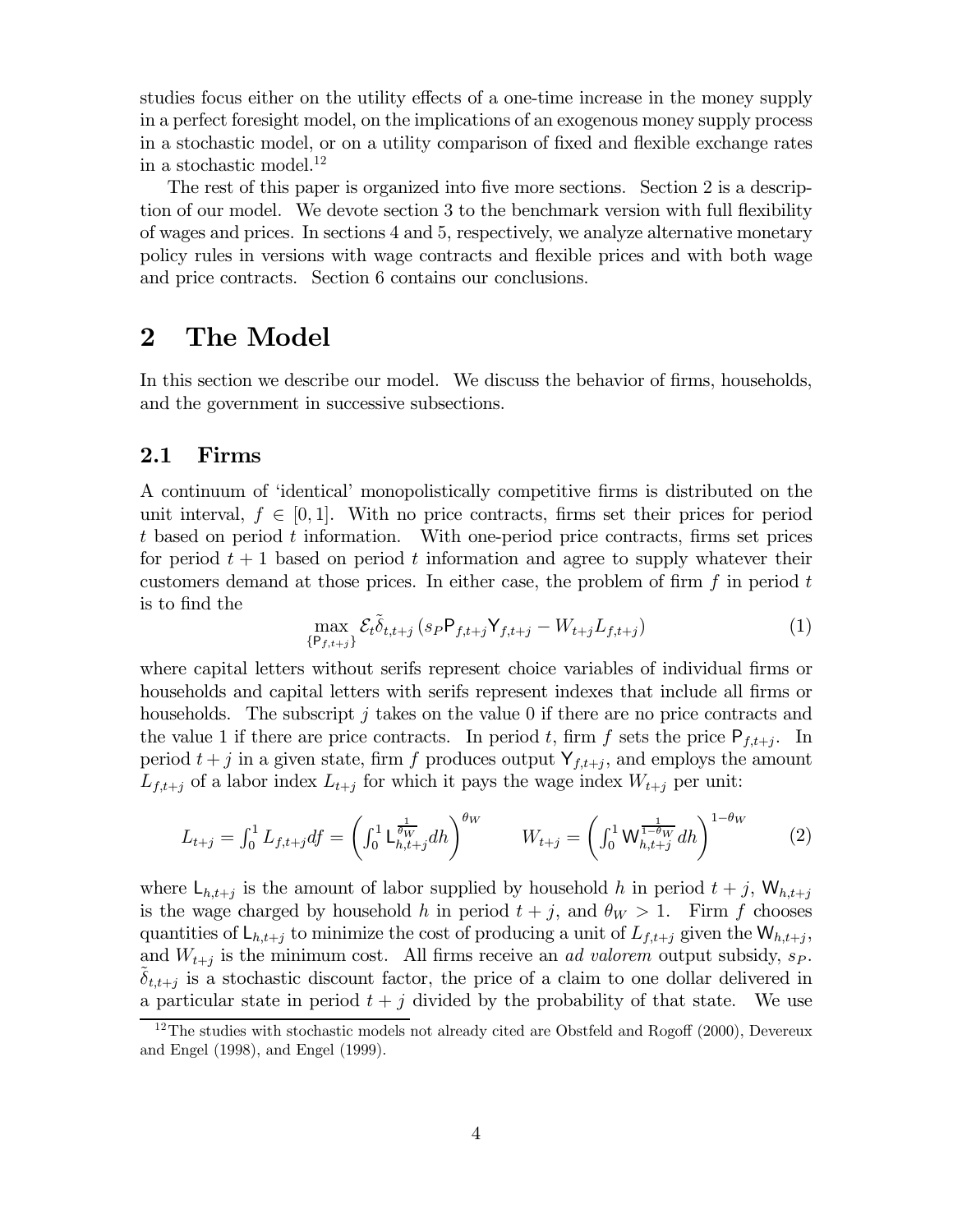$\mathcal{E}_t$  to indicate an expectation taken over the states in period  $t + j$  based on period t information. The production function of firm  $f$  is<sup>13</sup>

$$
\mathsf{Y}_{f,t+j} = \frac{L_{f,t+j}^{(1-\alpha)} X_{t+j}}{1-\alpha} \tag{3}
$$

where  $X_{t+j}$  is a productivity shock that hits all firms, and  $x_{t+j} = \ln X_{t+j} \backsim N(0, 2\sigma_x^2)$ . An expression for  $L_{f,t+j}$  is obtained by inverting this production function.

Relative demand for output of firm  $f$  is a decreasing function of its relative price:

$$
\frac{\mathsf{Y}_{f,t+j}}{Y_{t+j}} = \left(\frac{\mathsf{P}_{f,t+j}}{P_{t+j}}\right)^{-\frac{\theta_P}{\theta_P - 1}}\tag{4}
$$

where  $\theta_P > 1$ . In equation (4),  $Y_{t+j}$  is an index made up of the output of all firms and  $P_{t+j}$  is a price index which is the price of a unit of the output index:

$$
Y_{t+j} = \int_0^1 Y_{h,t+j} dh = \left( \int_0^1 \mathsf{Y}_{f,t+j}^{\frac{1}{\theta_P}} df \right)^{\theta_P} \qquad P_{t+j} = \left( \int_0^1 \mathsf{P}_{f,t+j}^{\frac{1}{1-\theta_P}} df \right)^{1-\theta_P} \qquad (5)
$$

where  $Y_{h,t+j}$  is the amount of the output index purchased by household h in period  $t+j$ . Household h chooses quantities of  $Y_{f,t+j}$  to minimize the cost of producing a unit of  $Y_{h,t+j}$  given the  $P_{f,t+j}$ , and  $P_{t+j}$  is the minimum cost.

To maximize profits, a firm must set its price so that expected discounted marginal revenue equals expected discounted marginal cost:

$$
s_P\left(\frac{1}{\theta_P - 1}\right) \mathcal{E}_t\left(\tilde{\delta}_{t,t+j} Y_{f,t+j}\right) = \left(\frac{\theta_P}{\theta_P - 1}\right) \mathcal{E}_t\left(\frac{\tilde{\delta}_{t,t+j} W_{t+j} L_{f,t+j}^{\alpha} Y_{f,t+j}}{P_{f,t+j} X_{t+j}}\right) \tag{6}
$$

Since firms are identical,

$$
L_{f, +j} = L_{+j} \quad \mathsf{Y}_{f, +j} = Y_{+j} \quad P_{f, +j} = P_{+j} \tag{7}
$$

where we omit  $t$  subscripts in the rest of this subsection for simplicity. Therefore, the equalities in (7) imply that the 'aggregate production function' and 'aggregate price equation' are, respectively,

$$
Y_{+j} = \frac{L_{+j}^{(1-\alpha)}X_{+j}}{1-\alpha} \tag{8}
$$

$$
s_P \mathcal{E}\left(\tilde{\delta}_{+j} Y_{+j}\right) = \theta_P \mathcal{E}\left(\frac{\tilde{\delta}_{+j} W_{+j} L_{+j}^{\alpha} Y_{+j}}{P_{+j} X_{+j}}\right) \tag{9}
$$

<sup>&</sup>lt;sup>13</sup>That is, we assume for simplicity that there are no factors of production other than labor and no fixed costs. Kim (2002) shows that our formulation can be viewed as a model with capital in which the marginal adjustment cost for the first unit of net investment approaches infinity. Kim  $(1997)$  explores the implications of allowing for fixed costs.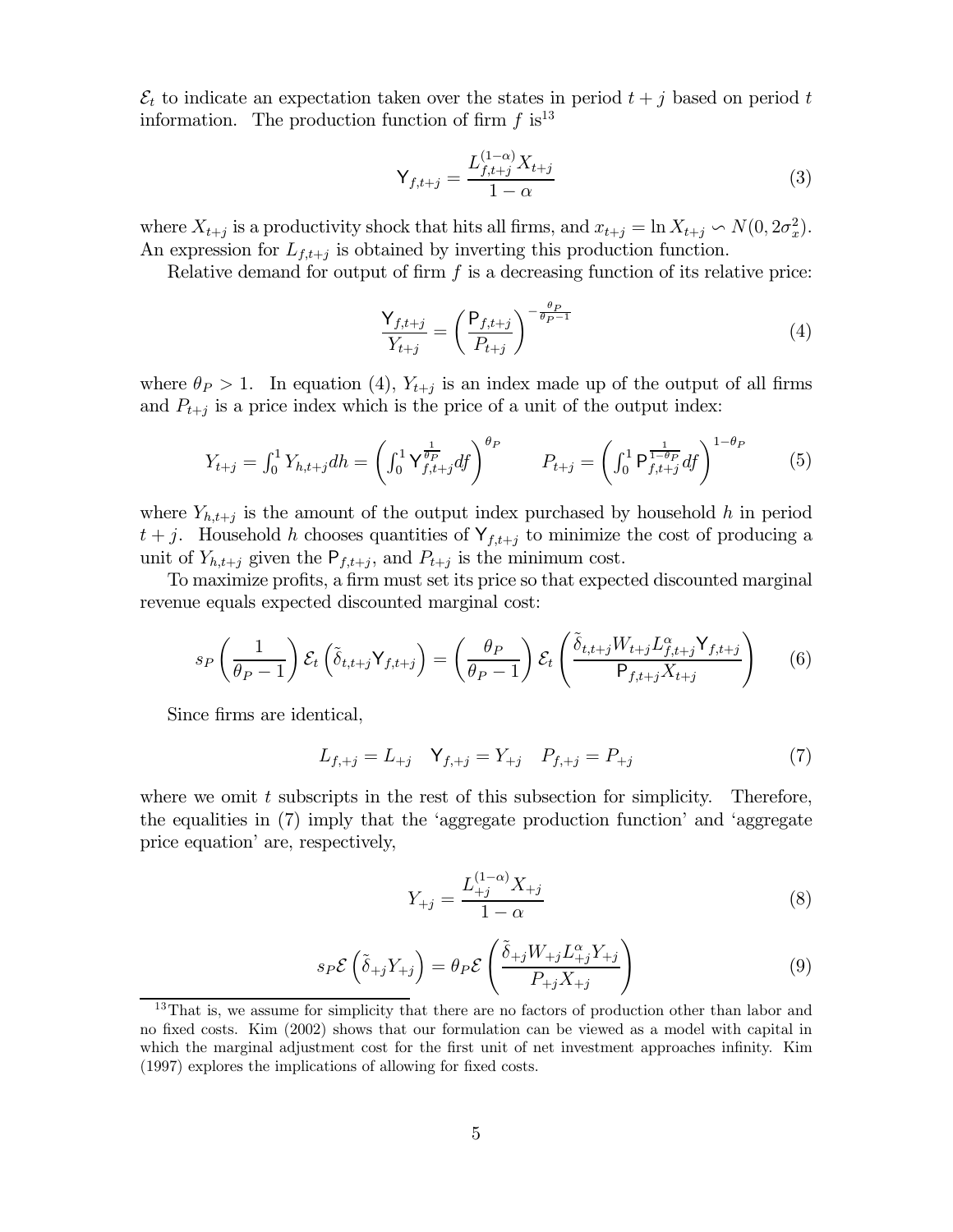When  $j=0$  so that period t prices are set on the basis of period t information, the aggregate price equation  $(9)$  can be rewritten as

$$
\left(\frac{s_P}{\theta_P}\right)\frac{X}{L^\alpha} = \frac{W}{P} \tag{10}
$$

which states that  $P$  must be chosen so that the marginal value product of labor (the gross subsidy rate over the markup parameter times the marginal product of labor) equals the real wage.

#### $2.2$ Households

A continuum of 'identical' households is distributed on the unit interval,  $h \in [0,1]$ . With no wage contracts, households set their wages for period  $t$  based on period  $t$ information, but with wage contracts they set their wages for period  $t + 1$  based on period t information. The problem of household h in period t is to find the

$$
\max_{\{C_{h,\tau}, M_{h,\tau}, B_{h,\tau}, B_{h,\tau}^g, \mathsf{W}_{h,\tau+j}\}} \mathcal{E}_t \sum_{\tau=t}^{\infty} \beta^{\tau-t} \mathbb{U}\left(C_{h,\tau}, \frac{M_{h,\tau}}{P_{\tau}}, \mathsf{L}_{h,\tau}\right) \tag{11}
$$

where

$$
\mathbb{U}\left(C_{h,\tau}, \frac{M_{h,\tau}}{P_{\tau}}, \mathsf{L}_{h,\tau}\right) = \left[\frac{C_{h,\tau}^{1-\rho}}{1-\rho} + \frac{\iota_0\left(\frac{M_{h,\tau}}{P_{\tau}V_{\tau}}\right)^{1-\iota}}{1-\iota} - \frac{\chi_0\mathsf{L}_{h,\tau}^{1+\chi}}{Z_{\tau}\left(1+\chi\right)}\right]U_{\tau} \tag{12}
$$

subject to

$$
C_{h,\tau} = \frac{s_W W_{h,\tau} L_{h,\tau}}{P_{\tau}} + \frac{R_{\tau}}{P_{\tau}} - T_{h,\tau} - \frac{M_{h,\tau} - M_{h,\tau - 1} + \delta_{\tau,\tau + 1} B_{h,\tau} - B_{h,\tau - 1} + B_{h,\tau}^g - I_{\tau - 1} B_{h,\tau - 1}^g}{P_{\tau}}
$$
(13)

$$
\frac{\mathsf{L}_{h,\tau}}{L_{\tau}} = \left(\frac{\mathsf{W}_{h,\tau}}{W_{\tau}}\right)^{-\frac{\theta_W}{\theta_W - 1}}\tag{14}
$$

According to equation (12), the period utility  $(\mathbb{U})$  of household h depends positively on its consumption  $(C_{h,\tau})$  and the ratio of its real balances  $\frac{M_{h,\tau}}{P_{\tau}}$  to a shock  $(V_{\tau})$ , and negatively on its labor supply  $(L_{h,\tau})$ .<sup>14</sup> The period budget constraint, equation (13), states that consumption must equal disposable income minus asset accumulation. Each household is a monopolistically competitive supplier of its unique labor input.

<sup>&</sup>lt;sup>14</sup>If the first term of the utility function has the form  $\frac{C_{h,\tau}^{1-\rho}-1}{1-\rho}$ , it has  $\ln C_{h,\tau}$  as a limit as  $\rho$  approaches 1. For simplicity and comparability with other studies, we use the form in the text. We can also obtain exact solutions if we use the form in the footnote, and these solutions have the same qualitative properties as those obtained using the form in the text.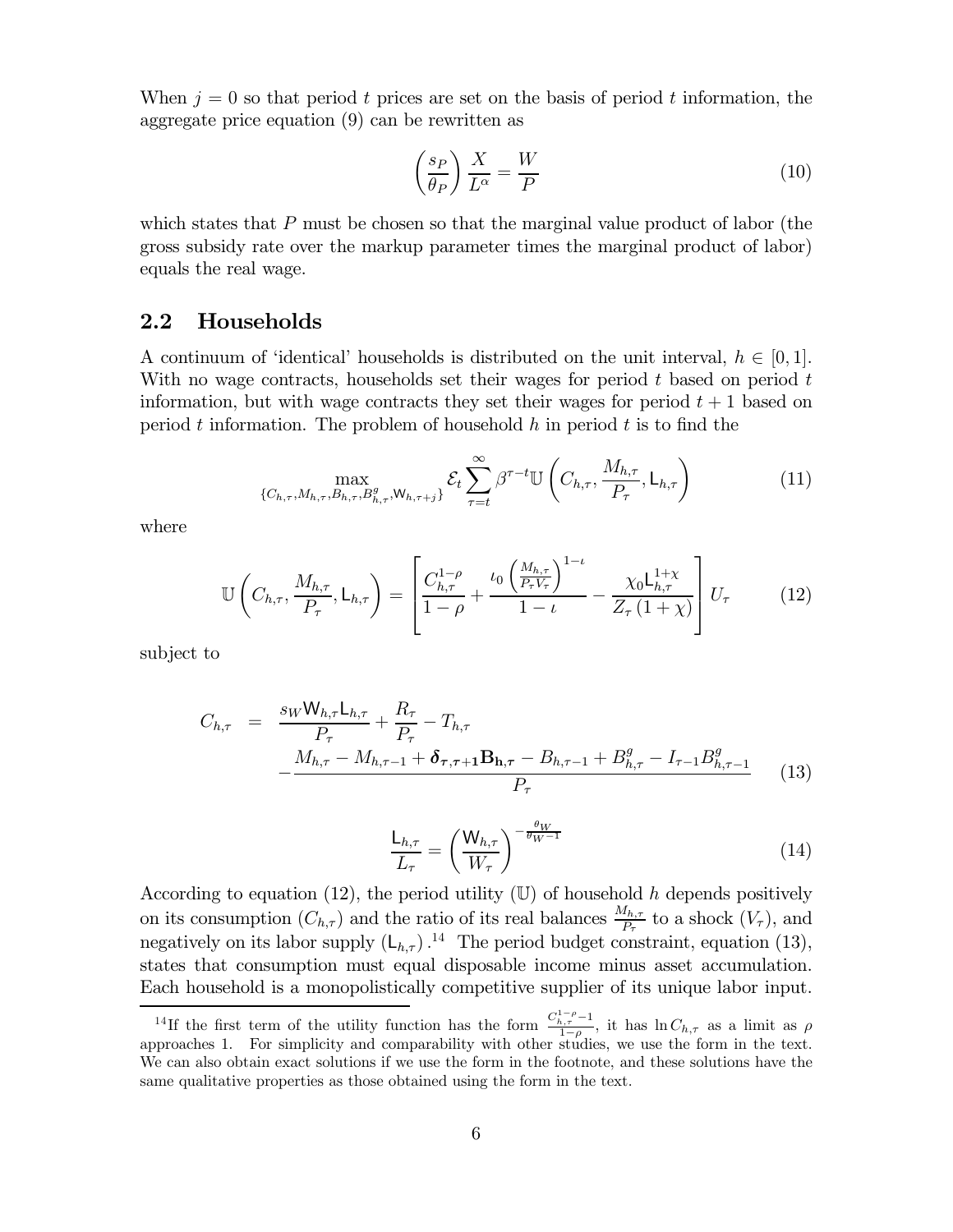Relative demand for labor of household h is a decreasing function of its relative wage as shown in equation  $(14)$ 

In period  $\tau$ , household h chooses its consumption and its holdings of money,  $M_{h,\tau}$ . Household h also chooses its wage rate in period  $\tau + j$ ,  $W_{h,\tau+i}$ , and agrees to supply however many units of its labor,  $L_{h,\tau+j}$ , firms want at this wage where the subscript j takes on the value 0 if there are no wage contracts and the value 1 if there In addition, in period  $\tau$ , household h chooses its holdings of are wage contracts. claims to a unit of currency in the various states in period  $\tau + 1$ . Each element in the infinite-dimensional vector  $\delta_{\tau,\tau+1}$  represents the price of an asset that will pay one unit of currency in a particular state of nature in the subsequent period, while the corresponding element of the vector  $B_{h,\tau}$  represents the quantity of such claims purchased by the household.<sup>15</sup> The scalar variable  $B_{h,\tau-1}$  represents the value of the households's claims given the current state of nature. Household  $h$  also chooses its holding of government bonds  $B_{h,\tau}^g$ , which pay  $I_{\tau}$  units of currency in every state of nature in period  $\tau + 1$ . Household h receives an aliquot share,  $R_{\tau}$ , of aggregate profits and pays lump sum taxes,  $T_{h,\tau}$ .<sup>16</sup> All households receive an *ad valorem* labor subsidy,  $s_W$ . There are goods demand,  $U_{\tau}$ , money demand,  $V_{\tau}$ , and labor supply shocks,  $Z_{\tau}$ , that hit all consumers. We assume that the shocks  $U_{\tau}$ ,  $V_{\tau}$ , and  $Z_{\tau}$  have lognormal distributions.<sup>17</sup> We impose the restrictions that  $0 < \beta < 1$ ,  $\rho \ge 0$ , and  $\chi \geq 0$ .  $\mathcal{E}_t$  indicates an expectation over the various states in period  $\tau$  based on period  $t$  information.

The first order conditions for household  $h$  for consumption, nominal balances, contingent claims, and government bonds for period  $t$  and for the nominal wage in period  $t+j$ ,  $j=0$  or 1 are obtained by substituting equation (14) into equation (13), constructing a Lagrangian expression with a multiplier  $\eta_{h,\tau}$  associated with the period budget constraint for state in period  $\tau$ , and differentiating.

$$
\frac{U_t}{C_{h,t}^{\rho}} = \eta_{h,t} \tag{15}
$$

$$
\frac{\iota_0 U_t}{\left(\frac{M_{h,t}}{P_t V_t}\right)^t} \frac{1}{P_t V_t} = \frac{\eta_{h,t}}{P_t} - \beta \mathcal{E}_t \left(\frac{\eta_{h,t+1}}{P_{t+1}}\right)
$$
(16)

$$
\frac{\tilde{\delta}_{t,t+1}\eta_{h,t}}{P_t} = \frac{\beta\eta_{h,t+1}}{P_{t+1}}\tag{17}
$$

<sup>15</sup>Let  $\delta_{\tau,\tau+1}(\zeta)$  represent the element of  $\delta_{\tau,\tau+1}$  that corresponds to state  $\zeta$  in time  $\tau+1$ . Then  $\delta_{\tau,\tau+1}(\zeta) = \delta_{\tau,\tau+1}(\zeta) \Pr(\zeta)$ , where  $\Pr(\zeta)$  represents the probability at time  $\tau$  of state  $\zeta$  in time

 $16$ These equal shares exhaust aggregate profits:

$$
\int_0^1 R_s dh = \int_0^1 (s_P P_{f,s} Y_{f,s} - W_s L_{f,s}) \, df
$$

<sup>17</sup>That is, we assume that  $u_s = \log U_s \backsim N(0, 2\sigma_u^2)$ ,  $v_s = \log V_s \backsim N(0, 2\sigma_v^2)$ , and  $z_s = \log Z_s \backsim$  $N(0, 2\sigma_z^2)$ .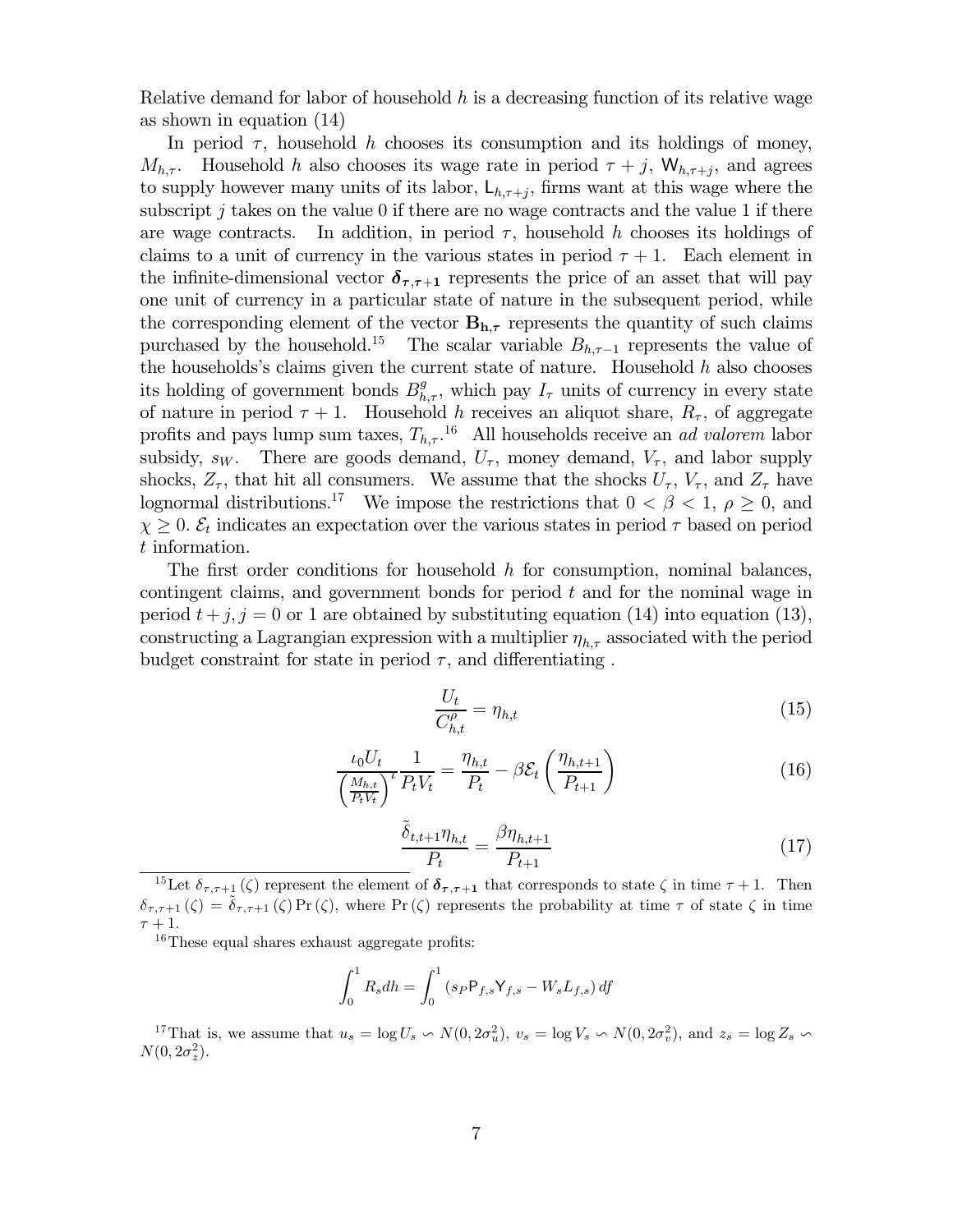$$
\frac{\eta_{h,t}}{P_t} = \beta I_t \mathcal{E}_t \left( \frac{\eta_{h,t+1}}{P_{t+1}} \right)
$$
\n(18)

$$
s_W \left(\frac{\theta_W}{\theta_W - 1} - 1\right) \mathcal{E}_t \left(\frac{\eta_{h,t+j} \mathsf{L}_{h,t+j}}{P_{t+j}}\right) = \chi_0 \left(\frac{\theta_W}{\theta_W - 1}\right) \mathcal{E}_t \left(\frac{(\mathsf{L}_{h,t+j})^{\chi} \mathsf{L}_{h,t+j} U_{t+j}}{\mathsf{W}_{h,t+j} Z_{t+j}}\right) (19)
$$

In order to make it possible to obtain exact analytic solutions in which the nominal interest rate can vary, we assume that  $\iota \to \infty$ . Under this assumption, the first order conditions  $(15)$ ,  $(16)$ , and  $(18)$  imply

$$
\frac{M_{h,t}}{P_t V_t} = \lim_{t \to \infty} \left[ \left( \frac{I_t}{I_t - 1} \right) \frac{\iota_0 C_{h,t}^{\rho}}{V_t} \right]^{\frac{1}{t}} = 1 \tag{20}
$$

where  $I_t$  represents the gross nominal interest rate, one plus the nominal interest rate.  $I_t$  must be equal to one over the cost of acquiring claims to one unit of currency in every state of nature in period  $t + 1$ :

$$
I_t = \frac{1}{\int \delta_{t,t+1}}\tag{21}
$$

where the integral is over the states of nature in period  $t + 1$ . Hereafter, we refer to the gross nominal interest rate as the interest rate. According to equation  $(20)$ , it is optimal for household  $h$  to keep its real money holdings constant except for response to a shock.<sup>18</sup> Furthermore, under the assumption that  $\iota \to \infty$ , the period utility function relevant for scoring outcomes becomes

$$
\mathbb{U}\left(C_{h,t}, \mathsf{L}_{h,t}\right) = \left(\frac{C_{h,t}^{1-\rho}}{1-\rho} - \frac{\chi_0 \mathsf{L}_{h,t}^{1+\chi}}{Z_t \left(1+\chi\right)}\right) U_t \tag{22}
$$

since

$$
\lim_{\iota \to \infty} \left( \frac{\iota_0 \left[ \left( \frac{I_t}{I_t - 1} \right) \frac{\iota_0 C_{h, t}^{\rho}}{V_t} \right]^{\frac{1 - \iota}{\iota}} U_t}{1 - \iota} \right) = 0 \tag{23}
$$

The first order conditions for household  $h$  have implications for relationships among aggregate variables. Since households are identical,

$$
C_h = C
$$
,  $L_h = L$ ,  $W_h = W$ ,  $T_h = T$ ,  $M_h = M$ ,  $B_h = B$ ,  $\eta_h = \eta$  (24)

where from here on we omit all t subscripts for simplicity. Eliminating  $\eta$  and  $\eta_{+1}$ using the condition that in each period in each state

$$
\frac{U_{+j}}{C_{+j}^{\rho}} = \eta_{+j} \tag{25}
$$

<sup>&</sup>lt;sup>18</sup>If  $\iota$  remains finite, then money demand depends on both  $I_t$  and  $I_t - 1$ , so it is not possible to obtain an exact solution.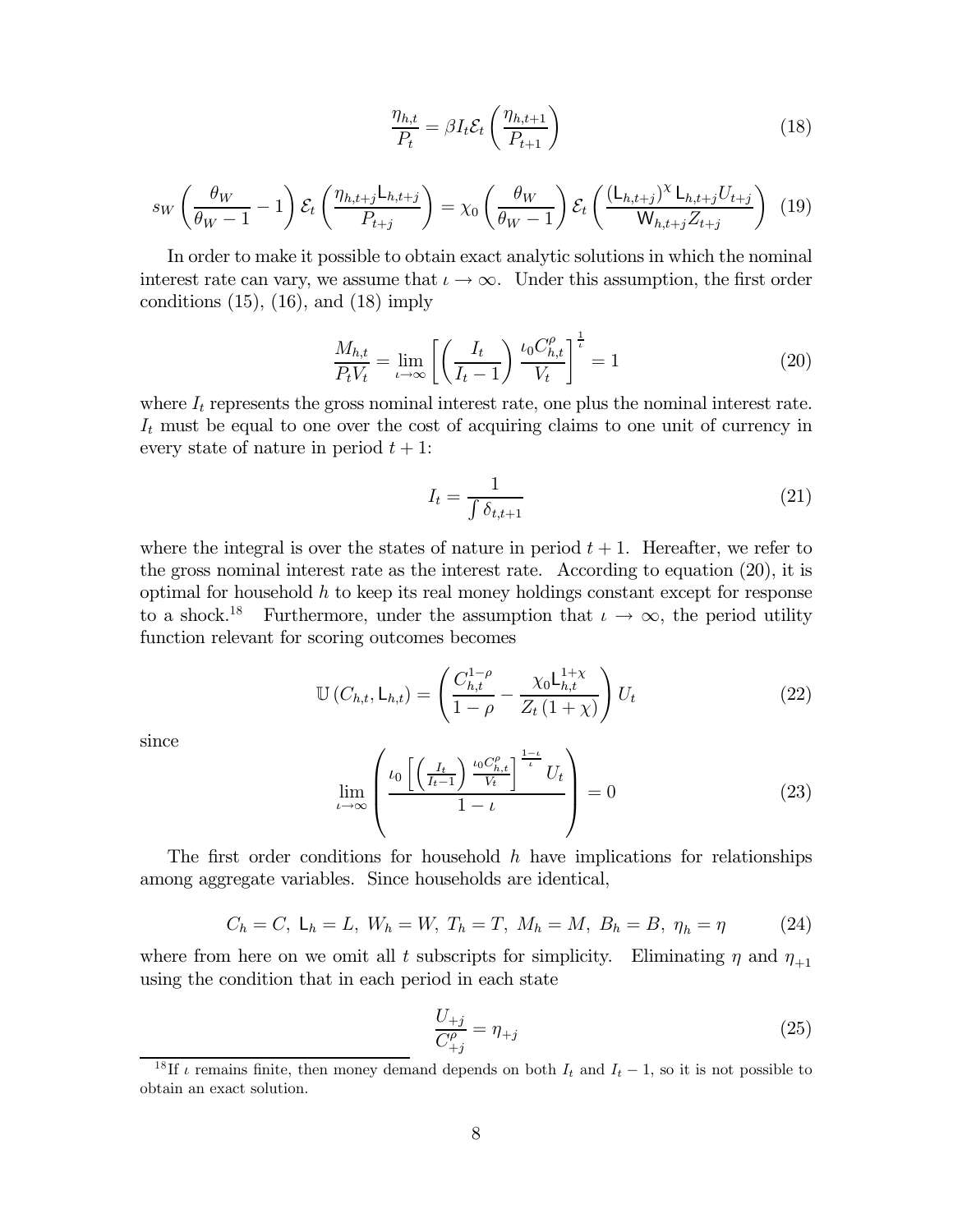yields the contingent claims pricing equations, the consumption Euler equation, the aggregate wage setting equation, and the money market equilibrium condition:

$$
\tilde{\delta}_{+1}\left(\frac{U}{PC^{\rho}}\right) = \beta\left(\frac{U_{+1}}{P_{+1}C^{\rho}_{+1}}\right)
$$
\n(26)

$$
\frac{U}{PC^{\rho}} = \beta I \mathcal{E} \left( \frac{U_{+1}}{P_{+1} C^{\rho}_{+1}} \right) \tag{27}
$$

$$
\theta_{W}\chi_{0}\mathcal{E}\left(\frac{L_{+j}^{1+\chi}U_{+j}}{W_{+j}Z_{+j}}\right) = s_{W}\mathcal{E}\left(\frac{L_{+j}U_{+j}}{P_{+j}C_{+j}^{\rho}}\right)
$$
(28)

$$
M = PV \tag{29}
$$

There are as many contingent claims pricing equations as there are states in period  $+1$ . Each contingent claims pricing equation takes the form of equation (26) which states that the price of a claim to a unit of purchasing power in a given state in period  $+1$  must be such that utility for the in order to purchase such a claim divided by the probability of that state is equal to the discounted utility of a unit purchasing power in that state.

The consumption Euler equation (27) states that  $C$  must be chosen so that the utility forgone by not spending a dollar on consumption today equals the discounted expected utility of investing that dollar in a riskless security and spending it on consumption tomorrow.

According to the wage setting equation (28), the wage should be increased until the expected reduction in the disutility of labor just equals the expected loss in utility from consumption resulting from the reduction in wage income. When  $j=0$  so that consumers set their wages on the basis of current information, condition (28) can be rewritten as

$$
\left(\frac{s_W}{\theta_W}\right)\frac{W}{P} = \frac{\chi_0 L^{\chi} C^{\rho}}{Z} \tag{30}
$$

Equation  $(30)$  states that W must be chosen so that the marginal return from work (the subsidy-adjusted real wage divided by the wage markup) must equal the marginal rate of substitution of consumption for labor.

#### 2.3 Government

The government budget constraint is

$$
\frac{M - M_{-1} + B^g - I_{-1}B_{-1}^g}{P} = G + (s_P - 1)Y + (s_W - 1)\frac{W}{P}L - T
$$
 (31)

where  $G$  is real government spending. We impose simple assumptions about the paths of government spending, interest payments, subsidy payments, and taxes under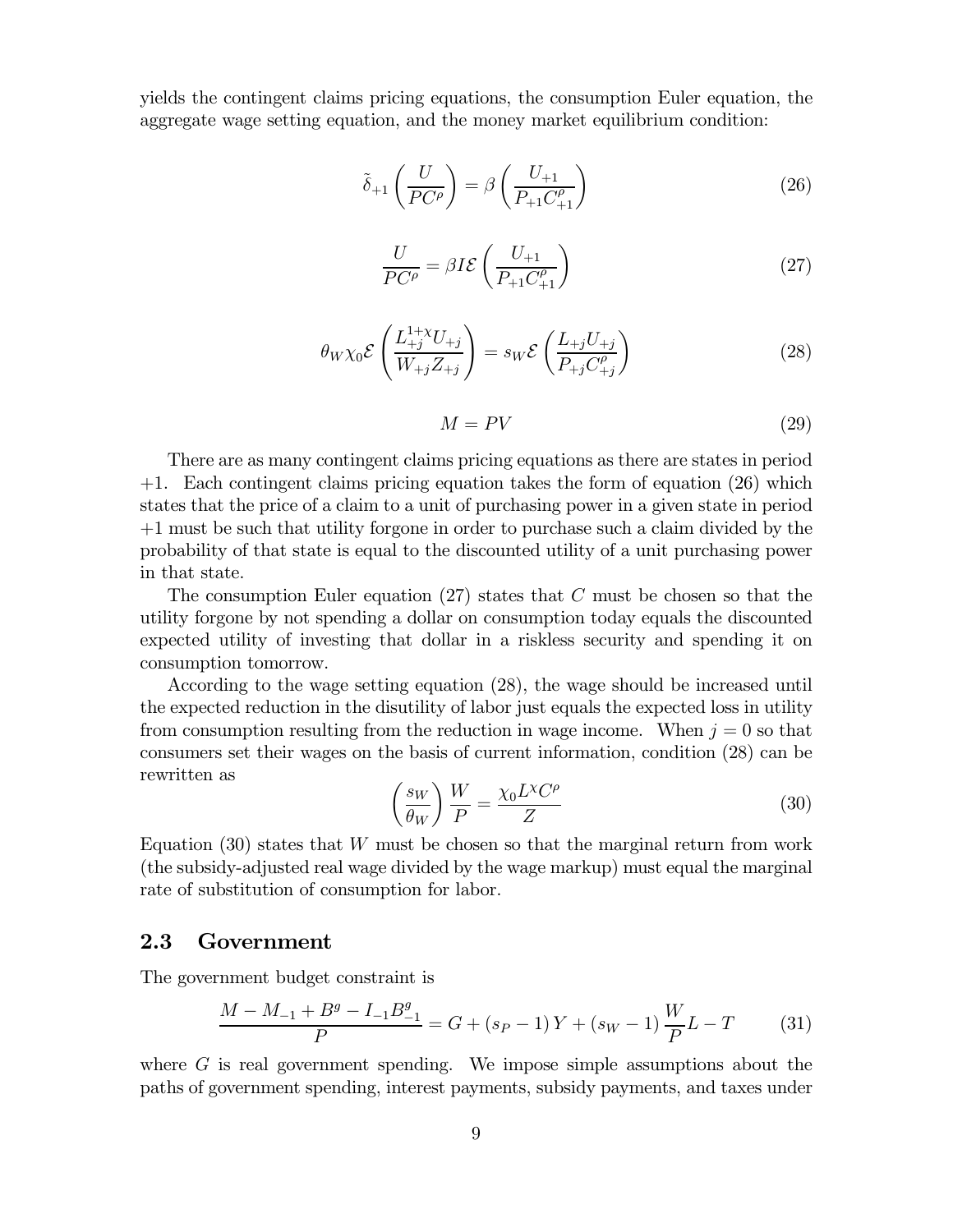which we can study alternative monetary policy reaction functions.<sup>19</sup>. In particular, we assume that the government budget is balanced period by period and that real government spending is always zero, so the government budget constraint becomes<sup>20</sup>

$$
\frac{(I_{-1}-1)B_{-1}^{g}}{P} + (s_{P}-1)Y + (s_{W}-1)\frac{W}{P}L - T = 0
$$
\n(32)

We assume that the government follows a monetary policy rule in the  $class<sup>21</sup>$ 

$$
I = \beta^{-1} \Pi^{\lambda_{\Pi}} \Gamma^{\lambda_{\Gamma}} \Upsilon^{\lambda_{\U}} \Lambda^{\lambda_{\Lambda}} U^{\lambda_{U}} X^{\lambda_{X}} Z^{\lambda_{Z}}
$$
(33)

where

$$
\Pi = \frac{P}{P_{-1}}, \qquad \Gamma = \frac{Y}{Y^*}, \qquad \Upsilon = \frac{Y}{Y_{-1}} \qquad \Lambda = \frac{L}{L_{-1}} \tag{34}
$$

For rules in this class, either the inflation rate or nominal income is the 'nominal anchor.<sup>22</sup> As we show below,  $\lambda_{\Pi}$  must exceed unity in order for the price level to be determined.<sup>23</sup> We derive the optimal  $\lambda_j$ , the ones that maximize expected utility. We also consider some alternative values of the  $\lambda_i$ .

<sup>21</sup> For completeness we have included a money demand shock,  $V$ , in the money market equilibrium condition. Even if we included  $V$  in the monetary rule, it would be optimal not to respond to movements in  $V$ . The policymaker would respond to movements in  $V$  if it responded to movements in the level or the growth rate of the money supply. Allowing response to the level is straightforward but does not yield much additional insight. Allowing response to the growth rate complicates the analysis considerably. Therefore, we do not allow such responses in this paper. However, Henderson and Kim (1999) allow response to the level, Kim (2000) allows response to the growth rate, and Henderson and Kim (2001) allow response to both.

 $22$ In Henderson and Kim (1999) we study rules with responses to levels of variables, such as

$$
I = \beta^{-1} \left(\frac{P}{\overline{P}}\right)^{\lambda_P} \Gamma^{\lambda_{\Gamma}} \left(\frac{Y}{\overline{Y}}\right)^{\lambda_{Y}} \left(\frac{L}{\overline{L}}\right)^{\lambda_{L}} U^{\lambda_{U}} X^{\lambda_{X}} Z^{\lambda_{Z}}
$$

using a model with exact solutions, where  $\overline{P}$ ,  $\overline{Y}$ , and  $\overline{L}$  are target levels of P, Y, and L, respectively. In Henderson and Kim (2001) we compare rules in which the interest rate responds to levels with rules in which it responds to changes in a model with approximate solutions. In models with oneperiod contracts, targeting the price level, output, or nominal income has the same effects on real variables as targeting inflation, output growth, and nominal income growth, respectively, whenever  $\overline{P} = P_{t-1}$  and  $\overline{Y} = Y_{-1}$ ; the target changes for inflation, output growth, and nominal income growth are zero; and  $\lambda_P = \lambda_{\Pi}$  and  $\lambda_Y = \lambda_{\Upsilon}$ . However, the effects on expected inflation and, therefore, nominal interest rates are different under levels and changes targeting whenever the current price level is different from  $\bar{P} = P_{t-1}$ . With levels targeting agents expect that the price level will return to  $\bar{P} = P_{t-1}$  but with changes targeting agents expect that it will remain at it current level.

<sup>23</sup>Under levels targeting  $\lambda_P$  must exceed zero in order for the price level to be determined.

 $19$  Assumptions about the paths of government spending and taxes have implications for which monetary policies are feasible and for the effects of different feasible monetary policies. For up to date discussions of the interaction between monetary and fiscal policy and citations of other recent contributions see Canzoneri, Cumby, and Diba (2001) and Benhabib, Schmitt-Grohe, and Uribe  $(2001).$ 

 $^{20}$ We assume a monetary policy reaction function with target inflation rate of zero but we could just as well have chosen a nonzero target inflation rate. Note that with our utility function there are no welfare costs of inflation.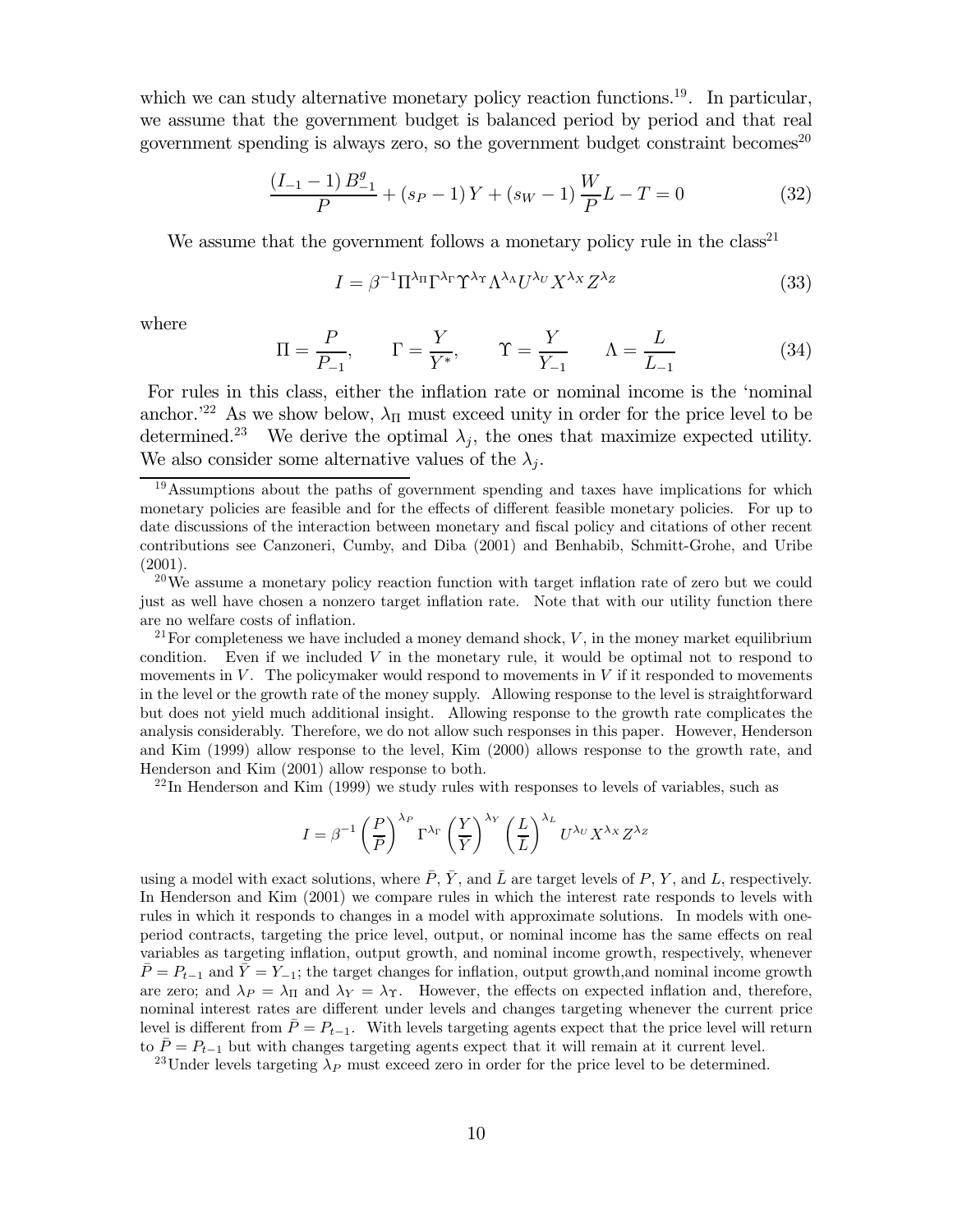## $\bf{3}$ **Full Flexibility**

We consider three versions of our model. To establish a benchmark, we begin by considering the version with full flexibility of wages and prices, denoted by  $W^F P^F$ where the superscript  $F$  stands for the word 'flexible.'

#### Solution  $3.1$

In each version of the model six equations are used to determine the equilibrium values of the variables. With  $W^F P^F$ , the forms of these six equations are

$$
Y = \frac{L^{\tilde{\alpha}} X}{\tilde{\alpha}} \tag{production}
$$

$$
\Pi = \frac{L^{\alpha} \Omega}{X} \frac{\theta_P}{s_P}
$$
 (price)

$$
\frac{\theta_W}{s_W} \frac{\chi_0 L^{\tilde{\chi}} U}{\Omega Z} = \frac{L U}{Y^{\rho} \Pi}
$$
 (wage)

$$
\beta I \mathcal{E} \left( \frac{U_{+1}}{Y_{+1}^{\rho} \Pi_{+1}} \right) = \frac{U}{Y^{\rho}}
$$
 (demand)

$$
I = \beta^{-1} \Pi^{\lambda_{\Pi}} \Gamma^{\lambda_{\Gamma}} \Upsilon^{\lambda_{\U}} \Lambda^{\lambda_{\Lambda}} U^{\lambda_{U}} X^{\lambda_{X}} Z^{\lambda_{Z}}
$$
(rule)

$$
M = PV
$$
 (money)

where we have imposed the equilibrium conditions that  $C = Y$  and  $C_{+1} = Y_{+1}$  and where  $\tilde{\alpha} = 1 - \alpha$  and  $\tilde{\chi} = 1 + \chi$ . Recall that  $\Pi = \frac{P}{P-1}$  is the gross inflation rate. As will become evident, it is useful to define the variable  $\Omega = \frac{W}{P-1}$  which represents today's nominal wage divided by vesterday's price level. With  $W^F P^F$ , both wages  $(\Omega)$  and prices  $(\Pi)$  are set after the shocks are known, and the only expected magnitudes are in the demand equation.

The solutions for selected variables are shown in Table 1. Substituting the solutions for these variables into the equations of the model yields the solutions for the other variables. $24$ 

Substituting the production and price equations into the wage equation and solving yields the solution for  $L$ , and substituting the solution for  $L$  into the production function yields the solution for  $Y$ :

$$
L^* = \left(\frac{H}{D} X^{-\tilde{\rho}} Z\right)^{\frac{1}{J}}
$$
  
\n
$$
Y^* = \left(\frac{1}{\tilde{\alpha}}\right) \left(\frac{H}{D}\right)^{\frac{\tilde{\alpha}}{J}} X^{\frac{\tilde{\gamma}}{J}} Z^{\frac{\tilde{\alpha}}{J}}
$$
  
\n
$$
= \frac{\tilde{\alpha}^{\rho}}{\tilde{\chi}_0}, \qquad D = \frac{\theta_W \theta_P}{s_W s_P}, \qquad J = \tilde{\alpha} \tilde{\rho} + \tilde{\chi}
$$
\n(35)

where  $\tilde{\rho} = \rho - 1$ . *D* is an index of distortion. Recall that  $\theta_W$  and  $\theta_P$  are markups which must exceed one  $(1 < \theta_W, \theta_P < \infty)$ .  $s_W$  and  $s_P$  are gross subsidy rates which

 $H$ 

 $^{24}$ The properties of log normal distributions used in this paper are summarized in the Appendix.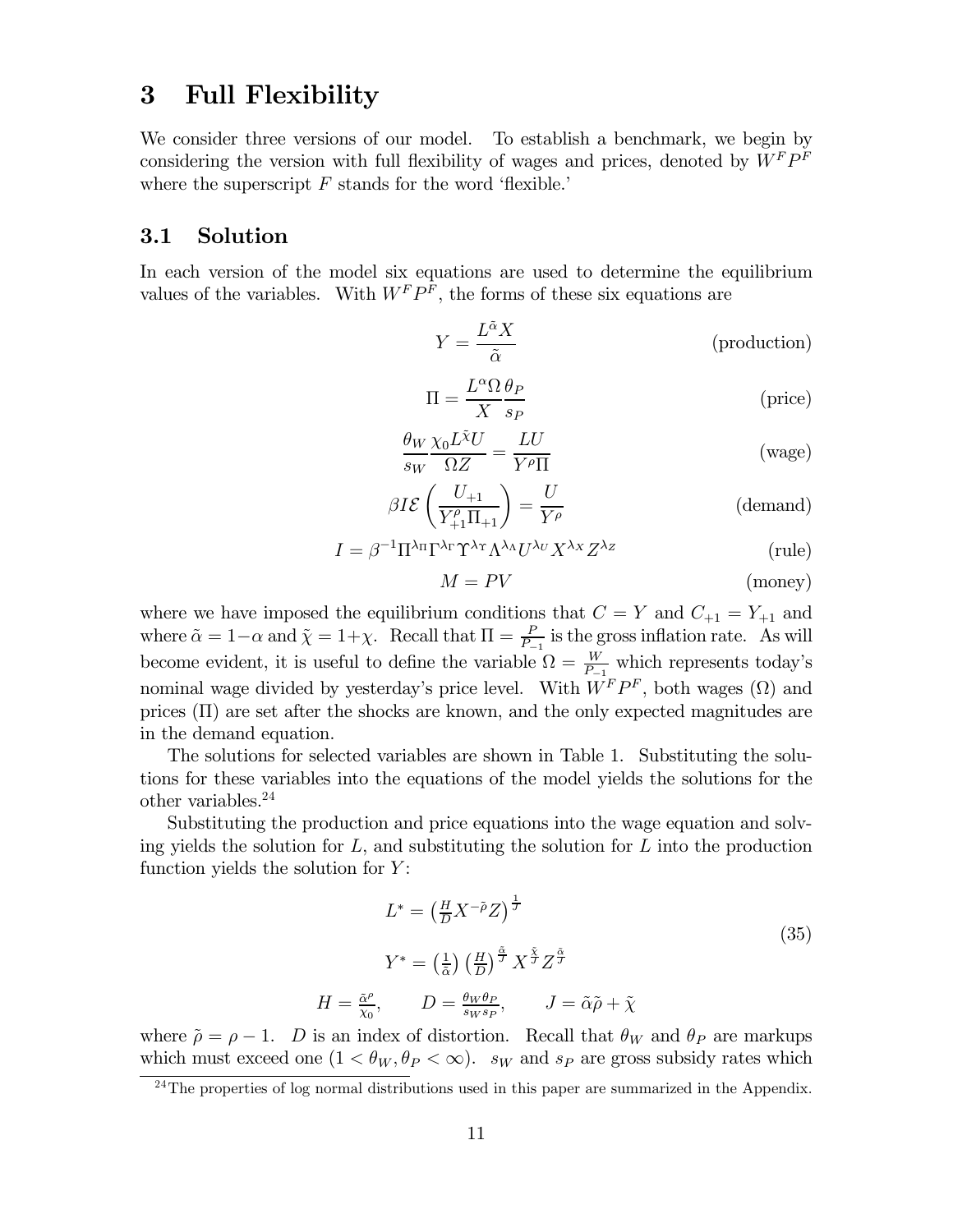are greater than one when production and employment are being subsidized and less than one when these activities are being taxed. We assume throughout that  $D$  is greater than one. Note that for given gross subsidy rates, the index of distortion rises with the product of the markups. The index is equal to one when the product of the markups is equal to the product of the gross subsidy rates.

To solve for the inflation rate we use the method of undetermined coefficients. Suppose that  $\Pi$  takes the form

$$
\Pi^* = \Phi Y_{-1}^{\phi_Y} L_{-1}^{\phi_L} U^{\phi_U} X^{\phi_X} Z^{\phi_Z} \tag{36}
$$

We find  $\Phi$ ,  $\phi_U$ ,  $\phi_X$ , and  $\phi_Z$  by beginning with the demand equation and eliminating Y,  $Y_{+1}$ , and Y<sup>\*</sup> using the solution for Y<sup>\*</sup>, eliminating  $\Pi$  using the conjectured solution  $(36)$ , and eliminating I using the rule equation to obtain

$$
-(\lambda_{\Pi} - 1) \ln \Phi - \lambda_{\Pi} \phi_Y y_{-1} - \lambda_{\Pi} \phi_L l_{-1} - \lambda_{\Pi} (\phi_U u + \phi_X x + \phi_Z z)
$$
  
=  $(\lambda_{\Upsilon} - \phi_Y) \ln \left( \tilde{\alpha}^{-1} \left( \frac{H}{D} \right)^{\frac{\tilde{\alpha}}{J}} \right) + \left( \frac{\lambda_{\Lambda} - \phi_L}{J} \right) \ln \left( \frac{H}{D} \right) - \lambda_{\Upsilon} y_{-1} - \lambda_{\Lambda} l_{-1} + \ln \mathcal{E} Q_1$  (37)  
+  $(\lambda_U - 1) u + \left( \frac{\lambda_X J + \tilde{\chi} (\lambda_{\Upsilon} - \phi_Y + \rho) - \tilde{\rho} (\lambda_{\Lambda} - \phi_L)}{J} \right) x + \left( \frac{\lambda_Z J + \tilde{\alpha} (\lambda_{\Upsilon} - \phi_Y + \rho) + (\lambda_{\Lambda} - \phi_L)}{J} \right) z$   

$$
H = \frac{\tilde{\alpha}^{\rho}}{\tilde{\chi}_{\Omega}}, \quad D = \frac{\theta_W \theta_P}{s_W s_P}, \quad J = \tilde{\alpha} \tilde{\rho} + \tilde{\chi}, \quad Q_1 = U_{+1}^{1 - \phi_U} X_{+1}^{-\phi_X - \frac{\rho_X^{\tilde{\chi}}}{J}} Z_{+1}^{-\phi_Z - \frac{\rho \tilde{\alpha}}{J}}
$$

where lower case letters represent logarithms. If equation  $(37)$  is to hold for all U, X, and Z, it must be that the  $\phi_i$  and  $\Phi$  take on the values given in Table 1 in the Appendix and that  $\Pi^*$  and  $\Omega^*$  have the solutions given in the same Table. We assume that  $\lambda_{\Pi}$  exceeds positive one so it is possible to solve for  $\Phi.^{25}$ In all the versions we consider, if one or more  $\lambda_j, j \neq \Pi$  is allowed to approach infinity, then  $\lambda_{\Pi}$  must also be allowed to approach infinity, and the rate of approach of  $\lambda_{\Pi}$  must be such that the ratio  $\frac{\lambda_j}{\lambda_{\Pi}}$  is constant for the  $\lambda_j$  that is approaching infinity most rapidly. In this version, these restrictions must be met if there is to be a well defined solution for  $\ln \Phi$ .

Substituting the solutions for  $L^*$  and  $Y^*$  into the period utility function (22) with  $C_h = C = Y$  and  $L_h = L$  and rearranging yields<sup>26</sup>

$$
\mathbb{U}^* = -KUX^{-\frac{\tilde{\rho}\tilde{\chi}}{J}}Z^{-\frac{\tilde{\alpha}\tilde{\rho}}{J}},\tag{38}
$$

$$
K = \chi_0 \left(\frac{H}{D}\right)^{\frac{\tilde{\gamma}}{J}} \left(\frac{\tilde{\chi}D + \tilde{\alpha}\tilde{\rho}}{\tilde{\alpha}\tilde{\rho}\tilde{\chi}}\right)
$$

<sup>&</sup>lt;sup>25</sup> From equation (37) it would appear that it is possible to solve for  $\Phi$  as long as  $\lambda_{\Pi} \neq 1$ . However, in Henderson and Kim (2001) we show that  $\lambda_{\Pi}$  must satisfy more stringent conditions in order for there to be a determinate rational expectations equilibrium and that if  $\lambda_{\Pi}$  is positive, as seems reasonable and as most if not all investigators have assumed, it must exceed one.

<sup>&</sup>lt;sup>26</sup>We describe one way to derive equation (38). Use the price equation (price) to eliminate  $\frac{\Omega}{\Pi}$  from the wage equation (wage). Note that the resulting equation and the production function (production) imply that  $Y^{-\tilde{\rho}}U = \frac{D}{\tilde{\alpha}} \frac{\chi_0 L^{\tilde{\chi}} U}{Z}$  and use this relationship to eliminate  $Y^{-\tilde{\rho}}U$ . Then factor out  $\frac{\chi_0 L^{\tilde{\chi}} U}{Z}$  and make use of the solution for  $L^*$ .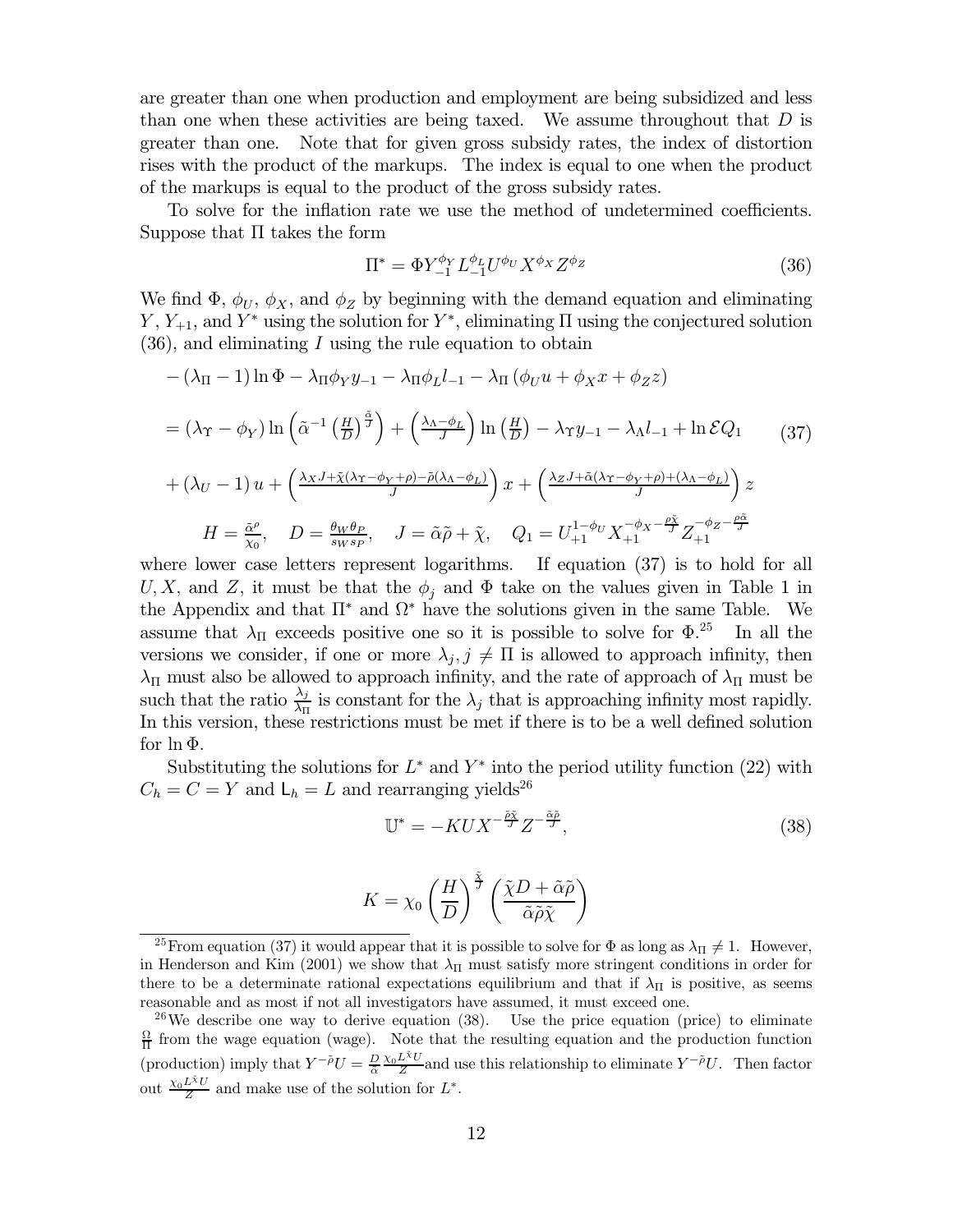Under our assumption that  $D > 1$ , the sign of K is the same as the sign of  $\tilde{\rho}$ 

$$
sgnK = sgn\tilde{\rho}
$$
\n(39)

It should come as no surprise that under this assumption utility decreases with increases in the distortion index:

$$
\frac{\partial \mathbb{U}^*}{\partial D} = -\left(\frac{\chi_0}{J}\right) \left(\frac{H}{D}\right)^{\frac{3}{J}} \left(1 - \frac{1}{D}\right) \left(UX^{-\frac{\tilde{\rho}\tilde{\gamma}}{J}}Z^{-\frac{\tilde{\alpha}\tilde{\rho}}{J}}\right) < 0 \tag{40}
$$

Taking expectations of equation (38) yields the solution for expected utility of the representative consumer with  $W^F P^F$ :

$$
\mathcal{E}\mathbb{U}^* = -K \exp\left[\sigma_u^2 + \left(\frac{\tilde{\rho}\tilde{\chi}}{J}\right)^2 \sigma_x^2 + \left(\frac{\tilde{\alpha}\tilde{\rho}}{J}\right)^2 \sigma_z^2\right]
$$
(41)

#### $3.2$ **Discussion**

We are now prepared to discuss the effects of the shocks on the variables and utility. As should be expected, with  $W^F P^F$  the real variables that enter utility (employment, L, and output, Y) are independent of the parameters of the monetary rule. L and Y depend only on the productivity shock,  $X$ , and the labor supply shock,  $Z$ . Expected utility depends on  $\sigma_u^2$  only because U enters the utility function directly.

The effects of a labor supply shock are easier to analyze than those of a productivity shock. The downward sloping marginal product of labor schedule, MPL, and the upward sloping marginal rate of substitution (of consumption for labor) schedule,  $MRS$ , implied by the price equation and wage equation (with Y eliminated using the production function), respectively, are shown in the top panel of Figure 1 in logarithm of real wage  $(\omega - \pi)$  and logarithm of employment (*l*) space. An increase in Z shifts the MRS schedule down from  $MRS_0$  to  $MRS_1$ . The equilibrium real wage must fall and equilibrium l must rise from  $l_0$  to  $l_1$ . The upward sloping production function schedule PF is plotted in the bottom panel of Figure 1 in logarithm of output  $(y)$  and logarithm of employment space. The increase in  $Z$  does not affect the production function, so y rises from  $y_0$  to  $y_1$  as l rises from  $l_0$  to  $l_1$ . An increase in Z raises utility because it results in both an increase in the utility from consumption and a net reduction in the absolute value of the disutility of labor.

Under our assumptions, an increase in productivity (a rise in  $X$ ) increases y and lowers, leaves unchanged, or raises l depending on whether  $\rho \leq 1$ . An increase in X shifts both the MPL and MRS schedules up from  $MPL_0$  to  $\tilde{MPL}_2$  and from  $MRS_0$ to  $MRS_2$ , respectively. The MRS schedule shifts up by more than as in Figure 1, the same as, or less than the MPL schedule depending on whether  $\rho \leq 1$ . Therefore, the equilibrium real wage must rise and equilibrium  $l$  must fall as in Figure 1, remain the same, or rise depending on whether  $\rho \geq 1$ . An increase in X also shifts the production function to the left from  $PF_0$  to  $PF_2$ . Equilibrium y definitely rises. Of course, if l rises, y must rise. However, even if l falls as in Figure 1, y rises. l falls only if the MRS schedule shifts up, and the MRS schedule shifts up only if  $\eta$  rises.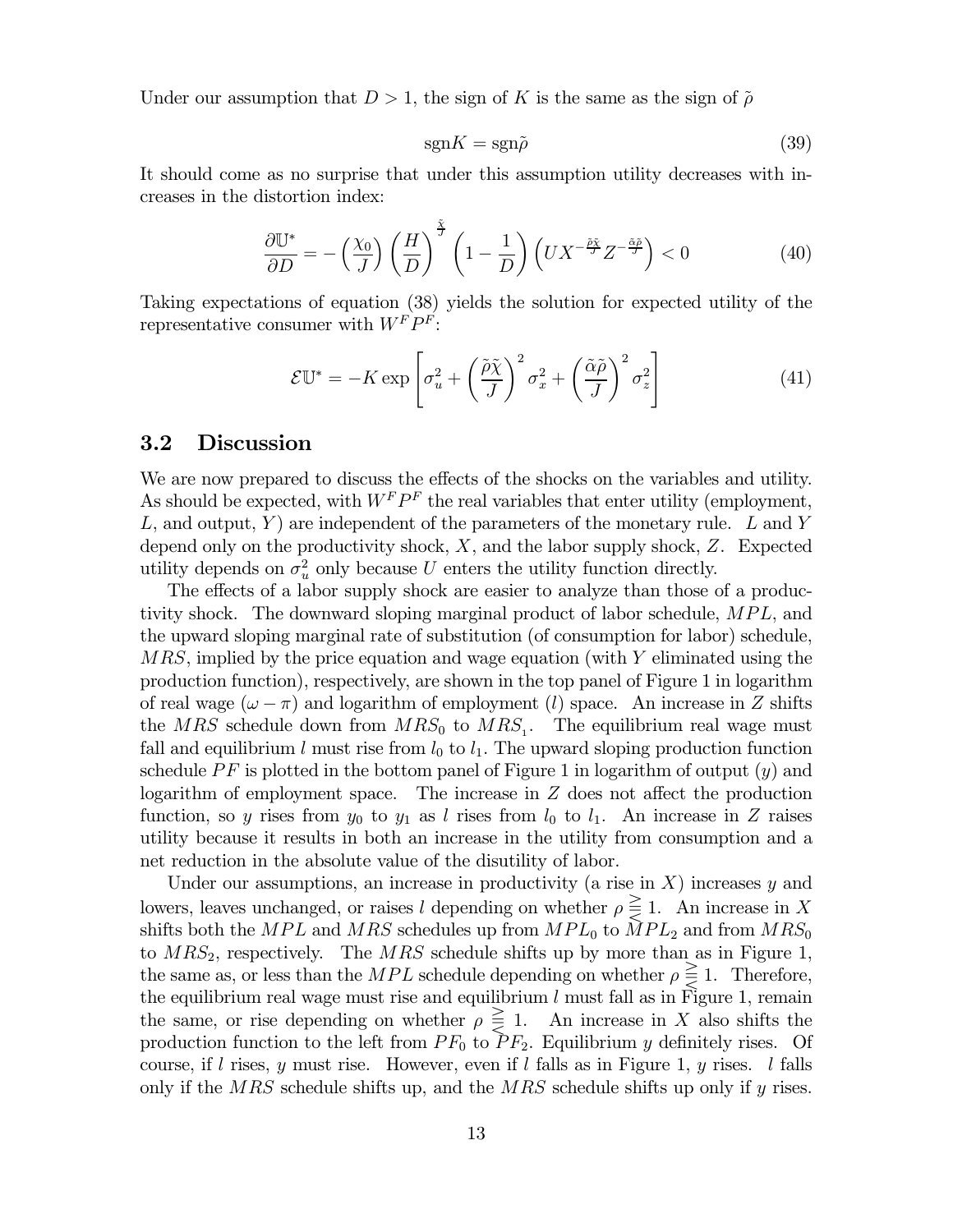An increase in X raises utility because the increase in the utility from consumption more than offsets any increase in the absolute value of the disutility of labor.

With  $W<sup>F</sup> P<sup>F</sup>$ , the model is recursive. The real variables (labor, output, and the real wage) are determined by the subsystem made up of the production, price, Given values of these variable, the nominal variables (the and wage equations. inflation rate, the nominal interest rate, and the money supply) are determined by the subsystem made up of the demand, rule, and money equations. In our model the only role played by the money market equilibrium condition is to determine the nominal money supply recursively, so we will not make use of it again.

The goods demand shock,  $U$ , does not enter the subsystem that determines the real variables. An increase in  $U$  affects the utility of consumption and the disutility of labor in exactly the same way, so households have no incentive to change their decisions. U enters the subsystem that determines the nominal variables through the policy rule.

### **Wage Contracts and Flexible Prices** 4

In this section, we consider the version with wage contracts and flexible prices denoted by  $W^C P^F$  where the superscript C stands for the word 'contracts.'

#### $4.1$ Solution

In this version, the price and wage equations are

$$
\Pi = \frac{L^{\alpha} \Omega}{X} \left( \frac{\theta_P}{s_P} \right) \tag{price}
$$

$$
\left(\frac{\theta_W}{s_W}\right) \frac{1}{\Omega} \left[ \mathcal{E}_{-1} \left( \frac{\chi_0 L^{\tilde{\chi}} U}{Z} \right) \right] = \mathcal{E}_{-1} \left( \frac{L U}{Y^{\rho} \Pi} \right) \tag{wage}
$$

and  $\Omega = \frac{W}{P-1}$  is the ratio of the nominal wage to the price level in the previous period. The price equation is the same as in the case of  $W^F P^F$ , but the wage equation is different. With wage contracts, the wage and, therefore,  $\Omega$  must be set one period in advance without knowledge of the current shocks, so the wage equation contains expectations.

As before, we solve the model using the method of undetermined coefficients. The solutions for selected variables are displayed in Table 2. The solutions for the other variables can be obtained using these solutions and the equations of the model.

Suppose that the solution for  $L$  takes the form

$$
L = \Xi U^{\xi_U} X^{\xi_X} Z^{\xi_Z} \tag{42}
$$

We find  $\Xi$  by substituting the output and price equations into the wage equation and collecting terms to obtain

$$
\chi_0 D \mathcal{E}_{-1} \left( \frac{L \tilde{\chi}_U}{Z} \right) = \tilde{\alpha}^\rho \mathcal{E}_{-1} \left( \frac{U}{L \tilde{\alpha} \tilde{\rho} X \tilde{\rho}} \right). \tag{43}
$$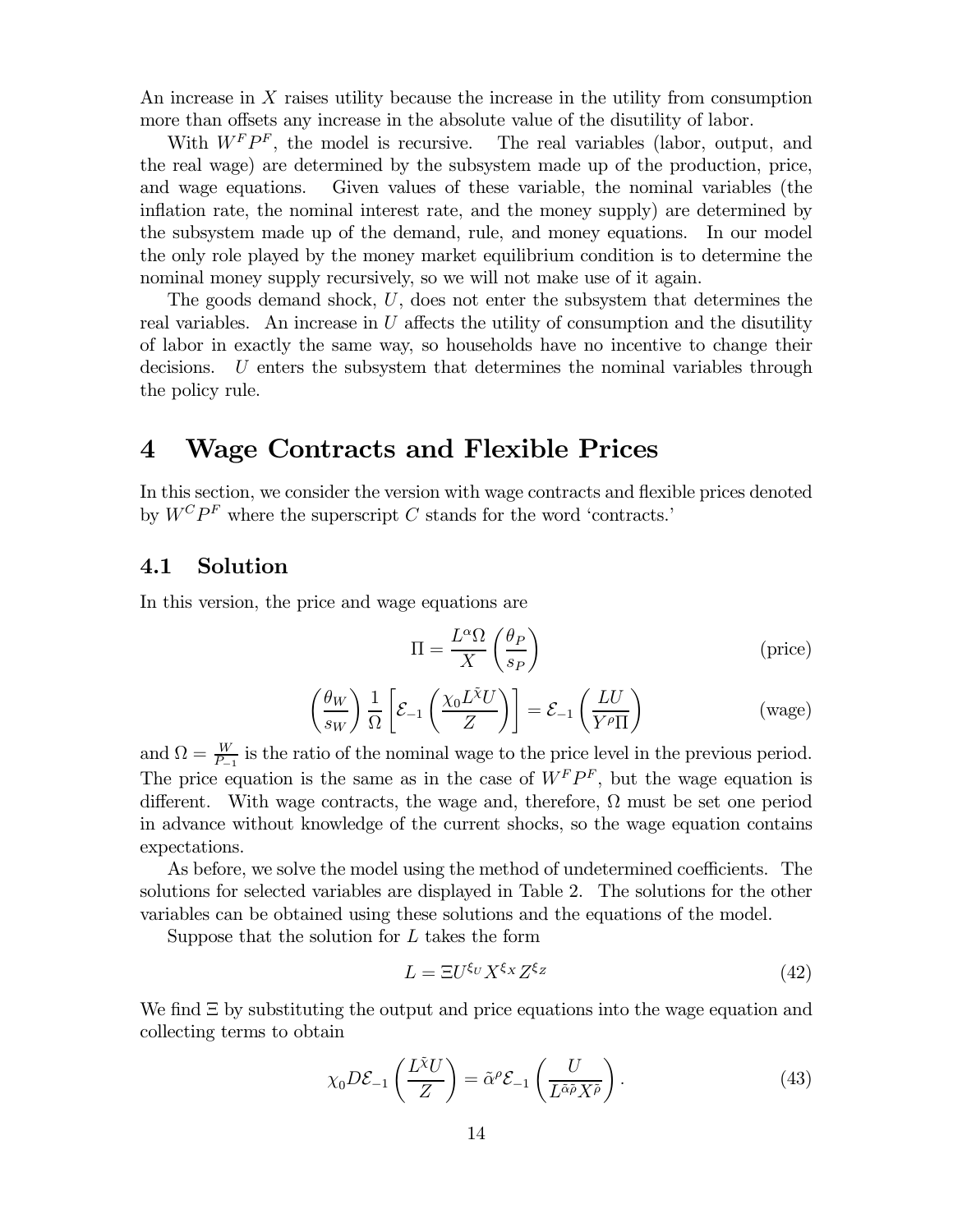Substituting the conjectured form of the solution for  $L$  into equation (42) yields

$$
\chi_0 D \Xi^{\tilde{\chi}} \mathcal{E}_{-1} Q_3 = \tilde{\alpha}^{\rho} \Xi^{-\tilde{\alpha}\tilde{\rho}} \mathcal{E}_{-1} Q_2,\tag{44}
$$

$$
Q_2 = U^{1 - \xi_U \tilde{\alpha}\tilde{\rho}} X^{-(\xi_X \tilde{\alpha} + 1)\tilde{\rho}} Z^{-\xi_Z \tilde{\alpha}\tilde{\rho}}, \quad Q_3 = U^{\xi_U \tilde{\chi} + 1} X^{\xi_X \tilde{\chi}} Z^{\xi_Z \tilde{\chi} - 1}
$$

Therefore, if equation (44) is to hold,  $\Xi$  must take on the value in equation (T2.3) in Table 2 in the Appendix.

We can find the  $\xi_i$  and  $\Omega$  by substituting the rule equation into the demand equation and collecting terms to obtain

$$
UY^{-\rho} = \Pi^{\lambda_{\Pi}} \Gamma^{\lambda_{\Gamma}} \Upsilon^{\lambda_{\Lambda}} \Lambda^{\lambda_{\Lambda}} U^{\lambda_{U}} X^{\lambda_{X}} Z^{\lambda_{Z}} \mathcal{E} \left( U_{+1} Y_{+1}^{-\rho} \Pi_{+1}^{-1} \right) \tag{45}
$$

Eliminating Y,  $\Pi$ , and Y<sup>\*</sup> using the output and price equations and the solution for  $Y^*$  in equation (35), respectively, collecting some terms, and rearranging yields

$$
\left(\frac{L^{\tilde{\alpha}}X}{\tilde{\alpha}}\right)^{-(\rho+\lambda_{\Gamma}+\lambda_{\Upsilon})} L^{-\lambda_{\Lambda}} \left(\frac{L^{\alpha}\Omega}{X} \frac{\theta_{P}}{s_{P}}\right)^{-\lambda_{\Pi}} \left(\left(\frac{H}{D}X^{-\tilde{\rho}}Z\right)^{\frac{\tilde{\alpha}}{J}} \frac{X}{\tilde{\alpha}}\right)^{\lambda_{\Gamma}}
$$
\n
$$
= Y_{-1}^{-\lambda_{\Upsilon}} L_{-1}^{-\lambda_{\Lambda}} U^{\lambda_{U}-1} X^{\lambda_{X}} Z^{\lambda_{Z}} \mathcal{E} \left(U_{+1} \left(\frac{L_{+1}^{\tilde{\alpha}}X_{+1}}{\tilde{\alpha}}\right)^{-\rho} \left(\frac{L_{+1}^{\alpha}\Omega_{+1}}{X_{+1}} \frac{\theta_{P}}{s_{P}}\right)^{-1}\right) \tag{46}
$$

In any period, the variable  $\Omega$  is predetermined; that is,  $\mathcal{E}(\Omega_{+1}) = \Omega_{+1}$ . This condition is met by the conjecture  $\Omega = Y_{-1}^{\xi_Y} L_{-1}^{\xi_L} \overline{\Omega}$ , where  $\overline{\Omega}$  is a constant. This conjecture makes it possible to construct a rational expectations equilibrium. Imposing this conjecture, substituting in the conjectured form for  $L$ , rearranging, and taking logs yield

$$
\Theta\left(\xi_{U}u + \xi_{X}x + \xi_{Z}z\right) + \lambda_{\Pi}\xi_{Y}y_{-1} + \lambda_{\Pi}\xi_{L}l_{-1} + \left(\Theta - \rho\tilde{\alpha} - \alpha\right)\ln\Xi
$$
\n
$$
= \left(1 - \lambda_{U}\right)u - \left(\frac{\kappa J - \tilde{\chi}\lambda_{\Gamma}}{J}\right)x - \left(\frac{\lambda_{Z}J - \tilde{\alpha}\lambda_{\Gamma}}{J}\right)z + \lambda_{\Upsilon}y_{-1} + \lambda_{\Lambda}l_{-1} \tag{47}
$$
\n
$$
- \ln \mathcal{E}Q_{4} + \left(\lambda_{\Upsilon} - \xi_{Y}\right)\ln \tilde{\alpha} - \left(\lambda_{\Pi} - 1\right)\left(\bar{\omega} - \ln\left(\frac{s_{P}}{\theta_{P}}\right)\right) + \frac{\lambda_{\Gamma}\tilde{\alpha}}{J}\ln\left(\frac{H}{D}\right)
$$
\n
$$
H = \frac{\tilde{\alpha}^{\rho}}{\tilde{\chi}_{0}}, \ D = \frac{\theta_{W}\theta_{P}}{s_{W}s_{P}}, \ J = \tilde{\alpha}\tilde{\rho} + \tilde{\chi}, \ \Theta = \tilde{\alpha}\left(\rho + \lambda_{\Gamma} + \lambda_{\Upsilon} - \xi_{Y}\right) + \left(\lambda_{\Lambda} - \xi_{L}\right) + \alpha\lambda_{\Pi},
$$
\n
$$
\kappa = \lambda_{X} + \rho + \lambda_{\Gamma} + \lambda_{\Upsilon} - \xi_{Y} - \lambda_{\Pi}, \quad Q_{4} = U^{1 - \xi_{U}(\tilde{\alpha}\rho + \alpha)}X^{-(\tilde{\rho} + \xi_{X}(\tilde{\alpha}\rho + \alpha))}Z^{-\xi_{Z}(\tilde{\alpha}\rho + \alpha)}
$$

If equation (47) is to hold for all U, X, and Z, then the  $\xi_i$  and  $\Omega$  must take on the values given in equations  $(T2.2)$  and  $(T2.8)$  in Table 2 in the Appendix, respectively. The restrictions on the behavior of  $\lambda_{\Pi}$  when one or more  $\lambda_j, j \neq \Pi$  is allowed to approach infinity stated in the section on the  $W^F P^F$  version must be met if there is to be a well-defined solution for  $\bar{\omega}$ .

#### 4.2 The Policymaker's Loss Function

 $\kappa$ 

The policymaker's expected utility function is the expected utility function of the representative agent. However, it simplifies the analysis to define a policymaker's loss function that is a transformation of relative expected utilities.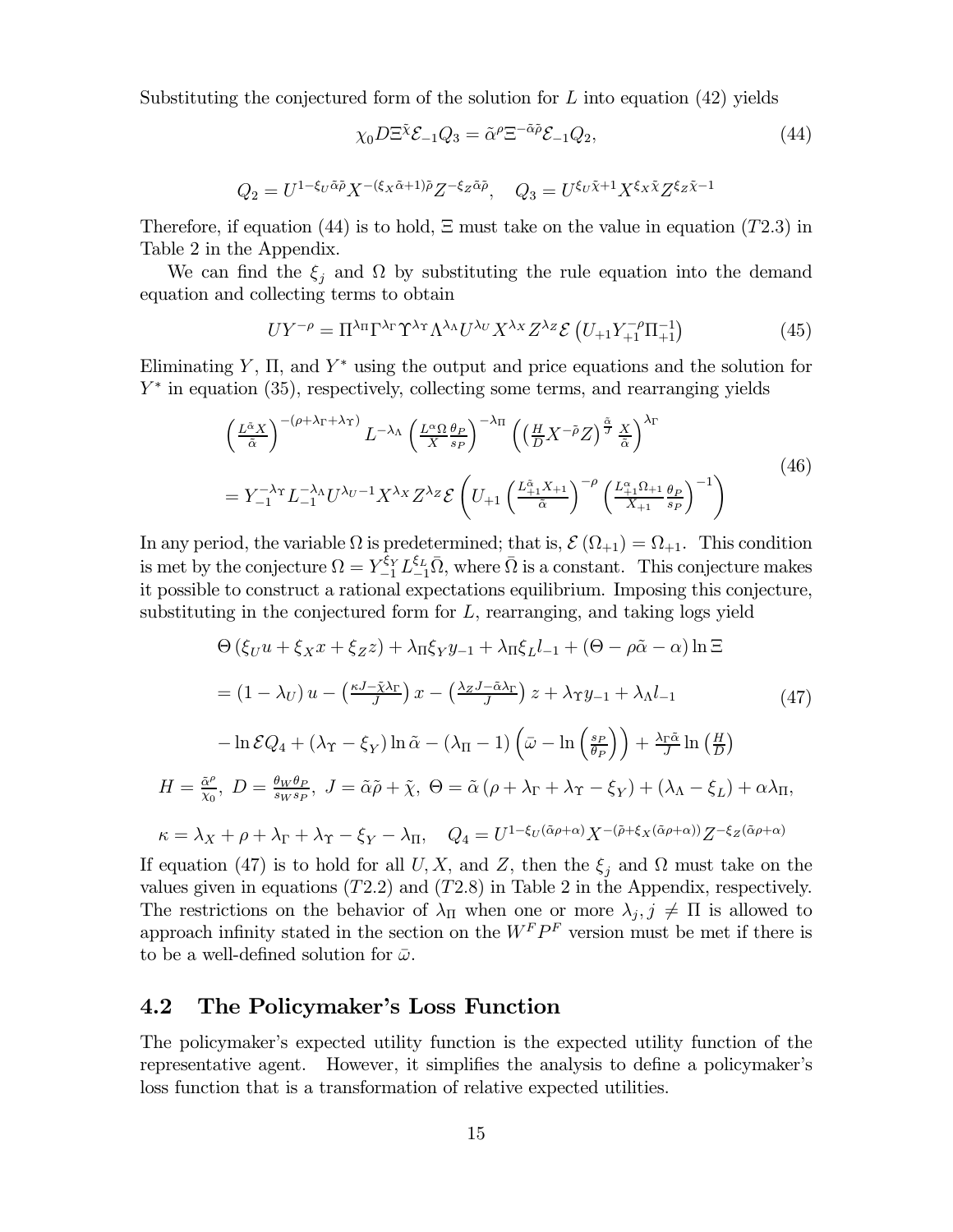The policymaker's expected utility with wage contracts is given by

$$
\mathcal{E}\mathbb{U} = \mathcal{E}\mathbb{U}^* \exp\left\{\tilde{\alpha}\tilde{\rho}\tilde{\chi}\left[\xi_U^2 \sigma_u^2 + \left(\xi_X + \frac{\tilde{\rho}}{J}\right)^2 \sigma_x^2 + \left(\xi_Z - \frac{1}{J}\right)^2 \sigma_z^2\right]\right\} \tag{48}
$$

where  $\mathcal{E}\mathbb{U}^*$  is the policymaker's expected utility with  $W^FP^F$  given in equation (41) which and is invariant to monetary policy. The derivation of this exact expression is actually simpler than the derivation of the standard approximation.<sup>27</sup>

It is helpful to use the concept of certainty equivalent consumption. The utility of consumption,  $\mathbb{C}$ , is

$$
\mathbb{C} = \frac{C^{1-\rho}}{1-\rho} \tag{49}
$$

and its inverse taking expected utility as an argument is defined as certainty equivalent consumption,  $C_{CE}$ :<sup>28</sup>

$$
C_{CE} = [(1 - \rho)\mathcal{E}\mathbb{U}]^{\frac{1}{1 - \rho}} = [(1 - \rho)\mathcal{E}\mathbb{U}]^{-\frac{1}{\rho}}
$$
(50)

We define the policymaker's loss function,  $\mathbb{L}$ , as

$$
\mathbb{L} = \left(\frac{C_{CE}^*}{C_{CE}}\right)^{\frac{1}{\tilde{a}\tilde{\chi}}} = \left(\frac{(1-\rho)\mathcal{E}\mathbb{U}}{(1-\rho)\mathcal{E}\mathbb{U}^*}\right)^{\frac{1}{\tilde{a}\tilde{\rho}\tilde{\chi}}} = \left(\frac{\mathcal{E}\mathbb{U}}{\mathcal{E}\mathbb{U}^*}\right)^{\frac{1}{\tilde{a}\tilde{\rho}\tilde{\chi}}} \tag{51}
$$

It is more convenient to work with the logarithm of loss (hereafter, log loss):

$$
\ln \mathbb{L} = \frac{1}{\tilde{\alpha}\tilde{\chi}} \left( \ln C_{CE}^* - \ln C_{CE} \right) = \xi_U^2 \sigma_u^2 + \left( \xi_X + \frac{\tilde{\rho}}{J} \right)^2 \sigma_x^2 + \left( \xi_Z - \frac{1}{J} \right)^2 \sigma_z^2 \ge 0 \tag{52}
$$

From (52) it is apparent that certainty equivalent consumption with  $W^F P^F$  is always greater than or equal to certainty equivalent consumption with  $W^C P^F$ . In other words, the best the policymaker can do with wage contracts and flexible prices is to mimic the outcome with full flexibility.

The result just obtained may be somewhat surprising given the distortions arising from monopolistic competition in the product and labor markets, so we consider it in more detail. Expected welfare with  $W^C P^F$  can be written in terms of the mean of the logarithm of labor  $(\mathcal{E} \ln L)$  and the variance of a term involving that logarithm and the logarithms of shocks. Furthermore, the policymaker can raise  $\mathcal{E} \ln L$  with  $W^{C}P^{F}$  above the  $W^{F}P^{F}$  level because  $\mathcal{E}\ln L$  depends on the variances of the shocks

<sup>&</sup>lt;sup>27</sup>We describe one way to derive  $\mathcal{E}\mathbb{U}$ . In equilibrium  $C = Y$ . Use the price equation (price) to eliminate  $\frac{\Omega}{\Pi}$  from the wage equation (wage). Note that the resulting equation and the production function (production) imply that  $\mathcal{E}(Y^{-\tilde{\rho}}U) = \frac{D}{\tilde{\alpha}} \mathcal{E}(\frac{\chi_0 L^{\tilde{\chi}}U}{Z})$ . Use this relationship to eliminate  $\mathcal{E}(Y^{-\tilde{\rho}}U)$  in the expectation of the period utility function (22). Factor out  $\mathcal{E}(\frac{\chi_0 L^{\tilde{\chi}}U}{Z})$  and make use of the solution for  $L$  in equation (T2.1) in Table 2 in the Appendix. Make use of the expression for  $\mathcal{E}\mathbb{U}^*$  in equation (41).

<sup>&</sup>lt;sup>28</sup>It is easier to work with  $C_{CE}$  than with  $\mathcal{E}U$  because the former is always positive.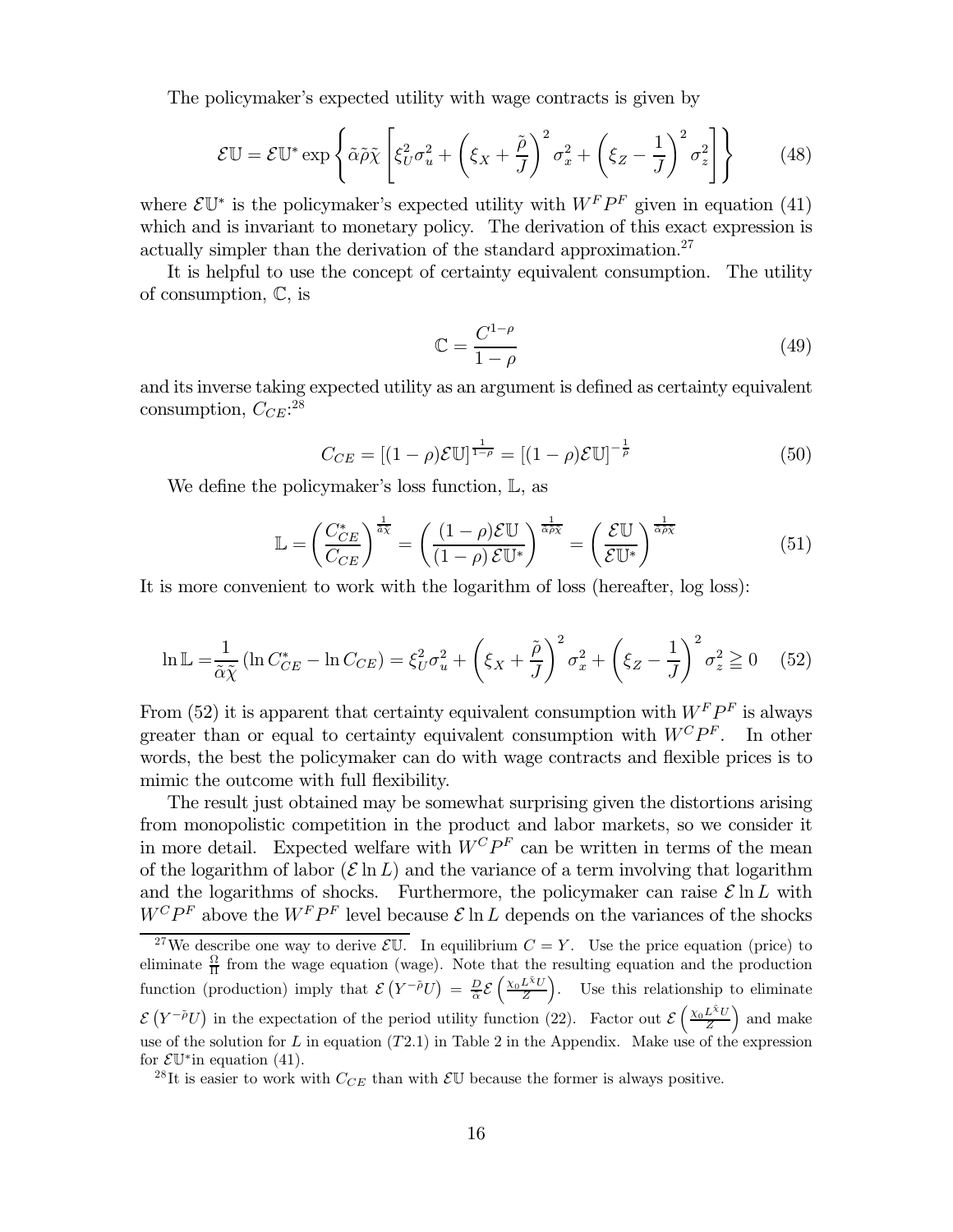and the parameters of the monetary policy rule. However, equation (52) implies that the policymaker has no incentive to raise  $\mathcal{E} \ln L$  above the  $W^F P^F$  level because the benefits of doing so are just offset by the costs associated with the required changes in the monetary policy parameters.<sup>29</sup>

#### 4.3 **Full Information**

First we consider the case in which the policymaker can discover the values of all three shocks: the demand shock  $U$ , the productivity shock  $X$ , and the labor supply shock Z. It can use some combination of inference based on observed values of variables and surveying households and firms. The variables in this version of the model are inflation, output growth, and employment growth. As we will confirm below, the only way for the policymaker to discover the value of the labor supply shock  $Z$  is by surveying households because this shock does not affect the values of the variables.

#### 4.3.1 **Optimal Policy**

With wage contracts, the solutions for all the variables depend on the parameters of the monetary rule. Now we derive the optimal full information rule with wage contracts and describe the effects of the shocks under that rule.

In our model, the policymaker must observe and respond appropriately to inflation (or nominal income growth) if there is to be a determinate rational expectations

$$
\mathcal{E}\mathbb{U} = \chi_0 \left( \frac{\tilde{\alpha}\tilde{\rho} + D\tilde{\chi}}{\tilde{\alpha}\tilde{\rho}\tilde{\chi}} \right) \mathcal{E} \left( \frac{L\tilde{\chi}U}{Z} \right)
$$

where

$$
\mathcal{E}\left(\frac{L\tilde{\chi}U}{Z}\right) = \exp\left[\mathcal{E}\left(\tilde{\chi}\ln L + u - z\right) + \frac{\mathcal{V}\left(\tilde{\chi}\ln L + u - z\right)}{2}\right] = \exp\tilde{\chi}\left[\mathcal{E}\ln L + \frac{\mathcal{V}\left(\tilde{\chi}\ln L + u - z\right)}{2}\right]
$$

From the solution for  $L$  in the Appendix it follows that

$$
\mathcal{E}\ln L = \frac{\ln\left(\frac{H}{D}\right)}{J} + \left(\xi_U^2 A - 2\xi_U\right)\sigma_u^2 + \left(\frac{\xi_X^2 JA + (2\xi_X\tilde{\alpha} + 1)\tilde{\rho}^2}{J}\right)\sigma_x^2 + \left(\frac{\xi_Z^2 JA + 2\xi_Z\tilde{\chi} - 1}{J}\right)\sigma_z^2
$$

It is true that, for example,

$$
\frac{\partial \mathcal{E} \ln L}{\partial \xi_U} = (2\xi_U A - 2) \sigma_u^2
$$

is negative at  $\xi_U = 0$ , the value that makes it possible to replicate the  $W^F P^F$  equilibrium. Therefore, it might seem that expected welfare could be improved by lowering  $\xi_{II}$  below zero by raising  $\lambda_{U}$ above one. However, the first equation in this footnote can be shown to be equivalent to equation (48) by evaluating  $V(\tilde{\chi} \ln L + u - z)$  and collecting terms, and it is apparent from inspection that the derivative of equation (48) with respect to  $\xi_U$  is zero at  $\xi_U = 0$ . An analogous argument can be made regarding deviations of  $\xi_X$  and  $\xi_Z$  from the values that make it possible to replicate the  $W^F P^F$  equilibrium.

 $^{29}$ The discussion in footnote 27 implies that expected utility can be written as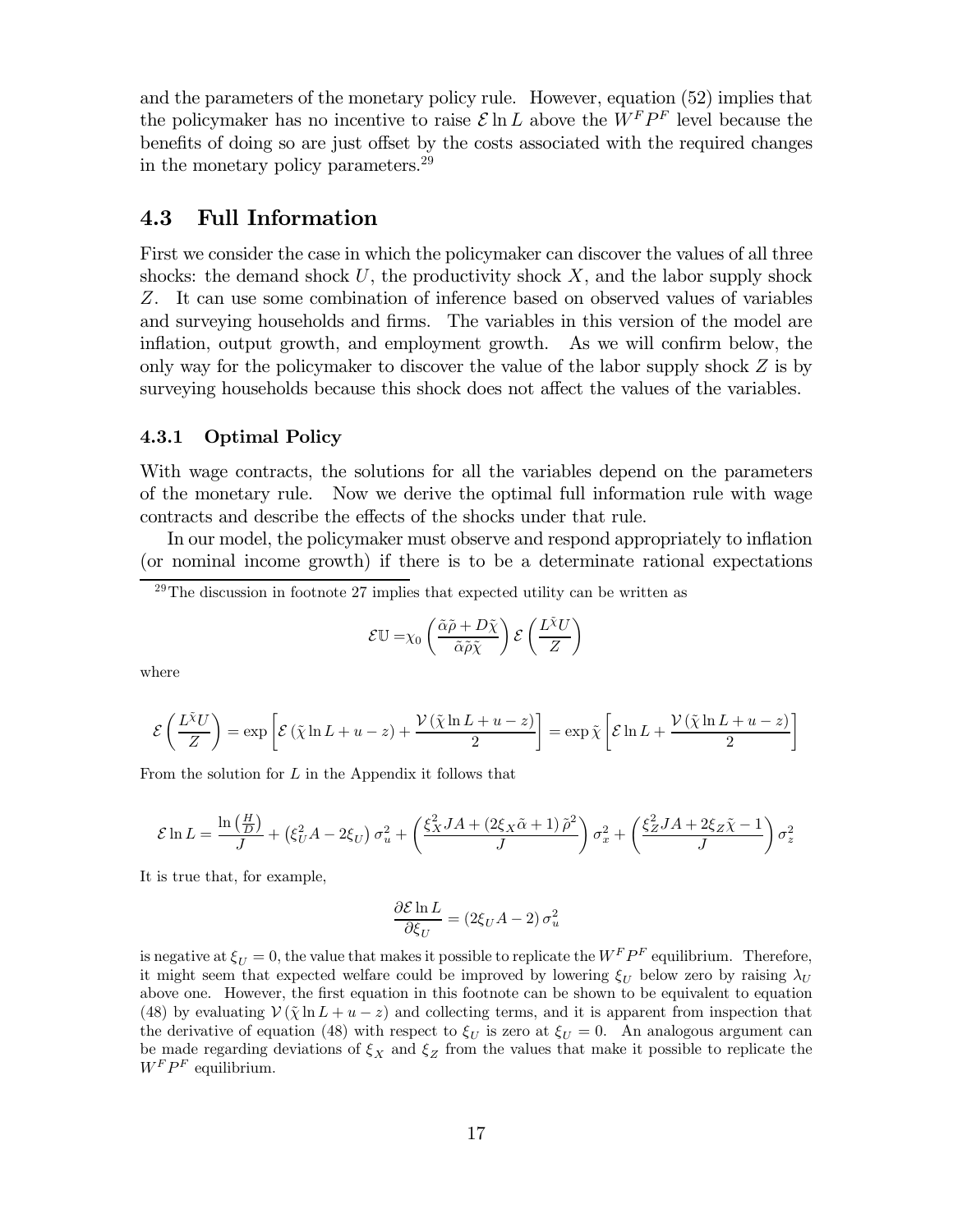If, in addition, the policymaker can discover the values of all three equilibrium. shocks, it can respond to them or to the output gap and attain the  $W^FP^F$  solution. If the policymaker can respond directly to the shocks or to the output gap,

$$
\lambda_U, \lambda_X, \lambda_Z, \lambda_\Gamma \geq 0, \quad \lambda_\Pi > 1, \qquad \lambda_\Upsilon = \lambda_\Lambda = 0 \tag{53}
$$

where symbols with prime marks indicate full information values and  $\lambda_{\Pi}$  is an arbitrary positive number greater than one.

The solutions for the variables are

$$
\Lambda = \left(\frac{1}{L_{-1}}\right) \Xi U^{\xi_U} X^{\xi_X} Z^{\xi_Z},
$$
\n
$$
\Upsilon = \left(\frac{1}{Y_{-1}}\right) \left(\frac{1}{\tilde{\alpha}}\right) \Xi^{\tilde{\alpha}} U^{\xi_U \tilde{\alpha}} X^{\xi_X \tilde{\alpha}+1} Z^{\xi_Z \tilde{\alpha}} \qquad (54)
$$
\n
$$
\Pi = \left(\frac{\theta_P}{s_P}\right) \Omega \Xi^{\alpha} U^{\xi_U \alpha} X^{\xi_X \alpha-1} Z^{\xi_Z \alpha}
$$
\n
$$
\Xi = \left\{\frac{H}{D} \left[ \left(\xi_U^2 A - 2\xi_U\right) \sigma_u^2 + \left(\frac{\xi_X^2 J A + (2\xi_X \tilde{\alpha}+1)\tilde{\rho}^2}{J}\right) \sigma_x^2 + \left(\frac{\xi_Z^2 J A + 2\xi_Z \tilde{\chi}^2}{J}\right) \sigma_z^2 \right] \right\}^{\frac{1}{J}}
$$
\n
$$
\xi_U = \frac{1-\lambda_U}{\Theta}, \quad \xi_X = -\frac{\kappa}{\Theta} + \frac{\tilde{\chi}\lambda_\Gamma}{\Theta J}, \quad \xi_Z = -\frac{\lambda_Z}{\Theta} + \frac{\tilde{\alpha}\lambda_\Gamma}{\Theta J}, \quad A = \tilde{\alpha}\tilde{\rho} - \tilde{\chi}
$$
\n
$$
\kappa = \lambda_X + \rho + \lambda_\Gamma - \lambda_\Pi, \quad \Theta = \tilde{\alpha} \left(\rho + \lambda_\Gamma\right) + \alpha \lambda_\Pi, \quad J = \tilde{\alpha}\tilde{\rho} + \tilde{\chi}
$$
\n
$$
\Omega = Y_{-1}^{\xi_Y} L^{\xi_L} \bar{\Omega}, \quad \xi_Y = \frac{\lambda_\Upsilon}{\lambda_\Pi}, \quad \xi_L = \frac{\lambda_\Lambda}{\lambda_\Pi}, \quad \bar{\Omega} = \left(\frac{s_P}{\theta_P}\right) \left(\Xi^{\Theta - \rho\tilde{\alpha} - \alpha} \left(\frac{H}{D}\right)^{-\frac{\lambda_\Gamma \tilde{\alpha}}{J}} \mathcal{EQ}_4\right)^{-\frac{1}{\lambda_\Pi - 1}}
$$
\n
$$
\ln \mathcal{EQ}_4 = \left(\left(\frac{1}{\tilde{\alpha}\rho + \alpha} - \xi_U\right)^2 \sigma_u^2 + \left(\xi_X + \frac{\tilde{\rho}}{\tilde{\alpha}\rho
$$

where symbols representing full information values are obtained by beginning with the corresponding symbols in Table 2 in the Appendix and setting  $\lambda_{\Upsilon} = \lambda_{\Lambda} = 0$ . We present solutions for the growth rates of employment and output because we want to consider nominal income growth targeting, and it is convenient to have both real variables expressed in the same terms.

#### $4.3.2$ **Offsetting Shocks**

Note that there is a one to one mapping from the parameters of the policy rule to the coefficients of the shocks in the solution for  $L$ . It is more convenient to determine the optimal shock coefficients for  $L$  and then infer the optimal policy rule parameters. It is clear from inspection that the values of the shock coefficients in the solution for labor which minimize  $(52)$  are

$$
\xi_U = 0, \qquad \xi_X = -\frac{\tilde{\rho}}{J}, \qquad \xi_Z = \frac{1}{J} \tag{55}
$$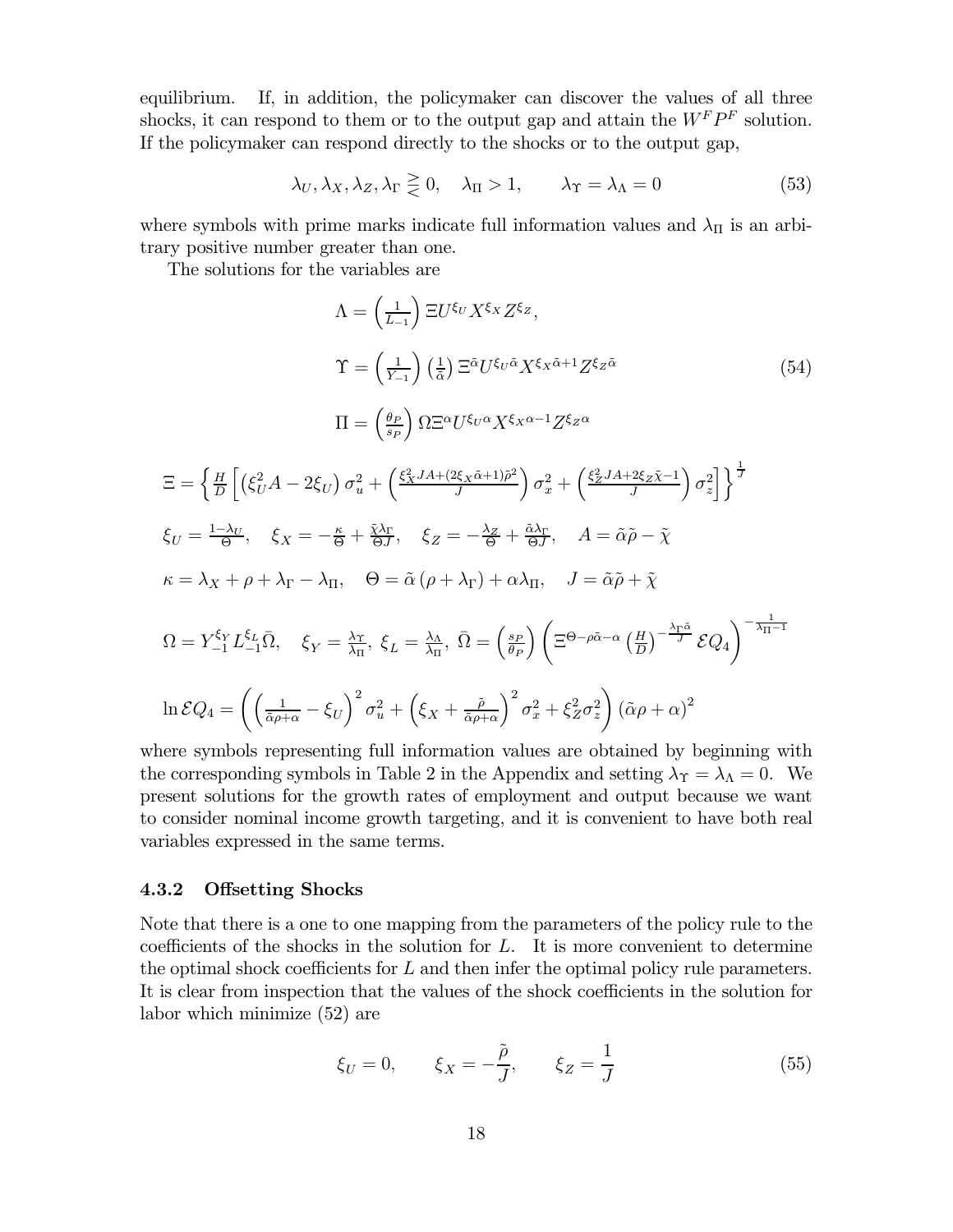and that the minimum loss is zero. Therefore, if the shock coefficients take on these values expected utility with  $W^C P^F$  is equal to the  $W^F P^F$  level of expected utility.

The optimal rule coefficients implied by the optimal labor coefficients are obtained by equating the expressions for the shock coefficients in equation  $(T2.2)$  to the optimal values of these coefficients given in equation (55) and solving for the policy rule parameters. The results are

$$
\lambda_U = 1, \qquad \lambda_X = -\frac{\rho(\chi+1)}{\tilde{\alpha}\tilde{\rho} + \tilde{\chi}} + \left(\frac{\rho + \chi}{\tilde{\alpha}\tilde{\rho} + \tilde{\chi}}\right)\lambda_\Pi, \qquad \lambda_Z = -\frac{\tilde{\alpha}\rho}{\tilde{\alpha}\tilde{\rho} + \tilde{\chi}} - \left(\frac{\alpha}{\tilde{\alpha}\tilde{\rho} + \tilde{\chi}}\right)\lambda_\Pi \tag{56}
$$

The model exhibits determinacy so long as  $\lambda_{\Pi}$  is greater than one, and subject to this constraint the value  $\lambda_{\Pi}$  can be chosen arbitrarily. Once a value of  $\lambda_{\Pi}$  is chosen, the values of the other policy rule parameters are determined. The policymaker should move the interest rate to exactly match any movement in  $U$ . It should lower the interest rate if Z rises no matter what the positive value of  $\lambda_{\Pi}$  because the marginal disutility of labor varies inversely with  $Z$ , so output growth and employment growth should be increased. Under some circumstances the policymaker should 'accommodate' the productivity shock by lowering the interest rate.<sup>30</sup> If  $\chi - \lambda_{\Pi} + 1 > 0$ and  $\rho$  is large enough that  $-\rho(\chi - \lambda_{\Pi} + 1) + \chi \lambda_{\Pi} < 0$ , then the policymaker should lower the interest rate, but otherwise it should raise the interest rate.

An alternative way of finding the optimal rule is less direct but more elegant. If wages and prices are perfectly flexible and the policymaker follows the optimal rule for which the coefficients are given in equation  $(56)$ , then for all shocks the utility of the representative consumer is at its second best optimum, and the wage is unaffected. The wage result can be confirmed by substituting the expressions for the  $\lambda_i$  in equation (56) into the solution for  $\Omega^*$  in equation (T1.2) in Table 1 in the Appendix. The wage result implies that when the policymaker follows the optimal rule, the outcomes for all the variables including wages are the same no matter whether wages are preset That is, the requirement that wages must remain constant is not a in contracts. constraint that prevents attainment of the second best optimum. It follows that an alternative way of finding the optimal rule with  $W^{C}P^{F}$  without ever calculating the solution for that version is to find the rule that keeps wages constant with  $W^F P^F$ .

#### 4.3.3 **Strict Output Gap Targeting**

If the policymaker can discover all the shocks, another possible optimal policy is strict output gap targeting . The values of the shocks are used to calculate  $\bar W^F P^F$  output and, therefore, the output gap. The policymaker varies the interest rate so as to totally eliminate deviations of the output gap from zero.

If the policymaker targets a combination of the output gap and inflation so that

$$
\lambda_{\Gamma} \geq 0, \quad \lambda_{\Pi} > 1, \qquad \lambda_{\Upsilon} = \lambda_{\Lambda} = \lambda_{U} = \lambda_{X} = \lambda_{Z} = 0 \tag{57}
$$

 $30$  Ireland (1996) finds that with one-period price contracts the policymaker should always accommodate a productivity shock when the money supply is the policy instrument. We obtain an analogous result when the interest rate is the policy instrument in subsection 5.2.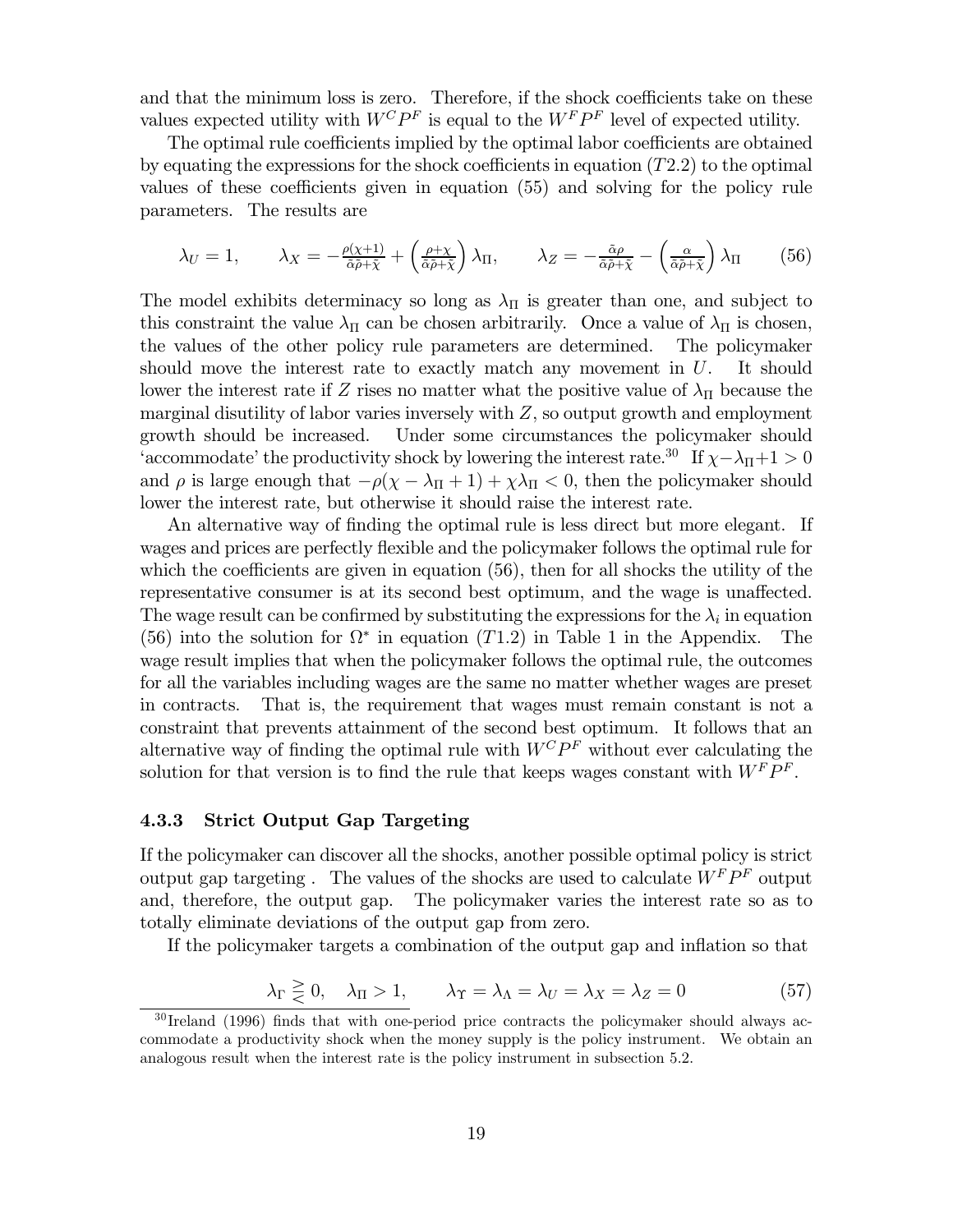then the values of the shock coefficients in the solution for labor are

$$
\xi_U = \frac{1}{\Theta}, \quad \xi_X = -\frac{\rho - \lambda_{\Pi} + \lambda_{\Gamma}}{\Theta} + \frac{\tilde{\chi}\lambda_{\Gamma}}{\Theta J}, \quad \xi_Z = \frac{\tilde{\alpha}\lambda_{\Gamma}}{\Theta J}
$$
(58)

Recall that the model exhibits determinacy if  $\lambda_{\Pi} > 1$ .

Clearly if there is strict output gap targeting so that  $\lambda_{\Gamma} \to \infty$ , the values of the shock coefficients in the solution for labor are the  $W^F P^F$  equilibrium values given in equation (55). That is, strict output gap targeting yields the same result as the policy of fully offsetting the shocks discussed in the preceding subsection. This result makes sense because loss can be written as a function of employment and the shocks and by assumption the policymaker knows the shocks and, therefore, can calculate the flexible-price value of employment.

#### **Partial Information** 4.4

Now we consider the case in which the policymaker can discover information about the shocks only by using observed values of the variables. We explore alternative assumptions about which variables it can observe. In our model, the policymaker must always observe and respond to inflation (or nominal income growth) if there is to be a determinate rational expectations equilibrium. The question then becomes what happens when, in addition, it can observe and respond to output growth or employment growth or both.

If the policymaker cannot directly observe the three shocks, it cannot respond to them or to the output gap which depends on  $W^F P^F$  output and, therefore, on all the shocks. Therefore,  $31$ 

$$
\lambda_{\Upsilon}, \lambda_{\Lambda} \geq 0, \quad \lambda_{\Pi} > 1, \qquad \lambda_{U} = \lambda_{X} = \lambda_{Z} = \lambda_{\Gamma} = 0 \tag{59}
$$

The solutions for the variables are given by

$$
\Lambda = \left(\frac{1}{L_{-1}}\right) \Xi U^{\xi_U} X^{\xi_X}
$$
\n
$$
\Upsilon = \left(\frac{1}{Y_{-1}}\right) \left(\frac{\Xi^{\hat{\alpha}}}{\tilde{\alpha}}\right) U^{\xi_U \tilde{\alpha}} X^{\xi_X \tilde{\alpha}+1}
$$
\n
$$
\Pi = \left(\frac{\theta_P}{s_P}\right) \Omega \Xi^{\alpha} \frac{L^{\alpha}}{X} U^{\xi_U \alpha} X^{\xi_X \alpha - 1}
$$
\n(60)

 $31$ Of course, it could respond to an estimate of the output gap in which estimates of both output and full flexibility output are used. We do not consider this case here. As long as the policymaker is making optimal use of any information it has, it could not do better by responding to an estimate of the output gap.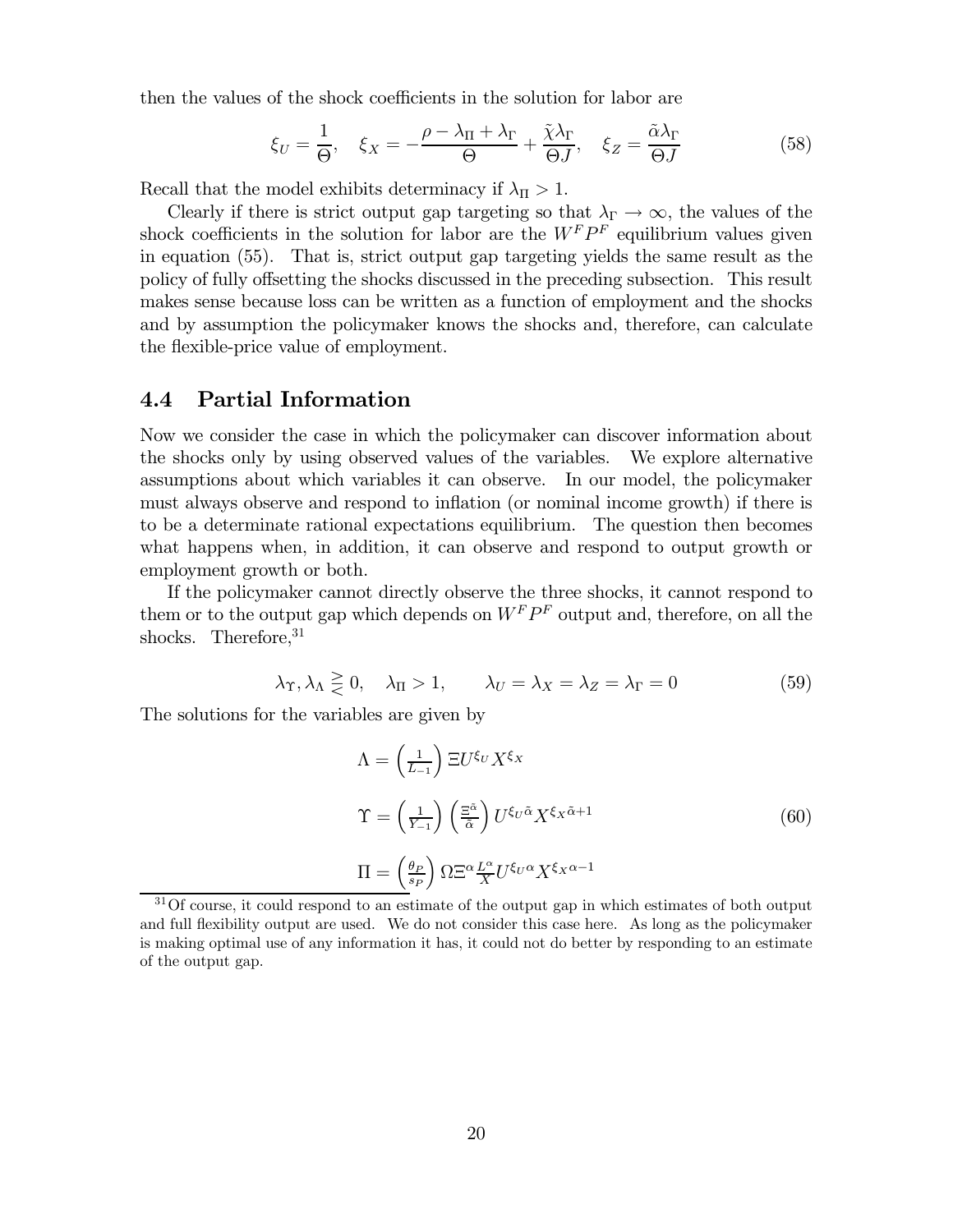$$
\Xi = \left\{ \frac{H}{D} \left[ \left( \frac{\tilde{\rho}^2}{J} \right) \sigma_x^2 - \left( \frac{1}{J} \right) \sigma_z^2 \right] \right\}^{\frac{1}{J}}, \quad \xi_U = \frac{1}{\Theta}, \quad \xi_X = -\frac{\kappa}{\Theta}, \quad J = \tilde{\alpha}\tilde{\rho} + \tilde{\chi}
$$
\n
$$
\kappa = \rho + \lambda_{\Upsilon} - \xi_Y - \lambda_{\Pi}, \Theta = \tilde{\alpha} \left( \rho + \lambda_{\Upsilon} - \xi_Y \right) + \left( \lambda_{\Lambda} - \xi_L \right) + \alpha \lambda_{\Pi}
$$
\n
$$
\Omega = Y_{-1}^{\xi_Y} L_{-1}^{\xi_L} \bar{\Omega}, \quad \xi_Y = \frac{\lambda_{\Upsilon}}{\lambda_{\Pi}}, \quad \xi_L = \frac{\lambda_{\Lambda}}{\lambda_{\Pi}}, \quad \bar{\Omega} = \left( \frac{s_P}{\theta_P} \right) \left( \Xi^{\Theta - \rho \tilde{\alpha} - \alpha} \tilde{\alpha}^{-(\lambda_{\Upsilon} - \xi_Y)} \mathcal{E} Q_4 \right)^{-\frac{1}{\lambda_{\Pi} - 1}}
$$
\n
$$
\ln \mathcal{E} Q_4 = \sigma_u^2 + \tilde{\rho}^2 \sigma_x^2 + \left( \tilde{\alpha} \rho + \alpha \right)^2 \sigma_z^2
$$

where symbols representing partial information are obtained from the corresponding symbols in Table 2 in the Appendix by setting  $\lambda_U = \lambda_X = \lambda_Z = \lambda_\Gamma = 0$ .

One might conjecture that if the policymaker could observe and respond to output growth and employment growth as well as to inflation, then it could achieve the  $W^F P^F$ equilibrium. After all, in that case there would be three information variables, and there are only three shocks. However, it is clear from equations  $(60)$ , that this conjecture is incorrect. The three information variables all depend on only two shocks, the demand shock U and the productivity shock X. Since nominal wages are set in one period contracts before markets meet and households agree to supply whatever labor firms want at those wages, the labor supply shock  $Z$  has no effect on the equilibrium values of the variables.

What is true is that if the policymaker can observe either output growth or employment growth in addition to inflation, it can determine the values of  $U$  and  $X$  and can offset the effects of these shocks on loss and can do nothing to offset the effects of Z on loss. We illustrate this general result with the case in which the policymaker can observe and respond to inflation and output growth in the next subsection but we do not work out the other possible case.

If the policymaker can observe and respond only to inflation or to a combination of inflation and some other variable such as nominal income growth, it can determine only a combination of the values of  $U$  and  $X$ . In this situation, the policymaker should choose its response based on the relative importance of the two disturbances. We also illustrate this general result with an example.

As the language of this section suggests, the policymaker's stabilization problem can be viewed as a 'signal extraction' problem, where the 'signals' are movements in observed economic variables and what are to be 'extracted' are estimates of the shocks.<sup>32</sup> In our exposition, we do not explicitly view the problem in that way but instead view it as a problem of choosing the best possible monetary rule coefficients given the information constraints. Our way of viewing the problem is a little less transparent but considerably simpler computationally.

 $32$ Kalchbrenner, Tinsley, Berry, and Garrett (1977) and LeRoy and Waud (1977) were among the first to emphasize how instructive it is to cast stabilization problems as signal extraction problems.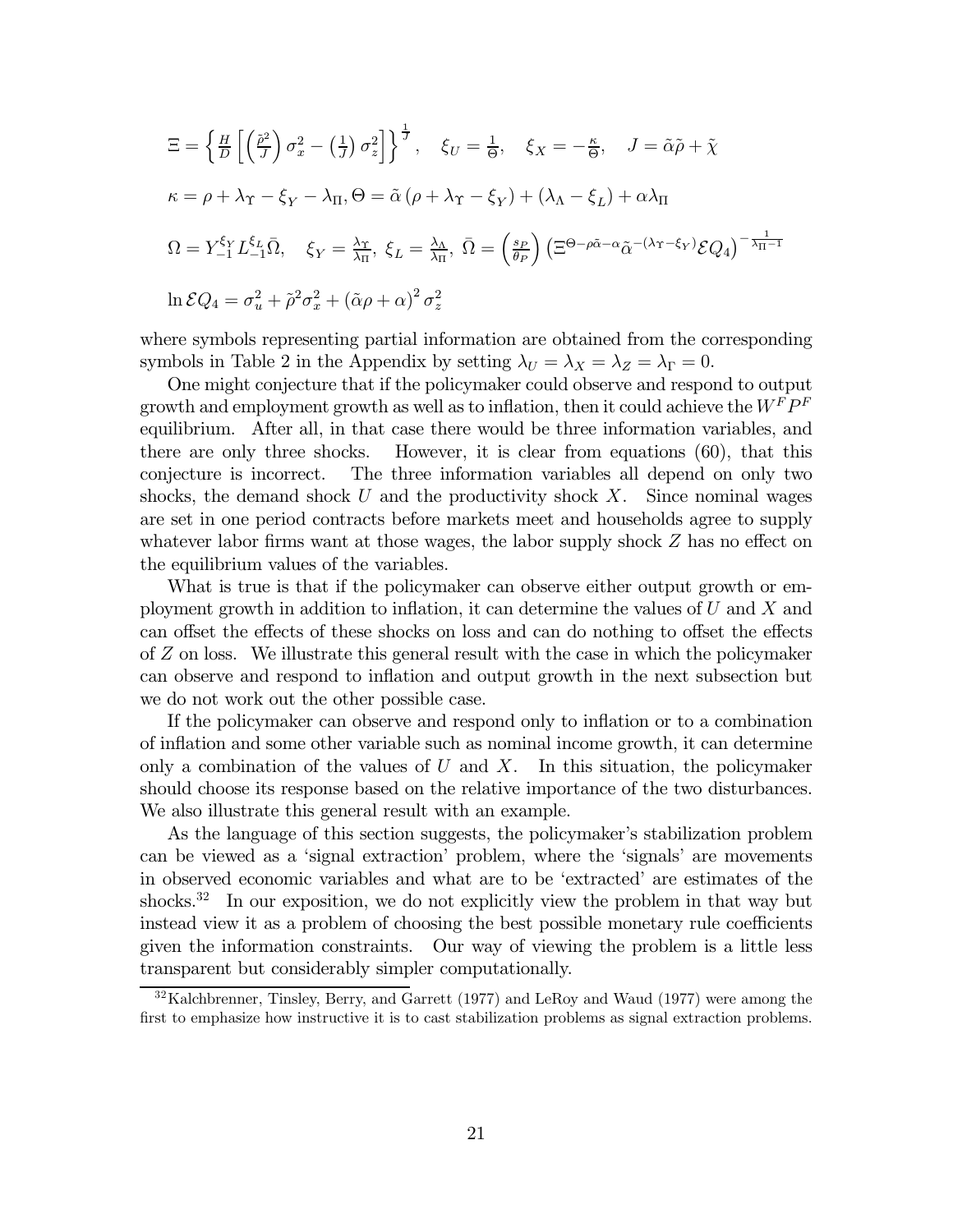#### $4.4.1$ Targeting a Combination of Inflation and Output Growth

Suppose that the policymaker can observe and respond to both inflation and output growth. Then log loss is

$$
\ln \mathbb{L} |^{\Pi, \Upsilon} = \left( \frac{1}{\tilde{\alpha} \left( \rho + \lambda_{\Upsilon} - \frac{\lambda_{\Upsilon}}{\lambda_{\Pi}} \right) + \alpha \lambda_{\Pi}} \right)^2 \sigma_u^2 + \left( -\frac{\rho + \lambda_{\Upsilon} - \frac{\lambda_{\Upsilon}}{\lambda_{\Pi}} - \lambda_{\Pi}}{\tilde{\alpha} \left( \rho + \lambda_{\Upsilon} - \frac{\lambda_{\Upsilon}}{\lambda_{\Pi}} \right) + \alpha \lambda_{\Pi}} + \frac{\tilde{\rho}}{J} \right)^2 \sigma_x^2 + \left( \frac{1}{J} \right)^2 \sigma_z^2
$$
\n(61)

where the superscript after the vertical bar indicates which variable or set of variables is being observed and responded to.

In accordance with the principle stated in the last subsection, the loss associated with the variances of U and X can be totally eliminated but the loss associated with the variance of  $Z$  can not be reduced.<sup>33</sup> In particular, if<sup>34</sup>

$$
\frac{\lambda_{\Upsilon}}{\lambda_{\Pi}} = \frac{\tilde{\rho} + \tilde{\chi}}{\tilde{\chi}} = \frac{\tilde{\rho}}{\tilde{\chi}} + 1 > 0, \quad \lambda_{\Upsilon} \to \infty
$$
\n(62)

then log loss is

$$
\ln \mathbb{L} \mid_O^{\Pi, \Upsilon} = \left(\frac{1}{J}\right)^2 \sigma_z^2 \tag{63}
$$

where the subscript O indicates optimal stabilization. Note that the ratio  $\frac{\lambda_T}{\lambda_T}$  is higher than the ratio  $\frac{\tilde{\rho}}{\tilde{\gamma}}$ , that is, there is more response to output growth relative to inflation the more costly is output (consumption) variation relative to employment variation.

There is an alternative way of finding the optimal responses to inflation and output growth which is analogous to the alternative way of finding the fully optimal rule discussed in the subsection on offsetting shocks. The optimal responses to inflation and output growth in the version with  $W^C P^F$  are those that would make the nominal wage invariant to demand and productivity shocks  $(U \text{ and } X)$  in the version with  $W^{\overline{F}}P^{\overline{F}}$ . The solution for the nominal wage with  $W^{\overline{F}}P^{\overline{F}}$  is given in equation (T1.2) and the nominal wage is invariant to U and X if and only if the  $\lambda_i$  are set at the values given in equation  $(62)$ .

 $33$ This result was obtained by Koenig (1996) who allows for separate responses to the levels of price and output.

 $34$ In order to confirm the result stated in equation (62), divide the numerators and denominators of the coefficients of  $\sigma_u^2$  and  $\sigma_x^2$  by  $\lambda_{\Pi}$ , let  $\lambda_{\Pi}$  and  $\lambda_{\Upsilon}$  approach infinity holding the ratio  $\frac{\lambda_{\Upsilon}}{\lambda_{\Pi}}$  constant. Taking this limit drives the coefficient on  $\sigma_u^2$  to zero. The coefficient on  $\sigma_x^2$  can be set to zero by choosing the indicated value for  $\frac{\lambda \gamma}{\lambda \pi}$ .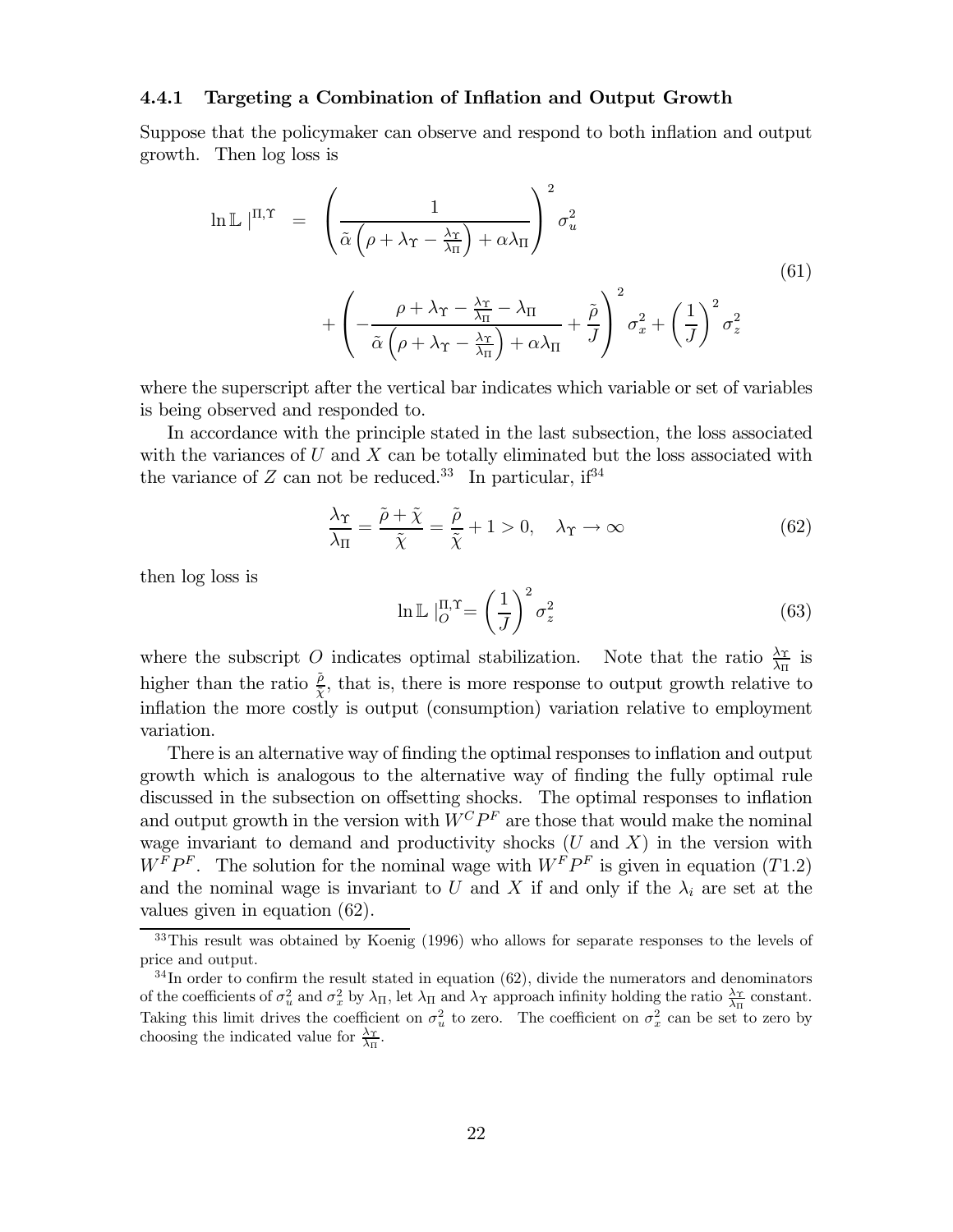#### 4.4.2 Nominal Income Growth

Now suppose that the policymaker can observe and respond to only nominal income growth. In this case the policymaker is responding to the single variable  $\Pi\Upsilon$ , so it can infer only a combination of the  $U$  and  $X$  shocks, not the two shocks individually. Therefore, it cannot fully offset these shocks.

If the nominal interest rate responds only to deviations of nominal income growth from a constant target value of 0, so that

$$
\lambda_{\Pi} = \lambda_{\Upsilon} > 1 \tag{64}
$$

then log loss is

$$
\ln \mathbb{L} \left| \Pi^{\mathrm{TT}} \right| = \left( \frac{1}{\tilde{\alpha}\tilde{\rho} + \lambda_{\mathrm{T}}} \right)^2 \sigma_u^2 + \left( \frac{-\tilde{\rho}}{\tilde{\alpha}\tilde{\rho} + \lambda_{\mathrm{T}}} + \frac{\tilde{\rho}}{J} \right)^2 \sigma_x^2 + \left( \frac{1}{J} \right)^2 \sigma_z^2 \tag{65}
$$

Under strict nominal income growth targeting,  $\lambda_{\Pi} = \lambda_{\Upsilon} \rightarrow \infty$ , and log loss is

$$
\ln \mathbb{L} \left| \mathbf{r} \right|_S^{\text{IT}} = \left( \frac{\tilde{\rho}}{J} \right)^2 \sigma_x^2 + \left( \frac{1}{J} \right)^2 \sigma_z^2 \tag{66}
$$

where the subscript  $S$  indicates strict targeting or total stabilization. Note that the more inelastic is labor supply (the larger  $\chi$  and, therefore, the larger is J) the closer is strict nominal income growth targeting to the fully optimal policy.<sup>35</sup>

*Optimal* nominal income growth targeting involves minimizing the log loss in equation (65) with respect to  $\lambda_{\Upsilon}$ . The optimal  $\lambda_{\Upsilon}$  is

$$
\lambda_{\Upsilon} = \frac{J\sigma_u^2 + \tilde{\rho}^2 \tilde{\chi}\sigma_x^2}{\tilde{\rho}^2 \sigma_x^2} = \frac{J}{\tilde{\rho}^2} \frac{\sigma_u^2}{\sigma_x^2} + \tilde{\chi} = \frac{J}{\tilde{\rho}^2} \frac{\sigma_u^2}{\sigma_x^2} + (1 + \chi) > 1
$$
(67)

The optimal interest rate response increases with the ratio of the variance of the demand shock to the variance of the productivity shock. As we confirm below, the property that the optimal response coefficient rises with ratio  $\frac{\sigma_u^2}{\sigma_x^2}$  is quite general.

The log loss from the optimal response to nominal income growth can be expressed as a positive fraction of the log loss associated with the productivity shock under strict nominal income growth targeting plus the irreducible loss associated with the labor supply shock:

$$
\ln \mathbb{L} \left|_O^{\text{IT}} \right| = \left(\frac{\sigma_u^2}{\tilde{\rho}^2 \sigma_x^2 + \sigma_u^2}\right) \left(\frac{\tilde{\rho}}{J}\right)^2 \sigma_x^2 + \left(\frac{1}{J}\right)^2 \sigma_z^2 \tag{68}
$$

The fraction rises from zero to one as the ratio  $\frac{\sigma_u^2}{\sigma_x^2}$  increases from zero to infinity. In other words, the larger the ratio of the variance of the demand shock to the variance of the productivity shock, the larger the ratio of the optimal loss to the loss with strict nominal income targeting, that is, the less suboptimal is strict nominal income targeting. As we confirm below, the property that the ratio of optimal loss to the strict-targeting loss rises with the ratio  $\frac{\sigma_u^2}{\sigma_x^2}$  is also quite general. The explanation for

 $35$ This result was obtained by Bean (1983).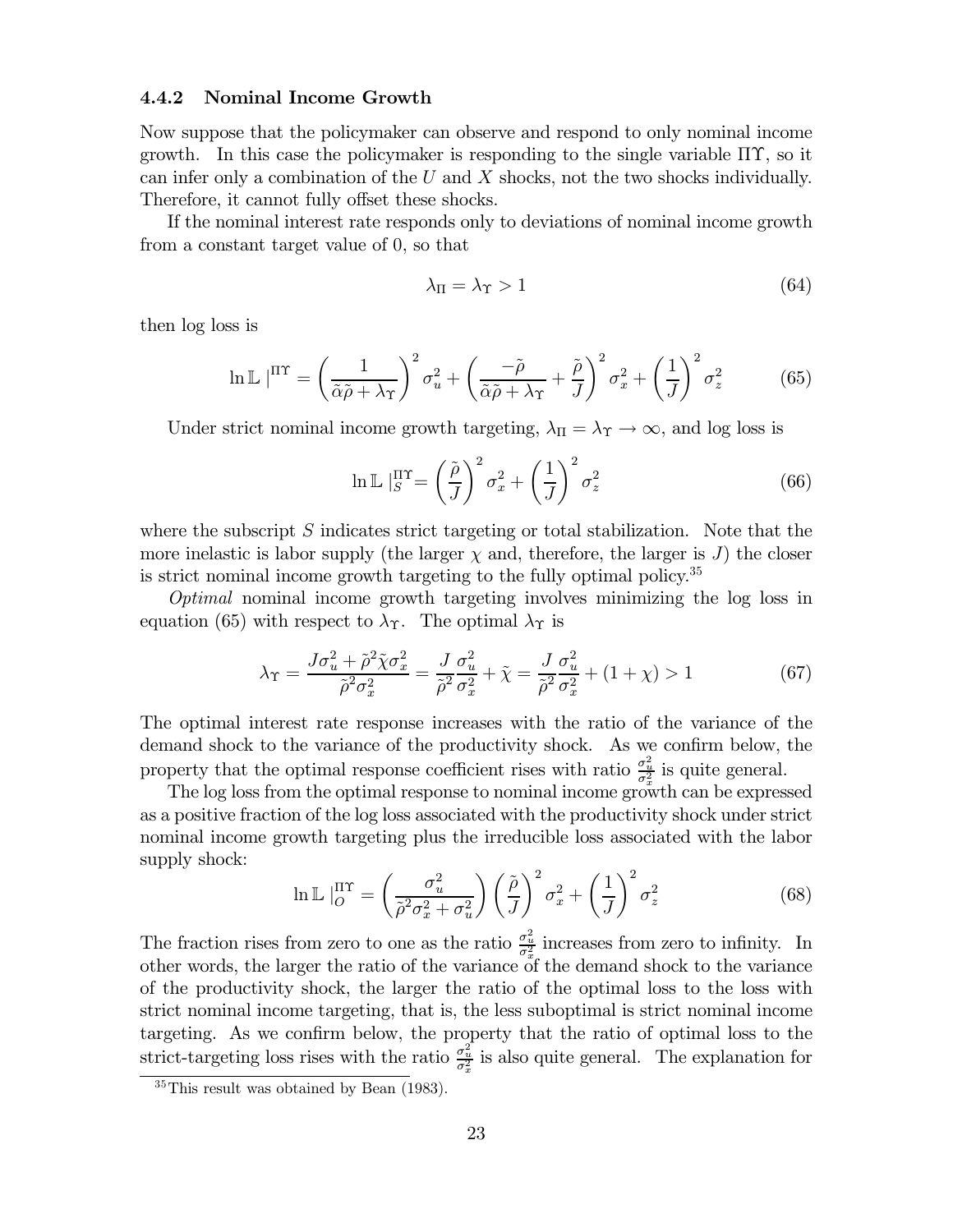this property is that if the only shocks are demand shocks, then total stabilization of any of  $\Pi\Upsilon$ ,  $\Pi$ ,  $\Upsilon$ , or  $\Lambda$  yields the best feasible result. However, if there are also productivity shocks, then, in general, the best feasible result requires changes in all of these variables.

#### 4.4.3 **Inflation**

Next suppose that the policymaker can observe and respond only to deviations of the inflation rate from a constant target value. It should be emphasized that we have already shown that if the policymaker has information on either output growth or employment, it should use that information. Thus, the only reason why a policymaker would respond only to inflation is that information about inflation is the only information that it has.

If the policymaker can observe and respond only to the inflation rate, then

$$
\lambda_{\Pi} > 1, \quad \lambda_{\Upsilon} = \lambda_{\Gamma} = \lambda_{U} = \lambda_{X} = \lambda_{Z} = 0 \tag{69}
$$

then log loss is

$$
\ln \mathbb{L} \mid^{\Pi} = \left(\frac{1}{\Theta_{\Pi}}\right)^2 \sigma_u^2 + \left(\frac{\lambda_{\Pi} - \rho}{\Theta_{\Pi}} + \frac{\tilde{\rho}}{J}\right)^2 \sigma_x^2 + \left(\frac{1}{J}\right)^2 \sigma_z^2
$$
\n
$$
\Theta_{\Pi} = \tilde{\alpha}\rho + \alpha\lambda_{\Pi}
$$
\n(70)

Under strict inflation targeting, log loss is

$$
\ln \mathbb{L} \left| \frac{\Pi}{S} = \left( \frac{1}{\alpha} + \frac{\tilde{\rho}}{J} \right)^2 \sigma_x^2 + \left( \frac{1}{J} \right)^2 \sigma_z^2 = \left( \frac{\rho + \chi}{\alpha J} \right)^2 \sigma_x^2 + \left( \frac{1}{J} \right)^2 \sigma_z^2 \tag{71}
$$

For labor supply shocks, employment growth and, therefore, output growth are unaffected, and are, therefore, less volatile than under the optimal policy. For productivity shocks, under strict inflation targeting, output growth is always more volatile than under the optimal policy and employment growth is more volatile than under the optimal policy for a wide range of parameters with  $\alpha < \frac{1}{2}$  being a sufficient condition.

*Optimal* inflation targeting involves minimizing the log loss given by equation  $(70)$ with respect to  $\lambda_{\Pi}$  which yields

$$
\lambda_{\Pi} = \frac{\rho \tilde{\chi}}{\tilde{\rho} + \tilde{\chi}} + \frac{\alpha J}{\rho \left( \tilde{\rho} + \tilde{\chi} \right)} \frac{\sigma_u^2}{\sigma_x^2} \tag{72}
$$

 $\lambda_{\Pi}$  rises with  $\frac{\sigma_u^2}{\sigma_x^2}$ .

Note that  $\lambda_{\Pi}$  must exceed one if the model is to have a unique rational expectations equilibrium. The optimal value of  $\lambda_{\Pi}$  exceeds one if and only if

$$
\frac{\rho \tilde{\chi}}{\tilde{\rho} + \tilde{\chi}} + \frac{\alpha J}{\rho \left( \tilde{\rho} + \tilde{\chi} \right)} \frac{\sigma_u^2}{\sigma_x^2} > 1 \Leftrightarrow (\rho - 1)\rho \chi + \alpha \left[ (1 - \alpha)\rho + \alpha + \chi \right] \frac{\sigma_u^2}{\sigma_x^2} > 0 \tag{73}
$$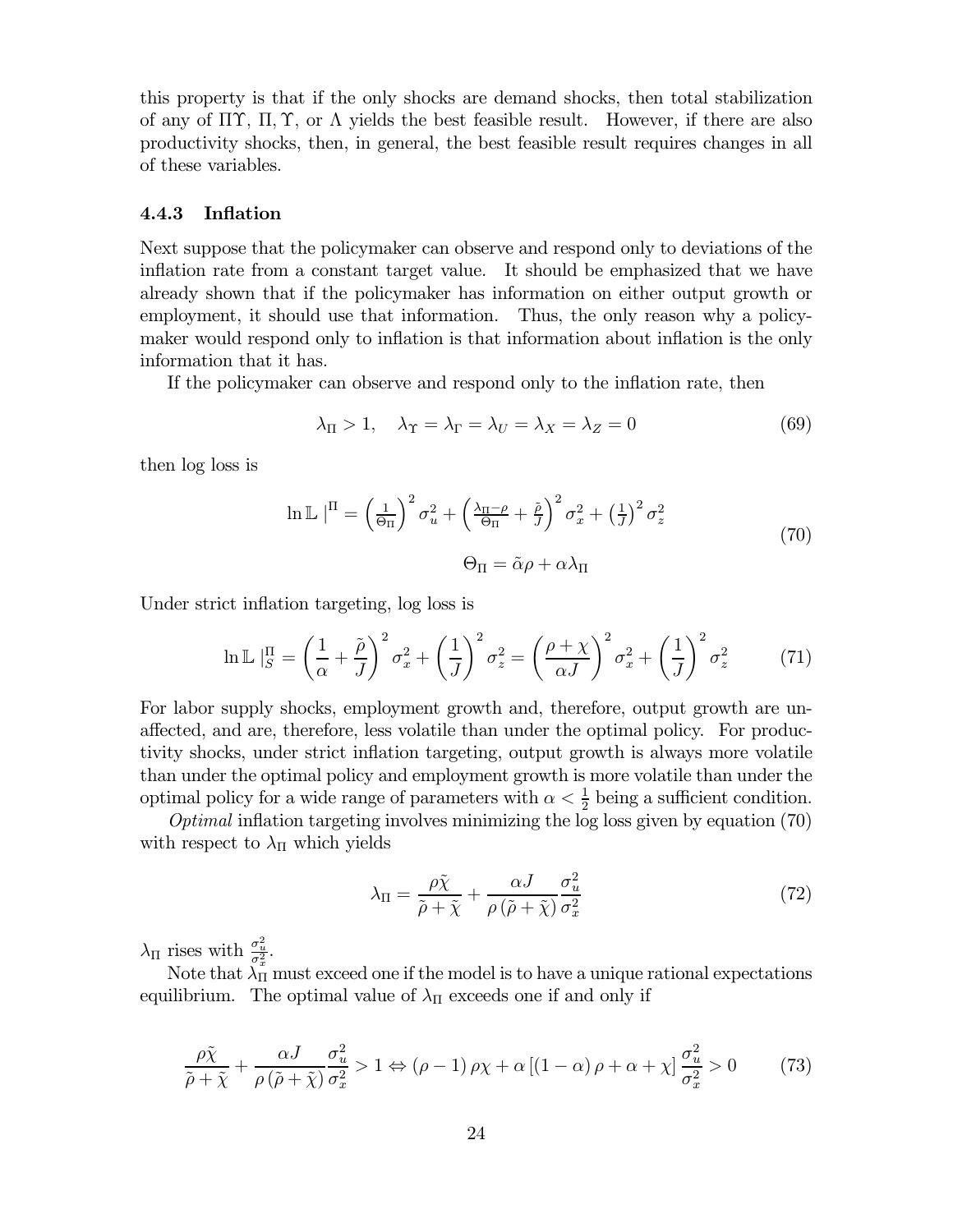This condition is definitely met if  $\rho \geq 1$  and may be met if  $\rho < 1$ . If this condition is not met, there is no unique feasible value of  $\lambda_{\Pi}$  that minimizes log loss; the smaller the amount by which  $\lambda_{\Pi}$  exceeds one, the lower is log loss.

The log loss from the optimal response to inflation is a positive fraction of the log loss associated with the productivity shock under strict inflation targeting plus the irreducible loss associated with the labor supply shock:

$$
\ln \mathbb{L} \left| \frac{\Pi}{\rho} = \left( \frac{\alpha^2 \sigma_u^2}{\rho^2 \sigma_x^2 + \alpha^2 \sigma_u^2} \right) \left( \frac{\rho + \chi}{\alpha J} \right)^2 \sigma_x^2 + \left( \frac{1}{J} \right)^2 \sigma_z^2 \tag{74}
$$

The fraction rises from zero to one as the ratio  $\frac{\sigma_u^2}{\sigma_x^2}$  increases from zero to infinity.

#### 4.4.4 Comparison

Nominal income targeting is better than inflation targeting for plausible values of the parameters. A necessary and sufficient condition for strict nominal income targeting to be better than strict inflation targeting is

$$
\left(\frac{\tilde{\rho}}{J}\right)^2 < \left(\frac{\tilde{\rho} + \tilde{\chi}}{\alpha J}\right)^2 \tag{75}
$$

If  $\rho > 1$ , this condition is always fulfilled. If  $\rho < 1$ , this condition can be reduced to

$$
\rho > \frac{\alpha - \chi}{\alpha + 1} \tag{76}
$$

where the maximum value of the right hand side is  $\frac{1}{2}$ , attained when  $\alpha \to 1$  and  $\chi \rightarrow 0$ . The majority of empirical studies find point estimates of  $\rho$  that are greater than one, often much greater. The condition in equation  $(75)$  is sufficient for optimal nominal income growth targeting to be better than optimal inflation targeting.<sup>36</sup>

What accounts for the general superiority of nominal income growth targeting? The two policies are equally effective in offsetting demand shocks: the strict version of each leads to a complete offsetting of demand shocks. However, nominal income growth targeting is better at offsetting productivity shocks for plausible parameter values. According to equation  $(62)$ , the optimal separate responses to inflation and output growth have the same sign but are not equal in value except in the special case in which  $\rho = 1$ . Consider the ratio of the income growth response to the inflation response with various rules. A sufficient condition for the ratio of the optimal separate responses to be closer to the ratio of responses with nominal income growth targeting,

$$
\tilde{\rho}^2 \rho^2 \sigma_x^2 + \tilde{\rho}^2 \alpha^2 \sigma_u^2 < \left(\rho + \chi\right)^2 \left[\tilde{\rho}^2 \sigma_x^2 + \sigma_u^2\right]
$$

Condition  $(75)$  implies

$$
\tilde{\rho}^2 \alpha^2 \sigma_u^2 < \left(\rho + \chi\right)^2 \sigma_u^2, \qquad \tilde{\rho}^2 \rho^2 \sigma_x^2 < \tilde{\rho}^2 \left(\rho + \chi\right)^2 \sigma_x^2
$$

 $36$ The necessary and sufficient condition for optimal nominal income growth targeting to be better than optimal inflation targeting reduces to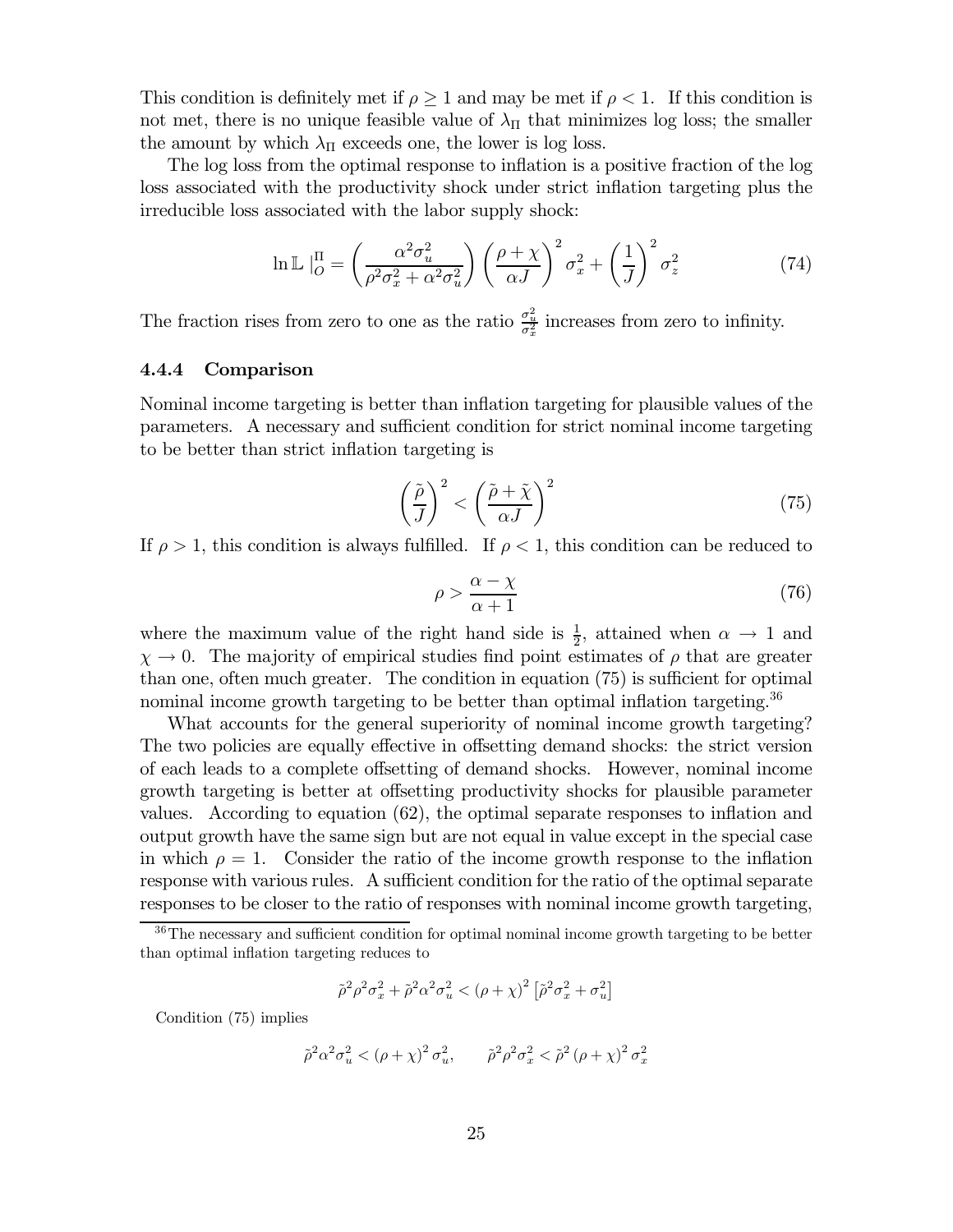which equals unity, than to the ratio with inflation targeting, which equals zero, is  $\rho > \frac{1}{2}$ .

## $\overline{5}$ **Wage and Price Contracts**

In this section we consider the version with both wage and price contracts denoted by  $W^C P^C$ .

#### $5.1$ Solution

With  $W^C P^C$  the wage equation is the same as with  $W^C P^F$ , but the price equation is different from that in both of the other versions:

$$
\mathcal{E}_{-1}\left(\frac{U}{Y^{\tilde{\rho}}}\right) = \frac{\Omega}{\Pi} \left[ \mathcal{E}_{-1}\left(\frac{L^{\alpha}U}{Y^{\tilde{\rho}}X}\right) \right] \left(\frac{\theta_P}{s_P}\right)
$$
 (price)

$$
\left(\frac{\theta_W}{s_W}\right) \left[ \mathcal{E}_{-1} \left( \frac{\chi_0 L^{\tilde{\chi}} U}{Z} \right) \right] = \frac{\Omega}{\Pi} \left[ \mathcal{E}_{-1} \left( \frac{L U}{Y^{\rho}} \right) \right] \tag{wage}
$$

Not only wages but also prices must be set one period in advance without knowledge of the current shocks so not only the wage equation but also the price equation contain expectations.

We solve the model using the method of undetermined coefficients. The general solutions are displayed in Table 3 in the Appendix. Suppose that the solution for  $L$ has the form

$$
L = \Psi U^{\psi_U} X^{\psi_X} Z^{\psi_Z} \tag{77}
$$

We find  $\Psi$  by substituting the production equation into the price and wage equations, collecting terms, and dividing the price equation by the wage equation to eliminate  $rac{\Omega}{\Pi}$  to obtain

$$
\frac{\mathcal{E}_{-1}\left(L^{-\tilde{\alpha}\tilde{\rho}}UX^{-\tilde{\rho}}\right)}{\chi_0\mathcal{E}_{-1}\left(L\tilde{\chi}UZ^{-1}\right)} = \frac{D\mathcal{E}_{-1}\left(L^{\alpha-\tilde{\alpha}\tilde{\rho}}UX^{-\rho}\right)}{\tilde{\alpha}^{\rho}\mathcal{E}_{-1}\left(L^{\alpha-\tilde{\alpha}\tilde{\rho}}UX^{-\rho}\right)}\tag{78}
$$

Substituting in the conjectured form of the solution for  $L$  in equation (77) and rearranging yields

$$
\frac{\tilde{\alpha}^{\rho}\Psi^{-\tilde{\alpha}\tilde{\rho}}\mathcal{E}_{-1}\left(Q_{5}\right)}{\chi_{0}\Psi\tilde{\chi}\mathcal{E}_{-1}\left(Q_{6}\right)} = D\tag{79}
$$

$$
Q_5 = U^{1 - \psi_U \tilde{\alpha} \tilde{\rho}} V^{-\psi_V \tilde{\alpha} \tilde{\rho}} X^{-(\psi_X \tilde{\alpha} \tilde{\rho} + \tilde{\rho})} Z^{-\psi_Z \tilde{\alpha} \tilde{\rho}}, \quad Q_6 = U^{\psi_U \tilde{\chi} + 1} V^{\psi_V \tilde{\chi}} X^{\psi_X \tilde{\chi}} Z^{\psi_Z \tilde{\chi} - 1}
$$

If equation (79) is to hold  $\Psi$  must take on the value in equation (T3.4).

We find the  $\psi_i$ , II, and  $\Omega$  by substituting the rule equation into the demand equation to obtain

$$
Y^{-\rho}U = \Pi^{\lambda_{\Pi}} \Gamma^{\lambda_{\Gamma}} \Upsilon^{\lambda_{\U}} \Lambda^{\lambda_{\Lambda}} U^{\lambda_{U}} X^{\lambda_{X}} Z^{\lambda_{Z}} \mathcal{E} \left( Y_{+1}^{-\rho} \Pi_{+1}^{-1} U_{+1} \right) \tag{80}
$$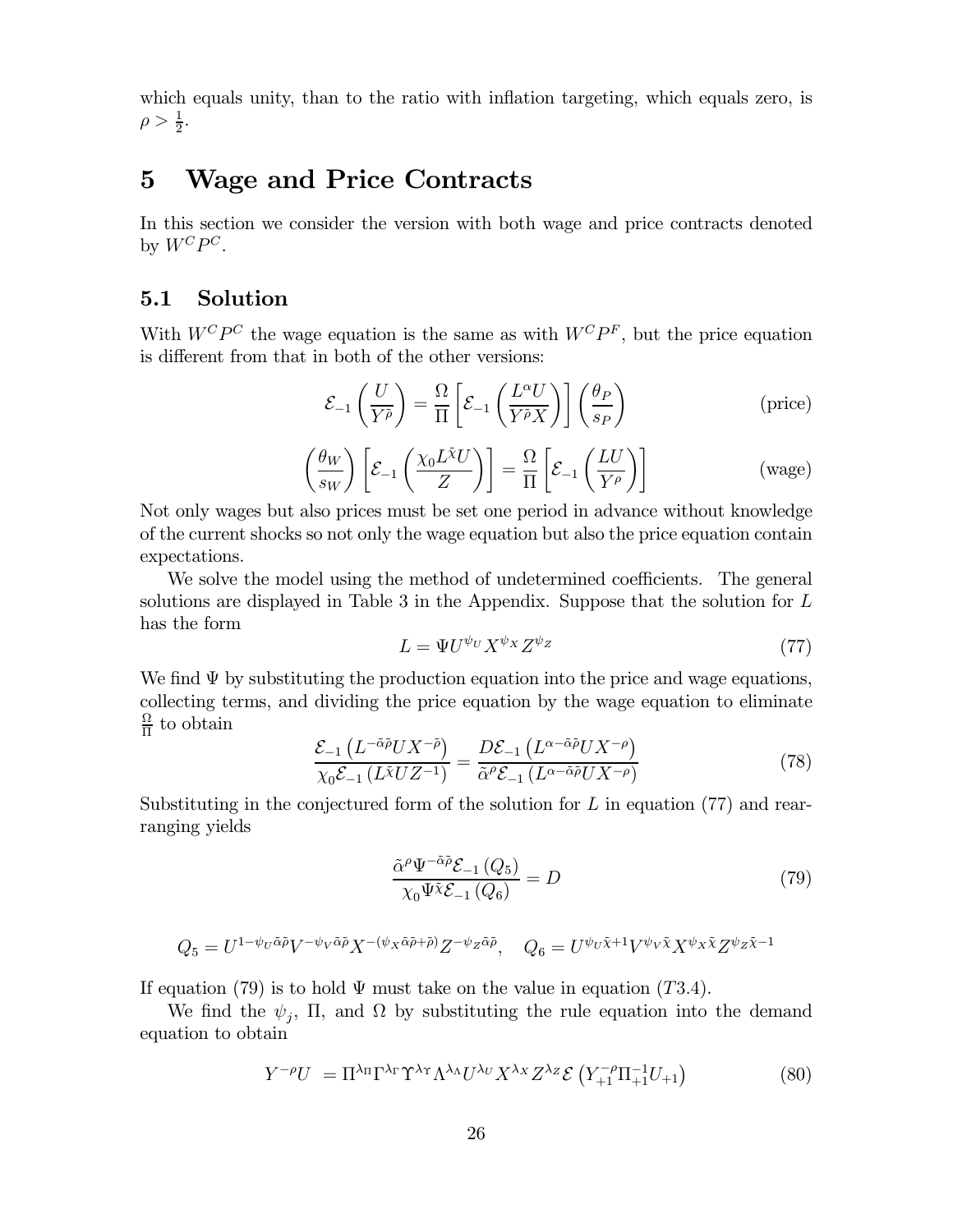In any period,  $\Pi$  is predetermined; that is,  $\mathcal{E}(\Pi_{+1}) = \Pi_{+1}$ . This condition is met by the conjecture  $\Pi = Y_{-1}^{\psi_Y} L_{-1}^{\psi_L} \overline{\Pi}$ , where  $\overline{\Pi}$  is a constant. This conjecture makes it possible to construct a rational expectations equilibrium. Imposing this conjecture, substituting for Y the form implied by the conjectured form for  $L$ , rearranging, and taking logs yield

$$
F(\psi_U u + \psi_X x + \psi_Z z) + \lambda_{\Pi} \psi_Y y_{-1} + \lambda_{\Pi} \psi_L l_{-1} + (F - \rho \tilde{\alpha}) \ln \Psi
$$
  
=  $(1 - \lambda_U) u - (\frac{\varepsilon J - \tilde{\chi} \lambda_{\Gamma}}{J}) x - (\frac{\lambda_Z J - \tilde{\alpha} \lambda_{\Gamma}}{J}) z + \lambda_{\Upsilon} y_{-1} + \lambda_{\Lambda} l_{-1}$  (81)  
+  $(\lambda_{\Upsilon} - \psi_Y) \ln \tilde{\alpha} + \frac{\lambda_{\Gamma} \tilde{\alpha}}{J} \ln (\frac{H}{D}) - \ln \mathcal{E} Q_7 - (\lambda_{\Pi} - 1) \bar{\pi}$   

$$
F = \tilde{\alpha} (\rho + \lambda_{\Gamma} + \lambda_{\Upsilon} - \psi_Y) + (\lambda_{\Lambda} - \psi_L), \quad \varepsilon = \lambda_X + \rho + \lambda_{\Gamma} + \lambda_{\Upsilon} - \psi_Y
$$
  

$$
J = \tilde{\alpha} \tilde{\rho} + \tilde{\chi}, \quad Q_7 = U^{1 - \psi_U \tilde{\alpha} \rho} X^{-\psi_X \tilde{\alpha} \rho - \rho} Z^{-\psi_Z \tilde{\alpha} \rho}
$$

If equation (81) is to hold for all U, X, and Z, it must be that the  $\psi_j$  and II, respectively, must take on the values given in equations  $(T3.2)$  and  $(T3.8)$  in Table 3 in the Appendix. Given the solution for  $\Pi$ , the price equation can be used to obtain the solution for  $\Omega$  in equation (T3.10) in Table 3.<sup>37</sup> The restrictions on the behavior of  $\lambda_{\Pi}$  when one or more  $\lambda_i, j \neq \Pi$  is allowed to approach infinity stated in the section on the  $W^F P^F$  version must be met if there is to be a well-defined solution for  $\bar{\pi}$ .

#### $5.2$ **Full Information**

In this subsection we derive the optimal monetary policy with  $W^C P^C$  under the assumption that the policymaker has full information about the current values of all the shocks. With  $W^C P^C$ , just as with  $W^C P^F$ , output gap targeting yields the optimal outcome and for the same reason.

The solutions for the variables are

$$
\Lambda = \left(\frac{1}{L_{-1}}\right) \Psi U^{\psi} v X^{\psi} X Z^{\psi} Z \tag{82}
$$
\n
$$
\Upsilon = \left(\frac{1}{Y_{-1}}\right) \left(\frac{1}{\tilde{\alpha}}\right) \Psi^{\tilde{\alpha}} U^{\psi} v^{\tilde{\alpha}} X^{\psi} x^{\tilde{\alpha}+1} Z^{\psi} z^{\tilde{\alpha}}
$$
\n
$$
\psi_U = \frac{1 - \lambda_U}{F}, \ \psi_X = -\frac{\varepsilon}{F} + \frac{\tilde{\chi} \lambda_\Gamma}{F J}, \ \psi_Z = -\frac{\lambda_Z}{F} + \frac{\tilde{\alpha} \lambda_\Gamma}{F J}
$$
\n
$$
\varepsilon = \lambda_X + \rho + \lambda_\Gamma, \quad F = \tilde{\alpha} \left(\rho + \lambda_\Gamma\right), \quad J = \tilde{\alpha} \tilde{\rho} + \tilde{\chi}
$$

where symbols for full information are obtained by starting with the corresponding symbols in Table 3 and setting  $\lambda_{\Upsilon} = \lambda_{\Lambda} = 0$ .

As in the case of  $W^C P^F$ , we state the policymaker's optimization problem in terms of the labor coefficients and then infer the optimal rule coefficients. It is clear from Tables 2 and 3 that the solution for  $L$  and, therefore, the solution for  $Y$  have exactly

<sup>&</sup>lt;sup>37</sup>Of course, the solution for  $\Omega$  can also be obtained using the wage equation.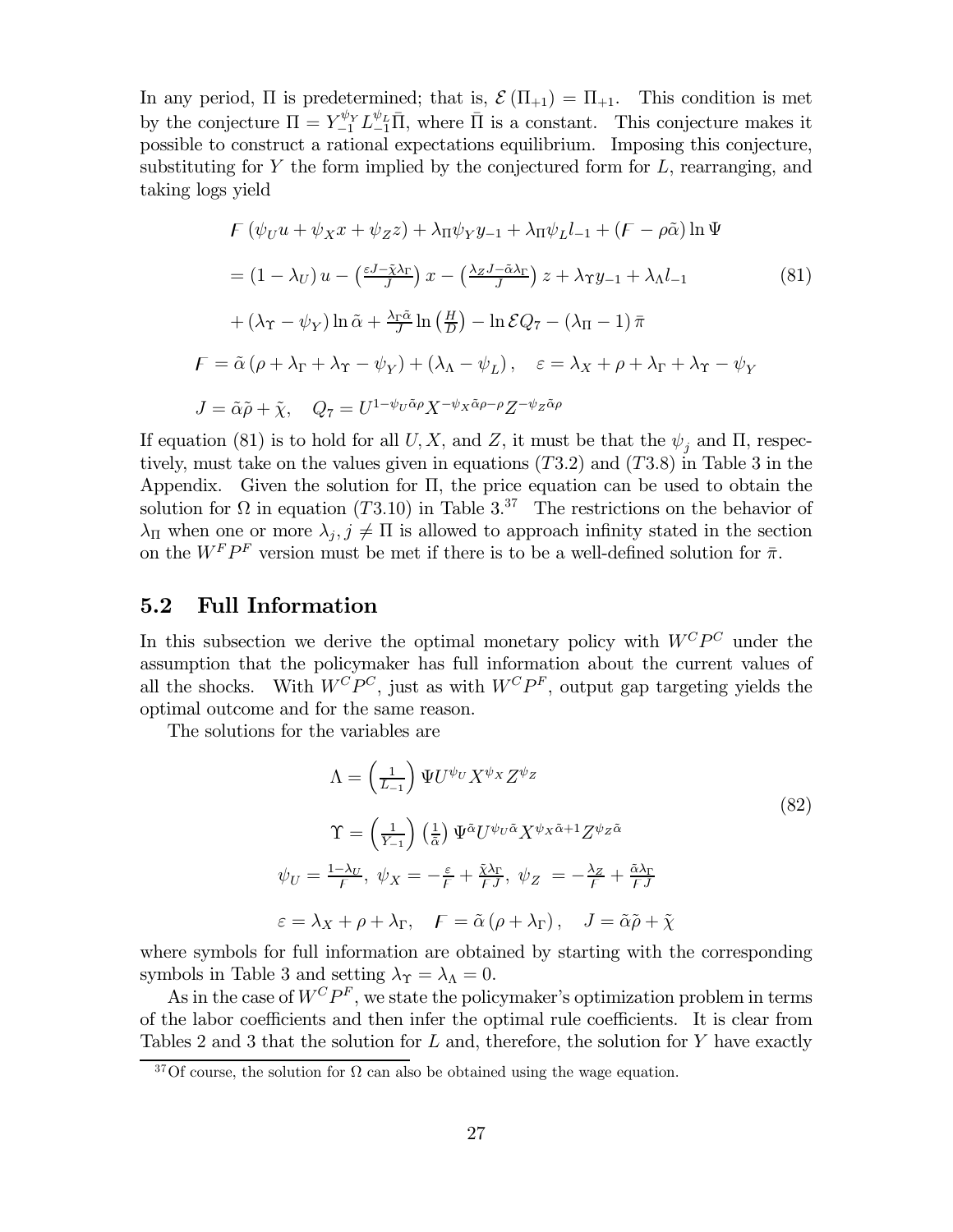the same form with  $W^C P^C$  as they do with wage contracts alone with  $\psi_j, j = U, X, Z$ replacing  $\xi_i, j = U, X, Z$  wherever they appear. It follows that the expressions for expected loss and, therefore, the optimal values of the shock coefficients in the solution for L are the same with  $W^C P^C$  as they are with wage contracts alone. That is,

$$
\psi_U = 0, \qquad \psi_X = -\frac{\tilde{\rho}}{J}, \qquad \psi_Z = \frac{1}{J} \tag{83}
$$

In characterizing the optimal policy rule, as before we assume that the policymaker responds either to the shocks and inflation or to the output gap and inflation:

$$
\lambda_U, \lambda_X, \lambda_Z \geq 0 \text{ or } \lambda_\Gamma \geq 0, \quad \lambda_\Pi > 1, \qquad \lambda_\Upsilon = \lambda_\Lambda = 0 \tag{84}
$$

and that  $\lambda_{\Pi}$  is an arbitrary positive number greater than one. The optimal shock coefficients implied by the optimal labor coefficients are

$$
\lambda_U = 1, \quad \lambda_X = -\frac{\rho \tilde{\chi}}{J}, \quad \lambda_Z = -\frac{\tilde{\alpha}\rho}{J} \tag{85}
$$

According to the expression for  $\lambda_X$  in equation (85), the policymaker should always accommodate productivity shocks. This result is analogous to the finding of Ireland  $(1996)$  who assumes that the money supply is the policy instrument.

The optimal output gap coefficient implied by the optimal labor coefficient is

$$
\lambda_{\Gamma} \to \infty \tag{86}
$$

In contrast to the results for wage contracts alone, with  $W^C P^C$  the optimal  $\lambda_i, j =$ U, X, Z are independent of  $\lambda_{\Pi}$ . The only role played by  $\lambda_{\Pi}$  is to guarantee determinacy, in particular, to insure that agents can calculate the expected future inflation. The contract price for the current period is set before the shocks are drawn so there can be no movements in current inflation induced by the shocks and therefore nothing for the policymaker to respond to. Recall that  $\lambda_{\Pi}$  must be allowed to approach infinity at the same rate as  $\lambda_{\Gamma}$  if there is to be a well defined solution for  $\bar{\pi}$  in equation  $(81).$ 

With  $W^C P^C$ , just as with  $W^C P^F$ , there is an alternative way of finding the optimal rule that is less direct but more elegant. The alternative way of finding the optimal  $\lambda_i$ ,  $j = U, X, Z$  in the version with  $W^C P^C$  is to find the values of those coefficients that keep prices constant in the version with  $W^F P^F$ . The logic that leads to this result may not be immediately obvious. As we show in Henderson and Kim (1999), outcomes with price contracts and flexible wages  $(W^F P^C)$  are the same as the outcomes with  $W^C P^C$  for all variables except the nominal wage. Therefore, the optimal rule with  $W^C P^C$  is the same as the optimal rule with  $W^F P^C$ . By analogy with case of  $W^C P^F$ , the optimal  $\lambda_i, j = U, X, Z$  in the version with  $W^F P^C$  can be obtained by finding the values of those coefficients that keep prices constant in the version with  $W^F P^F$ .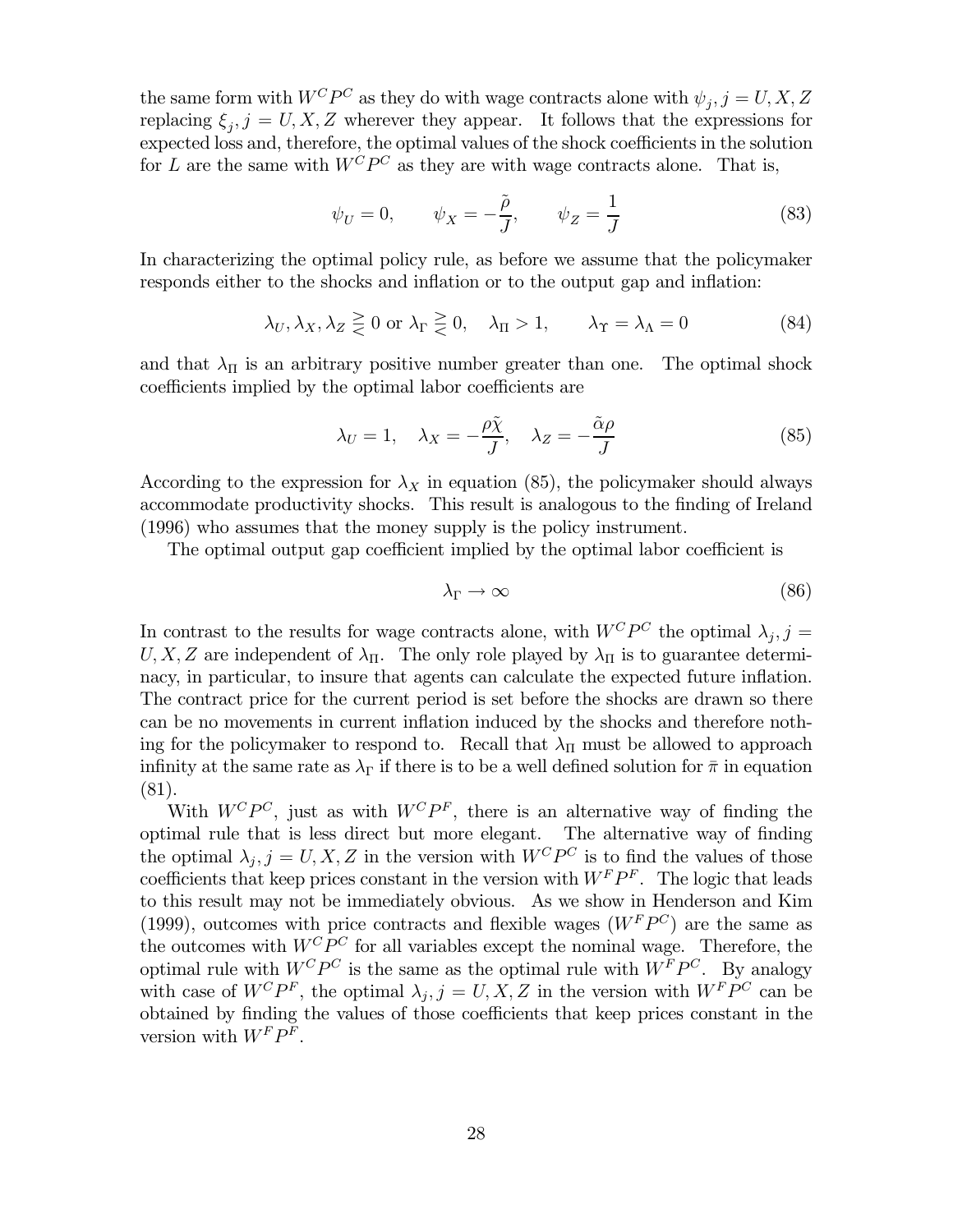### **Partial Information**  $5.3$

Now we consider the case in which the policymaker can discover information about the shocks only by using observed values of the variables. We explore alternative assumptions about which variables it can observe. In our model, the policymaker must always observe and respond to inflation (or nominal income growth) if there is to be a determinate rational expectations equilibrium. The question then becomes what happens when, in addition, it can observe and respond to output growth or employment growth or both.

If the policymaker cannot directly observe the three shocks, it cannot respond to them or to the output gap which depends on  $W^F P^F$  output and, therefore, on all the shocks:<sup>38</sup>

$$
\lambda_{\Upsilon}, \lambda_{\Lambda} \geq 0, \quad \lambda_{\Pi} > 1, \qquad \lambda_{U} = \lambda_{X} = \lambda_{Z} = \lambda_{\Gamma} = 0
$$
\n(87)

The solutions for the variables are

$$
\Lambda = \left(\frac{1}{L_{-1}}\right) \Psi U^{\psi_U} X^{\psi_X}
$$
\n
$$
\Upsilon = \left(\frac{1}{Y_{-1}}\right) \left(\frac{1}{\tilde{\alpha}}\right) \Psi^{\tilde{\alpha}} U^{\psi_U \tilde{\alpha}}
$$
\n
$$
\psi_U = \frac{1}{F}, \quad \psi_X = -\frac{\varepsilon}{F}, \quad \psi_Y = \frac{\lambda_X}{\lambda_{\Pi}}, \quad \psi_L = \frac{\lambda_\Lambda}{\lambda_{\Pi}},
$$
\n
$$
\varepsilon = \rho + \lambda_Y - \psi_Y, \quad F = \tilde{\alpha} \left(\rho + \lambda_Y - \psi_Y\right) + \left(\lambda_\Lambda - \psi_L\right), \quad J = \tilde{\alpha} \tilde{\rho} + \tilde{\chi}
$$
\n(88)

where symbols for partial information are obtained by starting with the corresponding symbols in Table 3 in the Appendix and setting  $\lambda_U = \lambda_X = \lambda_Z = \lambda_\Gamma = 0$ .

Suppose the nominal interest rate responds to deviations in both output growth and labor growth from unity, so that

$$
\lambda_{\Upsilon} > 0, \quad \lambda_{\Lambda} > 0, \quad \lambda_{\Pi} > 1, \qquad \lambda_{\Gamma} = \lambda_{U} = \lambda_{X} = \lambda_{Z} = 0
$$
\n(89)

where symbols for partial information are obtained by starting with the corresponding symbols in Table 3 and setting  $\lambda_U = \lambda_X = \lambda_Z = \lambda_\Gamma = 0$ . In this case, log loss is

$$
\ln \mathbb{L} \mid^{\Upsilon,\Lambda} = \left(\frac{1}{\tilde{\alpha}(\rho + \lambda \Upsilon - \psi_Y) + (\lambda \Lambda - \psi_L)}\right)^2 \sigma_u^2 + \left(-\frac{(\rho + \lambda \Upsilon - \psi_Y)}{\tilde{\alpha}(\rho + \lambda \Upsilon - \psi_Y) + (\lambda \Lambda - \psi_L)} + \tilde{\rho}\right)^2 \sigma_x^2 + \left(\frac{1}{J}\right)^2 \sigma_z^2
$$
\n(90)

If the policymaker observes and responds to both output growth and employment growth, the loss associated with the variances of U and X can be totally eliminated

 $38$ Of course, it could respond to an estimate of the output gap in which estimates of both output and full flexibility output are used. We do not consider this case here. As long as the policymaker is making optimal use of any information it has, it could not do better by responding to an estimate of the output gap.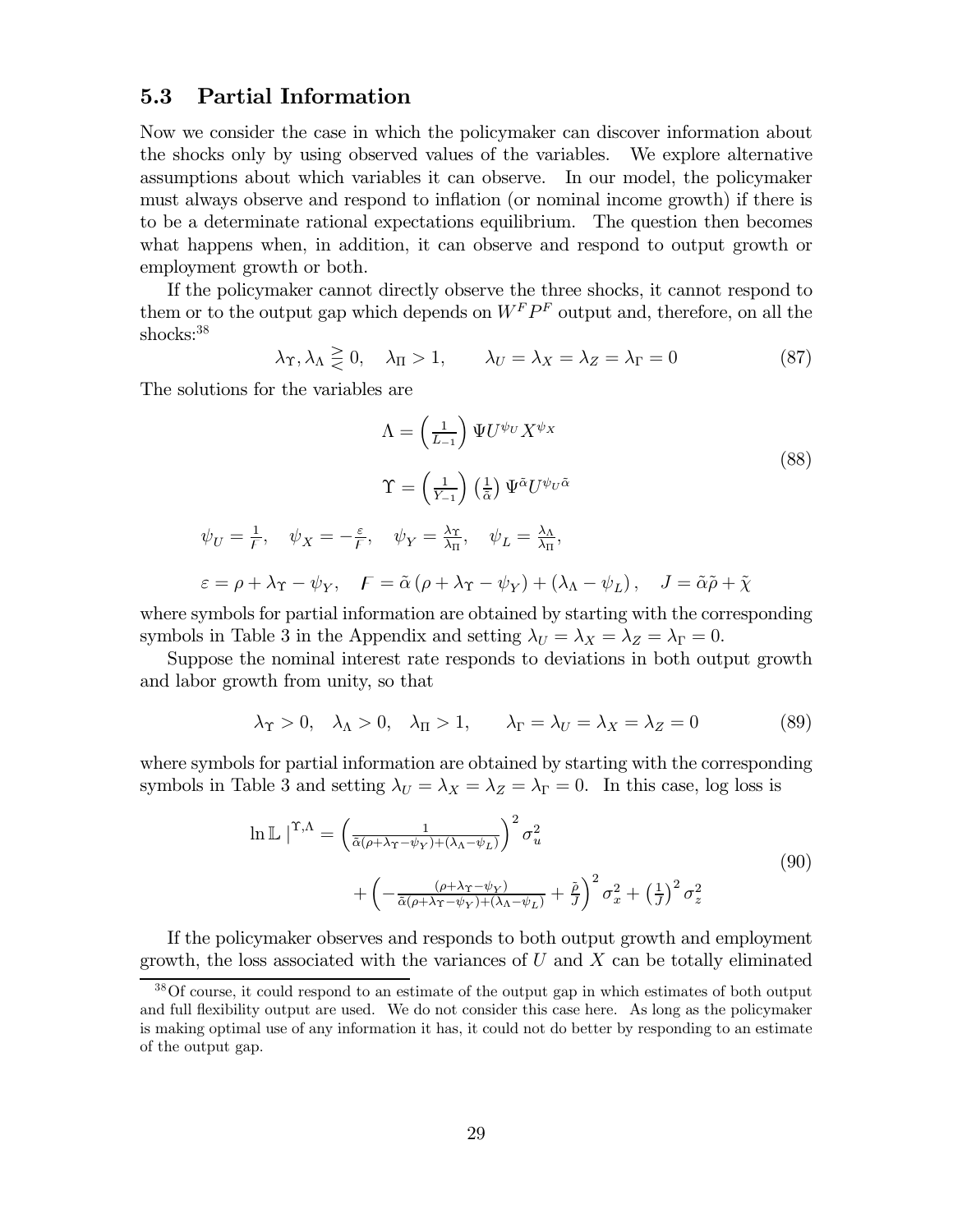but the loss associated with the variance of  $Z$  can not be reduced. In particular, if  $39$ 

$$
\frac{\lambda_{\Upsilon}}{\lambda_{\Lambda}} = \frac{\tilde{\rho}}{\tilde{\chi}} > 0, \quad \lambda_{\Upsilon} \to \infty, \quad \frac{\lambda_{\Pi}}{\lambda_{\Upsilon}} = \text{constant}, \qquad \lambda_{\Gamma} = \lambda_{U} = \lambda_{X} = \lambda_{Z} = 0 \tag{91}
$$

then log loss is

$$
\ln \mathbb{L} \mid_O^{\Upsilon, \Lambda} = \left(\frac{1}{J}\right)^2 \sigma_z^2 \tag{92}
$$

where the subscript O indicates optimal stabilization. Note that the ratio  $\frac{\lambda_{\Upsilon}}{\lambda_{\Lambda}}$  is higher the higher the ratio  $\frac{\hat{\rho}}{\hat{x}}$ , that is, there is more response to output growth relative to employment growth the more costly is output (consumption) variation relative to employment variation.

There is an alternative way of finding the optimal responses to output growth and employment growth which is analogous to the alternative ways of finding optimal The optimal responses to output growth and employment rules discussed above. growth in the version with  $W^{\overline{C}}P^C$  are those that would make inflation invariant to demand and productivity shocks (U and X) in the version with  $W^F P^F$ . The solution for  $\Pi^*$ , inflation with  $W^F P^F$ , is given in equation (T1.1) in the Appendix, and  $\Pi^*$  is invariant to U and X if the  $\lambda_i$  are set at the values given in equation (91).

Suppose the policymaker can observe and respond only to output growth. With  $W^C P^F$ , when the policymaker observed a single variable, no matter which one, it could infer information about a combination of  $U$  and  $X$ . For output growth with  $W^C P^C$ , the situation is different. The policymaker can infer the value of U exactly but can learn nothing about  $X$ . The optimal response for the policymaker is to totally offset the effects of U by strict targeting of  $\Upsilon$ :

$$
\lambda_{\Upsilon} \to \infty, \quad \frac{\lambda_{\Pi}}{\lambda_{\Upsilon}} = \text{constant}, \qquad \lambda_{\Lambda} = \lambda_{\Gamma} = \lambda_{U} = \lambda_{X} = \lambda_{Z} = 0
$$
\n(93)

The resulting optimal log loss is

$$
\ln \mathbb{L} \mid_{O}^{x} = \left(\frac{\tilde{\chi}}{\tilde{\alpha}J}\right)^{2} \sigma_{x}^{2} + \left(\frac{1}{J}\right)^{2} \sigma_{z}^{2}
$$
\n(94)

When all prices are set in contracts, nominal income growth targeting is clearly better than inflation targeting. Since inflation in predetermined, with inflation targeting the policymaker never responds to any shock. With predetermined inflation, nominal income growth targeting is the same as output growth targeting. Strict nominal income targeting is the best the policymaker can do with information about only inflation and output. All demand shocks are completely offset, but there is no response to productivity shocks because they do not lead to changes in output.

 $39$ In order to confirm the result stated in equation (91), divide the numerators and denominators of the coefficients of  $\sigma_u^2$  and  $\sigma_x^2$  by  $\lambda_\Lambda$ , let  $\lambda_\Lambda$  and  $\lambda_\Upsilon$  approach infinity holding the ratio  $\frac{\lambda_\Upsilon}{\lambda_\Lambda}$  constant. Taking this limit drives the coefficient on  $\sigma_u^2$  to zero. The coefficient on  $\sigma_x^2$  can be set to zero by choosing the indicated value for  $\frac{\lambda \gamma}{\lambda_{\lambda}}$ .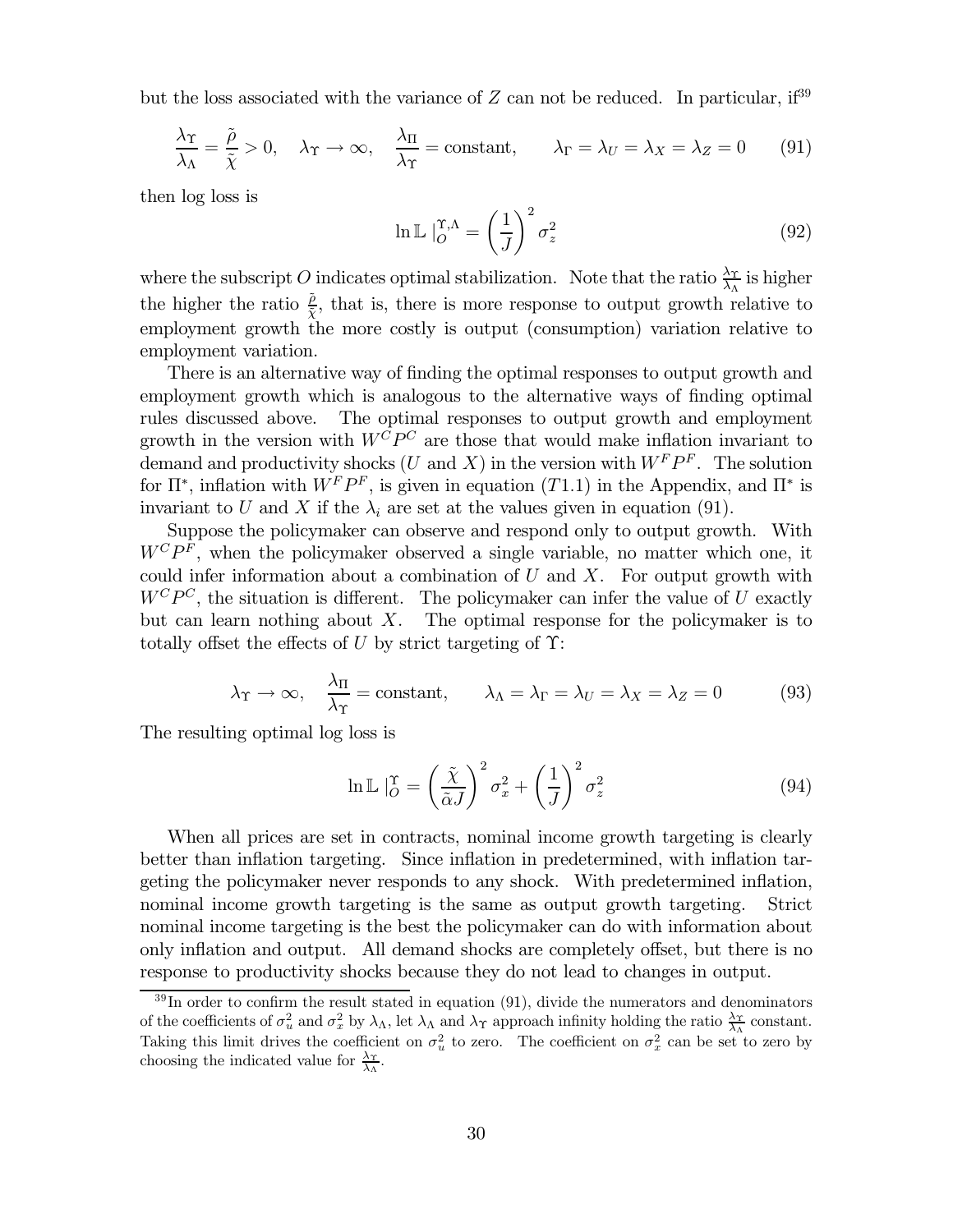Now suppose that the policymaker can observe and respond only to employment growth. For this variable with  $W^C P^C$  as for any single variable with  $W^C P^F$ , the policymaker can infer a combination of the  $U$  and  $X$  shocks. Strict employment growth targeting yields

$$
\ln \mathbb{L} \mid_{S}^{\Lambda} = \left(\frac{\tilde{\rho}}{J}\right)^2 \sigma_x^2 + \left(\frac{1}{J}\right)^2 \sigma_z^2 \tag{95}
$$

Strict employment growth targeting is better (worse) than strict output growth targeting when  $\tilde{\rho}^2 \leq (\frac{\tilde{x}}{\tilde{\alpha}})^2$ . When  $\tilde{\rho}^2$  is small, the full flexibility change in employment is small so that strict employment growth targeting is not very costly. However, if  $\tilde{\rho}^2$  is large enough, strict output growth targeting is better.

Strict employment growth targeting is not the optimal response to information about employment growth. The optimal response to employment growth is

$$
\lambda_{\Lambda} = \psi_L + \frac{\rho \tilde{\chi}}{\tilde{\rho}} + \frac{J}{\rho \tilde{\rho}} \frac{\sigma_u^2}{\sigma_x^2}
$$
\n(96)

which implies

$$
\ln \mathbb{L} \mid_{O}^{\Lambda} = \left(\frac{\sigma_u^2}{\rho^2 \sigma_x^2 + \sigma_u^2}\right) \left(\frac{\tilde{\rho}}{J}\right)^2 \sigma_x^2 + \left(\frac{1}{J}\right)^2 \sigma_z^2 \tag{97}
$$

As in all earlier cases, the optimal response to employment growth is more aggressive the greater the relative importance of demand shocks, and the gap between the loss associated with strict targeting and the loss associated with the optimal response increases with the relative importance of the productivity shock.

It is interesting to compare optimal employment growth targeting and optimal nominal income growth targeting. When  $(\tilde{\rho})^2 < (\frac{\tilde{x}}{\tilde{\alpha}})^2$ , optimal employment targeting is clearly better. As shown above, in this case strict employment growth targeting With  $W^C P^C$ , strict and is better than strict nominal income growth targeting. optimal nominal income growth targeting are the same. By construction optimal employment targeting weakly dominates strict employment targeting. However, when  $(\tilde{\rho})^2 > (\frac{\tilde{x}}{a})^2$ , the ranking depends on parameter values. For small  $\sigma_x^2$ , optimal nominal income growth targeting is better, since relatively more important demand shocks are completely offset under optimal nominal income growth targeting but not under optimal employment growth targeting.

## 6 **Conclusions**

In this paper we construct an optimizing-agent model with monopolistic competition in the product and labor markets and one-period nominal contracts. This model is simple enough that we can obtain exact solutions. We compare alternative simple monetary stabilization rules to optimal rules using as a criterion the expected utility of the representative agent. We focus on the two cases of  $(1)$  wage contracts and flexible prices and (2) wage and price contracts.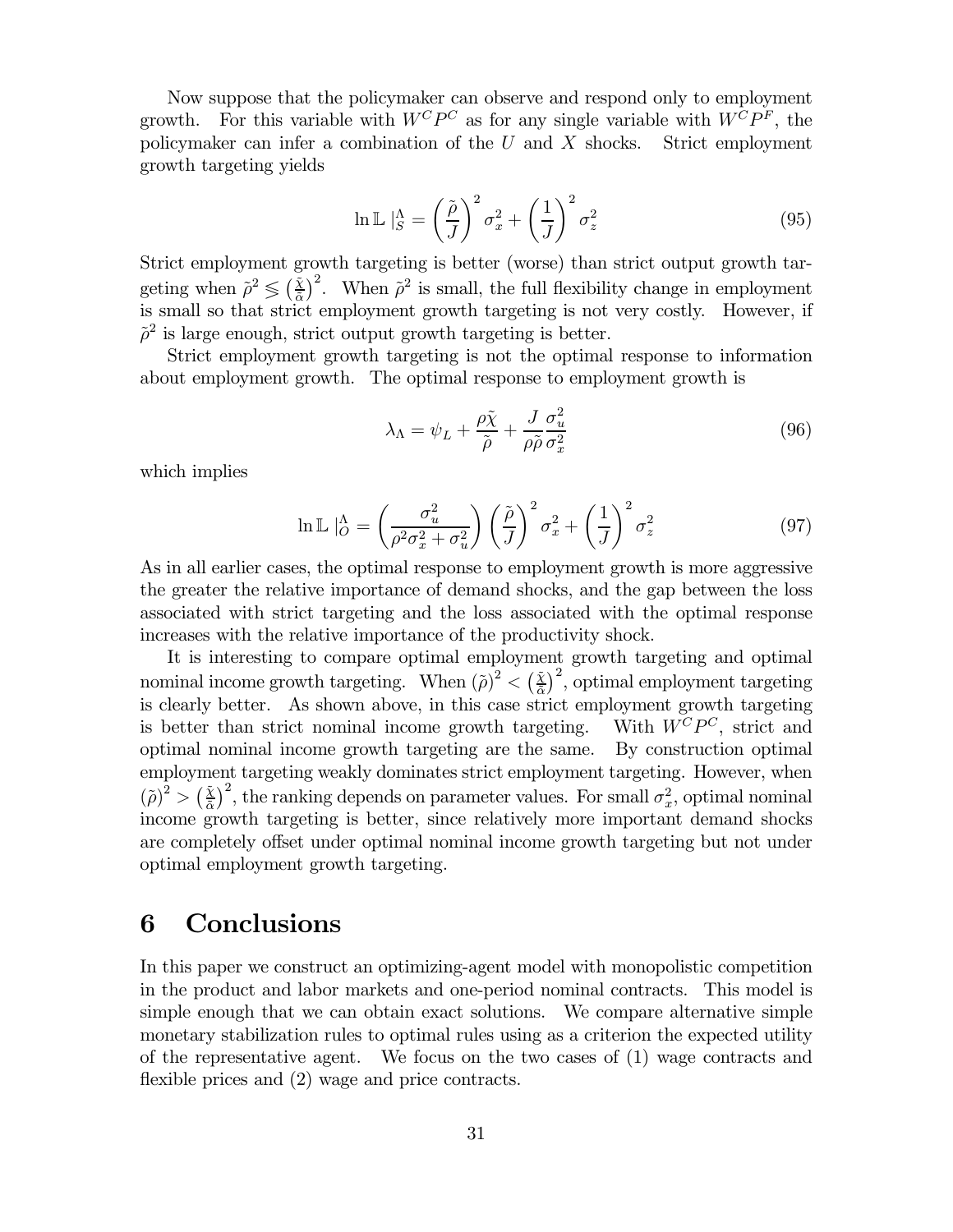Even in the presence of the distortions resulting from monopolistic competition, the best the monetary authority can do is to match the flexible price and wage equilibrium. In our model with one-period nominal contracts, the optimal rule under full information about the shocks can match the flexible price and wage equilibrium. We also calculate optimal rules under alternative assumptions about the partial information available to the policy maker. The optimal rules under partial information and simple rules can never achieve the full flexibility outcome because they imply no response to labor supply shocks. Of course, in general the optimal rule with full information dominates optimal rules with partial information which in turn dominate strict inflation targeting, strict nominal income growth targeting, and other simple rules. However, if there are no labor supply shocks, in a few special cases, optimal rules under partial information are as good as optimal rules under full information, and in even fewer special cases, some simple rules are as good as optimal rules under full information. Among suboptimal rules, nominal income growth targeting dominates inflation targeting for plausible parameter values.

A number of our conclusions regarding optimal rules under partial information and simple rules depend critically on the relative importance of productivity disturbances as measured by the ratio of the variance of the productivity disturbance to the variance of the demand disturbance. For example, the more important are productivity disturbances, (1) the lower the response coefficient in optimal rules based on observation of and response to a single variable,  $(2)$  the more suboptimal are strict inflation targeting, strict nominal income targeting, and other simple rules that involve total stabilization of a single variable rather than optimal response to that variable, and  $(3)$  the greater the advantage of nominal income growth targeting over inflation targeting. Another critical parameter is the elasticity of the disutility of labor (which, of course, is inversely related to the elasticity of labor supply). example, if the elasticity of the disutility of labor is high, with wage contracts alone strict nominal income growth targeting performs very well, but with both wage and price contracts it performs very badly.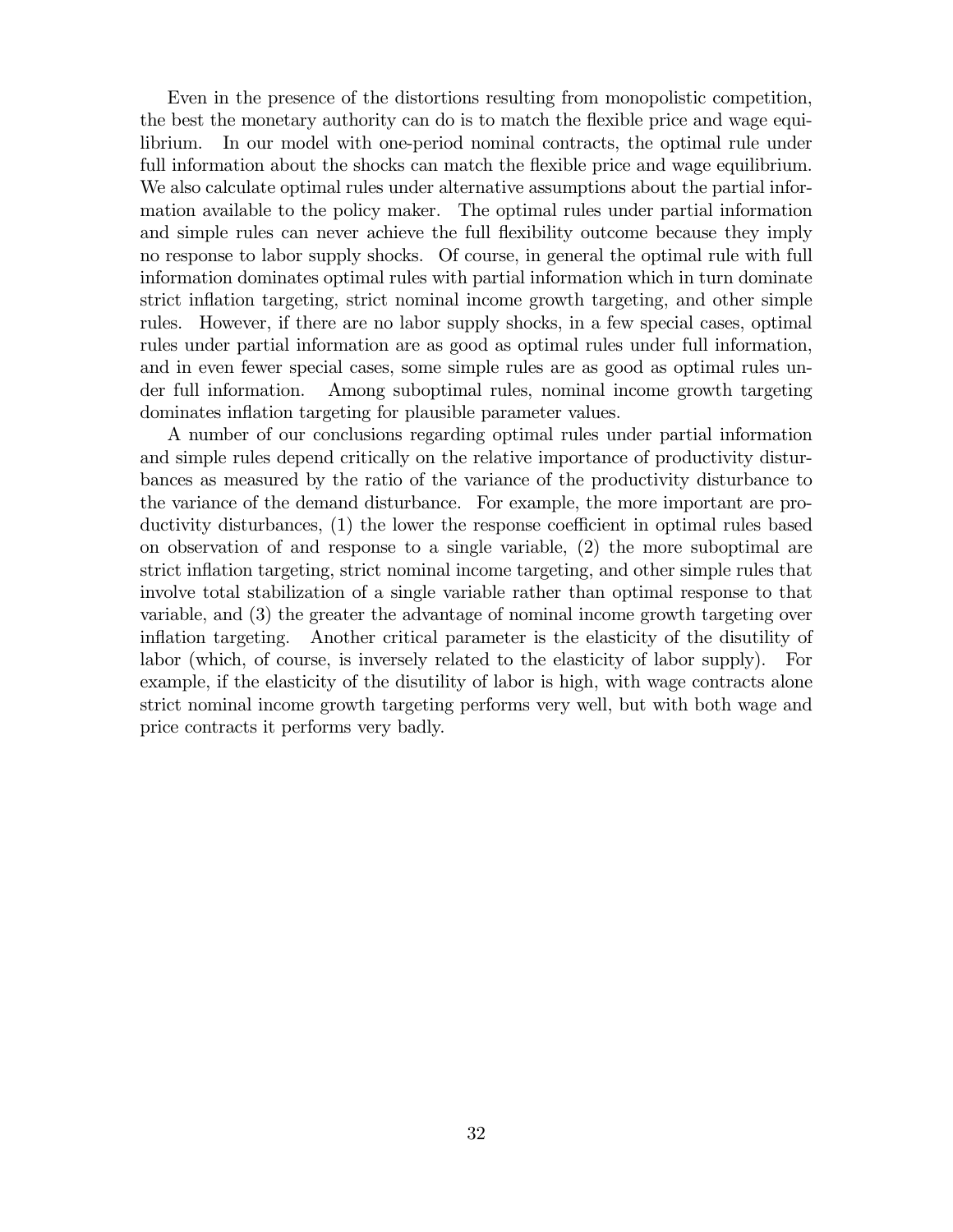# Appendix

In this appendix, we summarize the properties of log normal distributions that are used in this paper and present tables containing the general solutions for the three versions of the model.

# Properties

Suppose that the variable  $Q$  has a log normal distribution; that is, suppose that  $q = \ln Q \sim N(\mu_q, 2\sigma_q^2)$ . Now  $\ln Q^k = kq$  so  $Q^k = e^{kq}$ . It follows that the  $\mathcal{E}(Q^k) =$  $\mathcal{E}(e^{kq}) = M(q, k)$  where  $M(q, k)$  is the moment generating function for q and is given by

$$
M(q,k) = \int_{-\infty}^{\infty} e^{kq} \left[ \frac{1}{2\sqrt{\pi}\sigma_q} e^{-\frac{(q-\mu q)^2}{4\sigma_q^2}} \right] dq = e^{k\mu_q + k^2 \sigma_q^2}
$$
 (A.1)

that is

$$
\mathcal{E}\left(Q^k\right) = e^{k\mu_q + k^2\sigma_q^2} \tag{A.2}
$$

Note that if  $\mu_q = 0$ , then  $\mathcal{E}(Q) = e^{\sigma_q^2} \neq 1$  and  $\mathcal{E}(Q^2) = e^{4\sigma_q^2}$ . However, if  $\mathcal{E}(Q) = 1 = e^{\mu_q + \sigma_q^2}$ , then  $0 = \mu_q + \sigma_q^2$  so  $\mu_q = -\sigma_q^2$  and  $\mathcal{E}(Q^2) = e^{2\mu_q + 4\sigma_q^2} = e^{2\sigma_q^2}$ . We have assumed that others might prefer the alternative assumption.

Now suppose that the variables  $U$  and  $X$  are independently and log normally distributed; that is, suppose that  $u = \ln U \sim N(\mu_u, 2\sigma_u^2)$  and  $x = \ln X \sim N(\mu_x, 2\sigma_x^2)$ . It follows that

$$
\mathcal{E}\left(U^{k_U}X^{k_X}\right) = e^{k_U\mu_u + k_U^2\sigma_u^2 + k_X\mu_x + k_X^2\sigma_x^2}.\tag{A.3}
$$

# General Solutions

The general solutions for the cases of full flexibility, wage contracts and flexible prices, and wage and price contracts are given in Tables 1, 2, and 3, respectively.

Table 1: Full Flexibility 
$$
(W^FP^F)
$$
  
\n
$$
\Pi^* = \Phi Y_{-1}^{\phi_Y} L_{-1}^{\phi_L} U^{\phi_U} X^{\phi_X} Z^{\phi_Z},
$$
\n
$$
\Omega^* = \Phi \left(\frac{s_P}{\theta_P}\right) Y_{-1}^{\phi_Y} L_{-1}^{\phi_L} \left(\frac{H}{D}\right)^{-\frac{\alpha}{J}} U^{\phi_U} X^{\phi_X + 1 + \frac{\alpha \tilde{\rho}}{J}} Z^{\phi_Z - \frac{\alpha}{J}},
$$
\n
$$
\phi_Y = \frac{\lambda_Y}{\lambda_{\Pi}},
$$
\n
$$
\phi_L = \frac{\lambda_X}{\lambda_{\Pi}},
$$
\n
$$
\tau = \frac{1 - \lambda_U}{\lambda_{\Pi}},
$$
\n
$$
\phi_X = -\frac{\lambda_X J + \tilde{\chi}(\lambda_Y - \phi_Y + \rho) - \tilde{\rho}(\lambda_X - \phi_L)}{\lambda_{\Pi} J},
$$
\n
$$
\phi_Z = -\frac{\lambda_Z J + \tilde{\alpha}(\lambda_Y - \phi_Y + \rho) + (\lambda_X - \phi_L)}{\lambda_{\Pi} J}
$$
\n
$$
\tau = \frac{1 - \lambda_U}{\lambda_{\Pi}},
$$
\n
$$
\sigma = \frac{1 - \lambda_U}{\lambda_{\Pi}},
$$
\n
$$
\sigma = \frac{1 - \lambda_U}{\lambda_{\Pi}},
$$
\n
$$
\sigma = \frac{1 - \lambda_U}{\lambda_{\Pi}},
$$
\n
$$
\sigma = \frac{1 - \lambda_U}{\lambda_{\Pi}},
$$
\n
$$
\sigma = \frac{1 - \lambda_U}{\lambda_{\Pi}},
$$
\n
$$
\sigma = \frac{1 - \lambda_U}{\lambda_{\Pi}},
$$
\n
$$
\sigma = \frac{1 - \lambda_U}{\lambda_{\Pi}},
$$
\n
$$
\sigma = \frac{1 - \lambda_U}{\lambda_{\Pi}},
$$
\n
$$
\sigma = \frac{1 - \lambda_U}{\lambda_{\Pi}},
$$
\n
$$
\sigma = \frac{1 - \lambda_U}{\lambda_{\Pi}},
$$
\n
$$
\sigma = \frac{1 - \lambda_U}{\lambda_{\Pi}},
$$
\n
$$
\sigma = \frac{1 - \lambda_U}{\lambda_{\Pi}},
$$
\n
$$
\sigma = \frac{1 - \lambda_U}{\lambda_{\Pi}},
$$
\n
$$
\sigma = \frac{
$$

$$
\ln \Phi = -\left(\frac{1}{\lambda_{\Pi}-1}\right) \ln \mathcal{E}\left(Q_{1}\right) - \left(\frac{\lambda_{\Upsilon}}{\lambda_{\Pi}}\right) \ln \left(\tilde{\alpha}^{-1}\left(\frac{H}{D}\right)^{\frac{\alpha}{J}}\right) - \left(\frac{\lambda_{\Lambda}}{\lambda_{\Pi}J}\right) \ln \left(\frac{H}{D}\right)
$$
\n(1.4)

$$
\ln \mathcal{E} Q_1 = \left(1 - \phi_U\right)^2 \sigma_u^2 + \left(\phi_X + \frac{\rho \tilde{\chi}}{J}\right)^2 \sigma_x^2 + \left(\phi_Z + \frac{\rho \tilde{\alpha}}{J}\right)^2 \sigma_z^2 \tag{71.5}
$$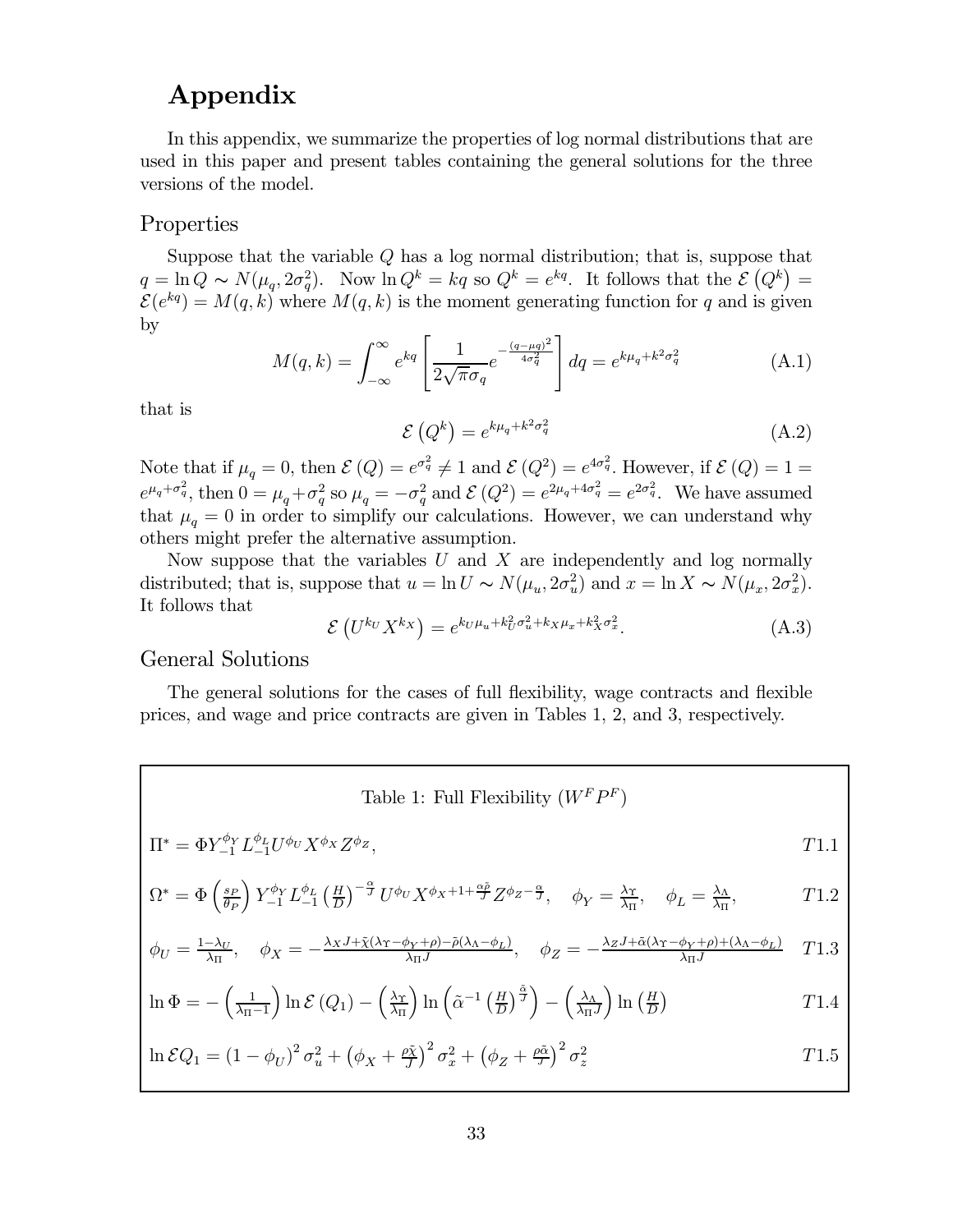Table 2: Wage Contracts and Flexible Prices 
$$
(W^C P^F)
$$

$$
L = \Xi U^{\xi_U} X^{\xi_X} Z^{\xi_Z}, \qquad T2.1
$$

$$
\xi_U = \frac{1-\lambda_U}{\Theta}, \ \xi_X = -\frac{\kappa}{\Theta} + \frac{\tilde{\chi}\lambda_\Gamma}{\Theta J}, \ \xi_Z = -\frac{\lambda_Z}{\Theta} + \frac{\tilde{\alpha}\lambda_\Gamma}{\Theta J}, \ \xi_Y = \frac{\lambda_\Upsilon}{\lambda_\Pi}, \ \xi_L = \frac{\lambda_\Lambda}{\lambda_\Pi} \tag{T2.2}
$$

$$
\kappa = \lambda_X + \rho + \lambda_\Gamma + \lambda_\Upsilon - \xi_Y - \lambda_\Pi, \ \Theta = \tilde{\alpha} \left( \rho + \lambda_\Gamma + \lambda_\Upsilon - \xi_Y \right) + (\lambda_\Lambda - \xi_L) + \alpha \lambda_\Pi \quad T2.3
$$

$$
\Xi = \left(\frac{H}{D}\frac{\mathcal{E}_{-1}Q_2}{\mathcal{E}_{-1}Q_3}\right)^{\frac{1}{J}}, \quad J = \tilde{\alpha}\tilde{\rho} + \tilde{\chi}, \quad A = \tilde{\alpha}\tilde{\rho} - \tilde{\chi}
$$
\n
$$
T2.4
$$

$$
\ln \mathcal{E}_{-1} Q_2 = (1 - \xi_U \tilde{\alpha} \tilde{\rho})^2 \sigma_u^2 + (\xi_X \tilde{\alpha} + 1)^2 \tilde{\rho}^2 \sigma_x^2 + \xi_Z^2 \tilde{\alpha}^2 \tilde{\rho}^2 \sigma_z^2
$$
 
$$
T2.5
$$

$$
\ln \mathcal{E}_{-1} Q_3 = (\xi_U \tilde{\chi} + 1)^2 \sigma_u^2 + \xi_X^2 \tilde{\chi}^2 \sigma_x^2 + (\xi_Z \tilde{\chi} - 1)^2 \sigma_z^2
$$
 
$$
T2.6
$$

$$
\ln\left(\frac{\mathcal{E}_{-1}Q_2}{\mathcal{E}_{-1}Q_3}\right)^{\frac{1}{J}} = \left(\xi_U^2 A - 2\xi_U\right)\sigma_u^2 + \left(\frac{\xi_X^2 J A + (2\xi_X \tilde{\alpha} + 1)\tilde{\rho}^2}{J}\right)\sigma_x^2 + \left(\frac{\xi_Z^2 J A + 2\xi_Z \tilde{\chi} - 1}{J}\right)\sigma_z^2 \qquad T2.7
$$

$$
\Omega = Y_{-1}^{\xi_Y} L_{-1}^{\xi_L} \bar{\Omega}, \quad \bar{\Omega} = \frac{s_P}{\theta_P} \left( \Xi^{\Theta - \rho \tilde{\alpha} - \alpha} \tilde{\alpha}^{-(\lambda_Y - \xi_Y)} \left( \frac{H}{D} \right)^{-\frac{\lambda_Y \tilde{\alpha}}{J}} \mathcal{E} Q_4 \right)^{-\frac{1}{\lambda_{\Pi} - 1}} \tag{72.8}
$$

$$
\ln \mathcal{E} Q_4 = \left( \left( \frac{1}{\tilde{\alpha}\rho + \alpha} - \xi_U \right)^2 \sigma_u^2 + \left( \xi_X + \frac{\tilde{\rho}}{\tilde{\alpha}\rho + \alpha} \right)^2 \sigma_x^2 + \xi_Z^2 \sigma_z^2 \right) (\tilde{\alpha}\rho + \alpha)^2
$$
 
$$
T2.9
$$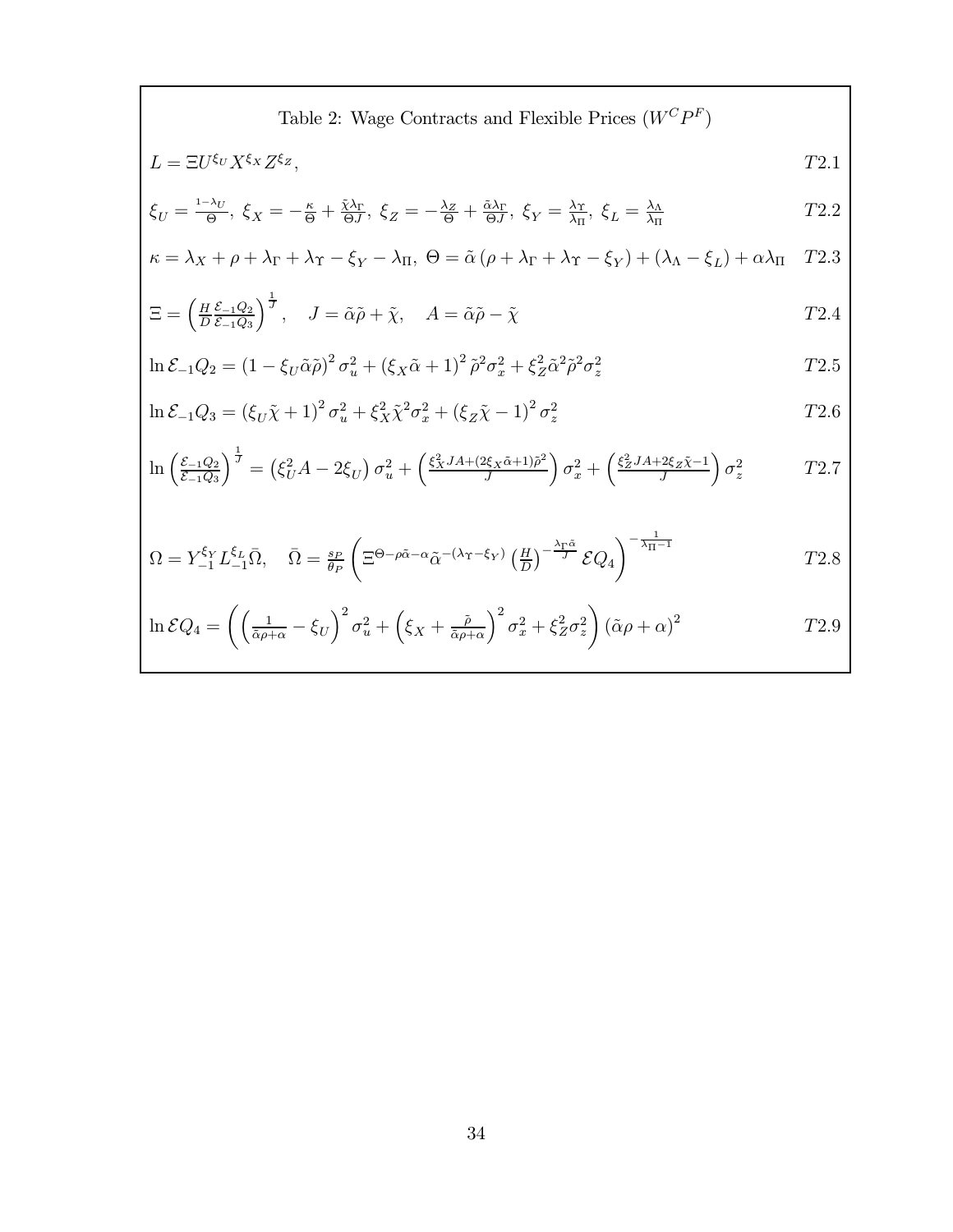Table 3: Wage and Price Contracts  $\left(W^C P^C\right)$ 

$$
L = \Psi U^{\psi_U} X^{\psi_X} Z^{\psi_Z} \tag{T3.1}
$$

$$
\psi_U = \frac{1 - \lambda_U}{F}, \ \psi_X = -\frac{\varepsilon}{F} + \frac{\tilde{\chi}\lambda_\Gamma}{FJ}, \ \psi_Z = -\frac{\lambda_Z}{F} + \frac{\tilde{\alpha}\lambda_\Gamma}{FJ}, \ \psi_Y = \frac{\lambda_\Upsilon}{\lambda_\Pi}, \ \psi_L = \frac{\lambda_\Lambda}{\lambda_\Pi}
$$

$$
\varepsilon = \lambda_X + \rho + \lambda_\Gamma + \lambda_\Upsilon - \psi_Y, \quad F = \tilde{\alpha} \left( \rho + \lambda_\Gamma + \lambda_\Upsilon - \psi_Y \right) + \left( \lambda_\Lambda - \psi_L \right) \tag{T3.3}
$$

$$
\Psi = \left(\frac{H}{D}\frac{\mathcal{E}_{-1}Q_5}{\mathcal{E}_{-1}Q_6}\right)^{\frac{1}{J}}, \quad J = \tilde{\alpha}\tilde{\rho} + \tilde{\chi}, \quad A = \tilde{\alpha}\tilde{\rho} - \tilde{\chi}
$$
\n
$$
T3.4
$$

$$
\ln \mathcal{E}_{-1} Q_5 = \left(\psi_U \tilde{\alpha} \tilde{\rho} - 1\right)^2 \sigma_u^2 + \left(\psi_X \tilde{\alpha} \tilde{\rho} + \tilde{\rho}\right)^2 \sigma_x^2 + \psi_Z^2 \tilde{\alpha}^2 \tilde{\rho}^2 \sigma_z^2
$$
 
$$
T3.5
$$

$$
\ln \mathcal{E}_{-1} Q_6 = (\psi_U \tilde{\chi} + 1)^2 \sigma_u^2 + \psi_X^2 \tilde{\chi}^2 \sigma_x^2 + (\psi_Z \tilde{\chi} - 1)^2 \sigma_z^2, \tag{73.6}
$$

$$
\ln\left(\frac{\mathcal{E}_{-1}Q_5}{\mathcal{E}_{-1}Q_6}\right)^{\frac{1}{J}} = \left(\psi_U^2 A - 2\psi_U\right)\sigma_u^2 + \left(\frac{\psi_X^2 A + (2\psi_X\tilde{\alpha}+1)\tilde{\rho}^2}{J}\right)\sigma_x^2 + \left(\frac{\psi_Z^2 A + 2\psi_Z\tilde{\chi}-1}{J}\right)\sigma_z^2 \qquad T3.7
$$

$$
\Pi = Y_{-1}^{\psi_Y} L_{-1}^{\psi_L} \bar{\Pi}, \quad \bar{\Pi} = \left( \Psi^{\tilde{\alpha}(\lambda_\Gamma + \lambda_\Upsilon - \psi_Y) + (\lambda_\Lambda - \psi_L)} \tilde{\alpha}^{-(\lambda_\Upsilon - \psi_Y)} \left( \frac{H}{D} \right)^{-\frac{\lambda_\Gamma \tilde{\alpha}}{J}} \mathcal{E} Q_7 \right)^{-\frac{1}{\lambda_\Pi - 1}} \quad T3.8
$$

$$
\ln \mathcal{E} Q_7 = \left(1 - \psi_U \tilde{\alpha}\rho\right)^2 \sigma_u^2 + \left(\psi_X \tilde{\alpha}\rho + \rho\right)^2 \sigma_x^2 + \psi_Z^2 \tilde{\alpha}^2 \rho^2 \sigma_z^2
$$
 73.9

$$
\Omega = \Pi \left( \frac{s_P}{\theta_P} \right) \mathcal{E}_{-1} \left( \frac{U}{Y^{\tilde{\rho}}} \right) \left( \mathcal{E}_{-1} \left( \frac{L^{\alpha} U}{Y^{\tilde{\rho}} X} \right) \right)^{-1} = \Pi \left( \frac{s_P}{\theta_P} \right) \tilde{\alpha}^{\rho} \Psi^{-\tilde{\alpha} \tilde{\rho}} \mathcal{E}_{-1} Q_5 \tag{73.10}
$$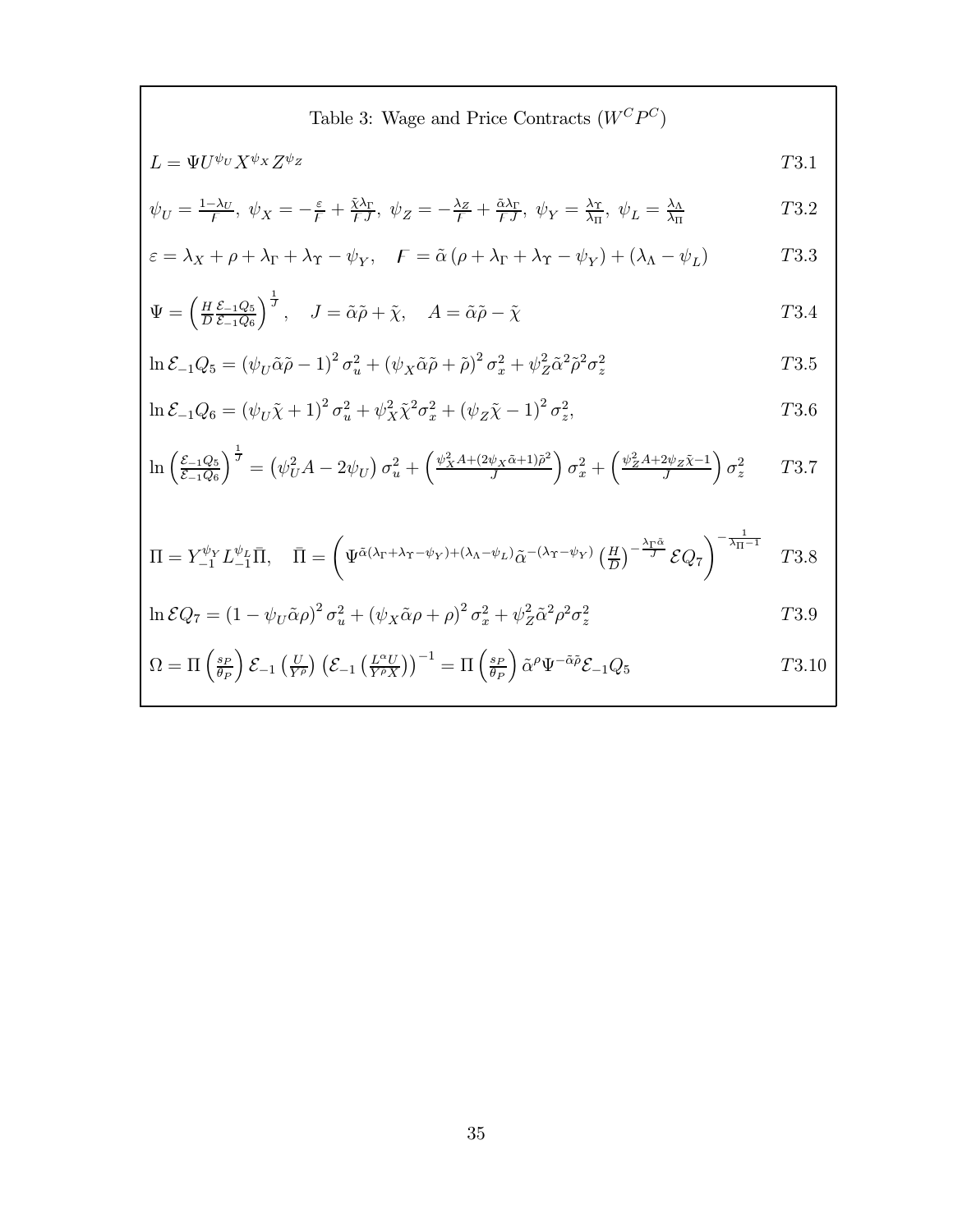# **References**

- Bean, C. (1983) "Targeting Nominal Income: An Appraisal", The Economic Journal, 93, 806-819.
- Benassy, J.-P. (1995) "Money and Wage Contracts in an Optimizing Model of the Business Cycle", *Journal of Monetary Economics*, 35, 303–315.
- Benhabib, J., S. Schmitt-Grohe, and M. Uribe (2001) "Monetary Policy and Multiple Equilibria", American Economic Review, 91, 167–185.
- Canzoneri, M. B., R. E. Cumby, and B. T. Diba (2001) "Is the Price Level Determined by the Needs of Fiscal Solvency?", American Economic Review, 91, 1221-1238.
- Corsetti, G., and P. Pesenti (2001) "Welfare and Macroeconomic Interdependence", Quarterly Journal of Economics, 116, 421–445.
- Devereux, M. B., and C. Engel (1998) "Fixed vs. Floating Exchange Rates: How Price Setting Affects the Optimal Choice of Exchange-Rate Regime", NBER Working Paper 6867, National Bureau of Economic Research.
- Engel, C. (1999) "On the Foreign Exchange Risk Premium in Sticky-Price General Equilibrium Models", *International Tax and Public Finance*, 6, 491-505.
- Erceg, C. J., D. W. Henderson, and A. T. Levin (2000) "Optimal Monetary Policy with Staggered Wage and Price Contracts", Journal of Monetary Economics, 46,  $281 - 313.$
- Frisch, H., and S. Staudinger (2002) "Inflation Targeting versus Nominal Income Targeting", *Journal of Economics*, forthcoming.
- Goodfriend, M., and R. King (1997) "The New Neoclassical Synthesis and the Role of Monetary Policy", in *NBER Macroeconomics Annual 1997*, MIT Press, Cambridge, 233-283.
- Henderson, D., and W. McKibbin (1993) "A Comparison of Some Basic Monetary Policy Regimes for Open Economies: Implications of Different Degrees of Instrument Adjustment and Wage Persistence", in Carnegie-Rochester Series on Public *Policy*, Volume 39, 221-317.
- Henderson, D. W., and J. Kim (1999) "Exact Utilities under Alternative Monetary Rules in a Simple Macro Model with Optimizing Agents", *International Tax and* Public Finance,  $6, 507-535$ .
- Henderson, D. W., and J. Kim (2001) "The Choice of a Monetary Policy Reaction Function in a Simple Optimizing Model", in A. Leijonhufvud (ed.) Monetary *Theory and Policy Experience*, Macmillan, London, 122–168.
- Ireland, P. N. (1996) "The Role of Countercyclical Monetary Policy", *Journal of* Political Economy, 104, 704-723.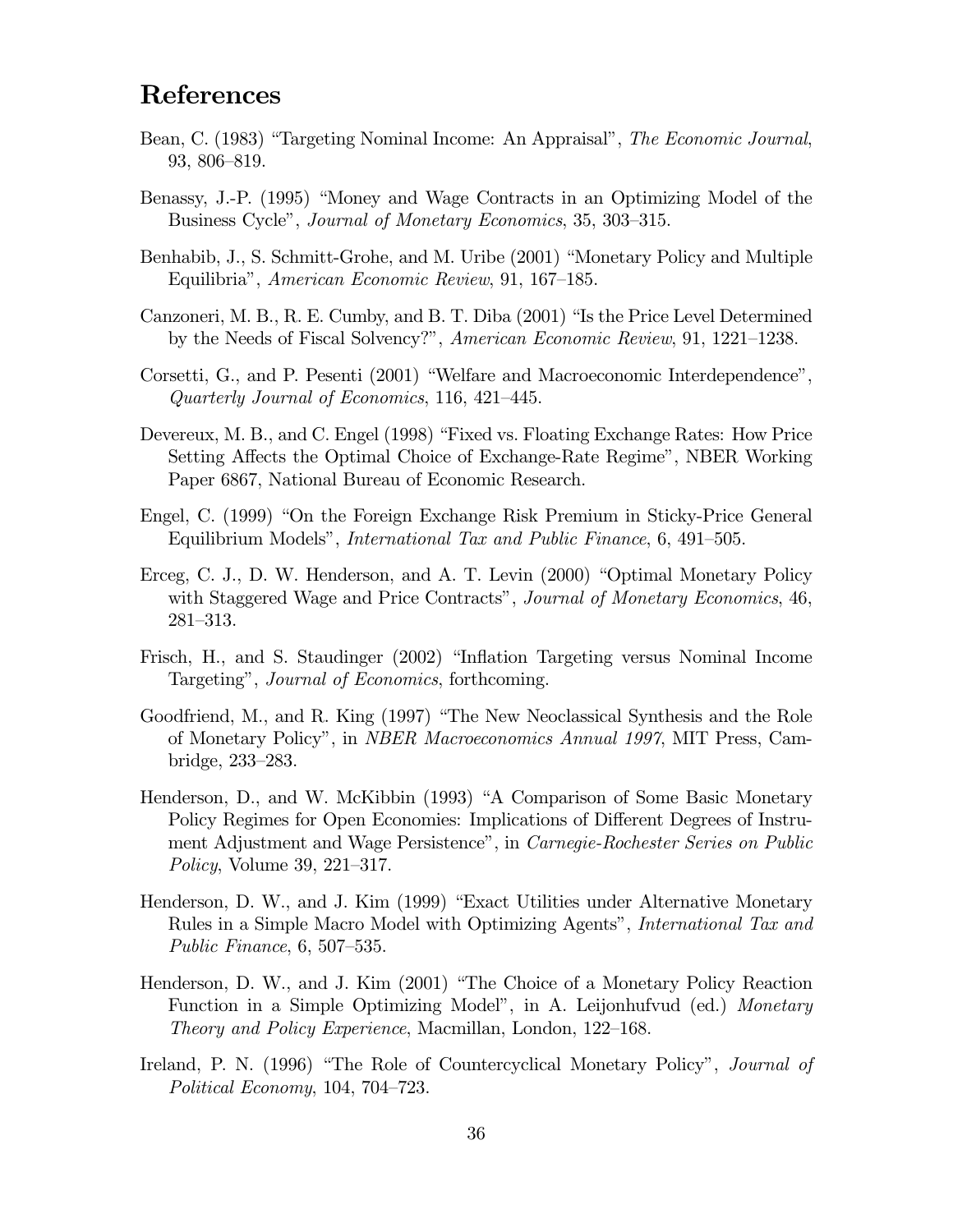- Ireland, P. N. (1997) "A Small Structural, Quarterly Model for Monetary Policy Evaluation", in Carnegie-Rochester Series on Public Policy, Volume 47, 83-108.
- Jensen, H. (1999) "Targeting Nominal Income Growth or Inflation?", CEPR Working Paper 2341, Centre for Economic Policy Research.
- Kalchbrenner, J. H., P. A. Tinsley, J. Berry, and B. Garrett (1977) "On Filtering Auxiliary Information in Short-run Monetary Policy", in Carnegie-Rochester Series on Public Policy, Volume 7, 39–91.
- Kim, J. (1997) "Three Sources of Increasing Returns to Scale", Finance and Economics Discussion Series 1997-18, Federal Reserve Board.
- Kim, J. (2000) "Constructing and Estimating a Realistic Optimizing Model of Monetary Policy", Journal of Monetary Economics, 45, 329–359.
- Kim, J. (2002) "Functional Equivalence between Intertemporal and Multisectoral Investment Adjustment Costs", Journal of Economic Dynamics and Control, forthcoming.
- Kim, J., and S. H. Kim (2002) "Spurious Welfare Reversals in International Business Cycle Models", *Journal of International Economics*, forthcoming.
- King, R. G., and A. L. Wolman (1999) "What Should the Monetary Authority Do When Prices Are Sticky?", in J. Taylor (ed.) Monetary Policy Rules, The University of Chicago Press, Chicago, 349-398.
- Koenig, E. F. (1996) "Targeting Nominal Income: A Closer Look", *Economics Letters*,  $51, 89 - 93.$
- LeRoy, S. F., and R. N. Waud (1977) "Applications of the Kalman Filter in Short-Run Monetary Control", *International Economic Review*, 18, 195–207.
- McCallum, B. T., and E. Nelson (1999a) "Nominal Income Targeting in an Openeconomy Optimizing Model", NBER Working Paper 6675, National Bureau of Economic Research.
- McCallum, B. T., and E. Nelson (1999b) "Nominal Income Targeting in an Openeconomy Optimizing Model", *Journal of Monetary Economics*, 43, 553–578.
- Obstfeld, M., and K. Rogoff (1998) "Risk and Exchange Rates", NBER Working Paper 6694, National Bureau of Economic Research.
- Obstfeld, M., and K. Rogoff (2000) "New Directions for Stochastic Open Economy Models", Journal of International Economics, 50, 117–154.
- Ohanian, L. E., A. H. Stockman, and L. Killian (1995) "The Effects of Real and Monetary Policy Shocks in a Business Cycle Model with Some Sticky Prices", Journal of Money Credit, and Banking, 27-2, 1209–1234.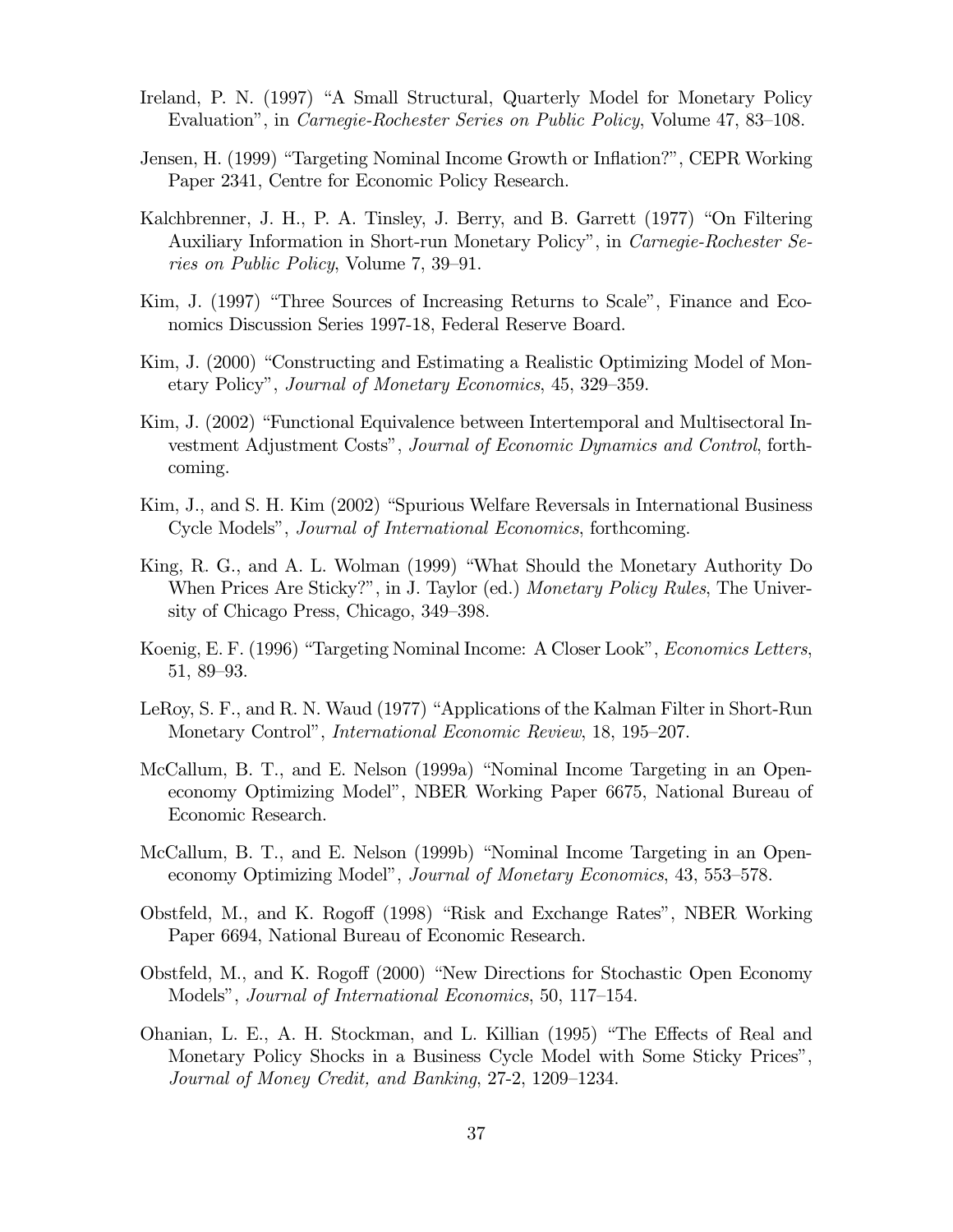- Rotemberg, J. J., and M. Woodford (1997) "An Optimization-Based Econometric Framework for the Evaluation of Monetary Policy", in NBER Macroeconomics *Annual 1997*, MIT Press, Cambridge, 297–346.
- Rotemberg, J. J., and M. Woodford (1998) "An Optimization-Based Econometric Framework for the Evaluation of Monetary Policy: Expanded Version", NBER Technical Working Paper T0233, National Bureau of Economic Research.
- Rotemberg, J. J., and M. Woodford (1999) "Interest-Rate Rules in an Estimated Sticky Price Model", in J. Taylor (ed.) Monetary Policy Rules, The University of Chicago Press, Chicago, 57-119.
- Svensson, L. E. O. (1999) "Price Level Targeting vs. Inflation Targeting: A Free Lunch?", Journal of Money, Credit, and Banking, 31, 277–295.
- Woodford, M. (1999) "Inflation Stabilization and Welfare", processed, Princeton University.